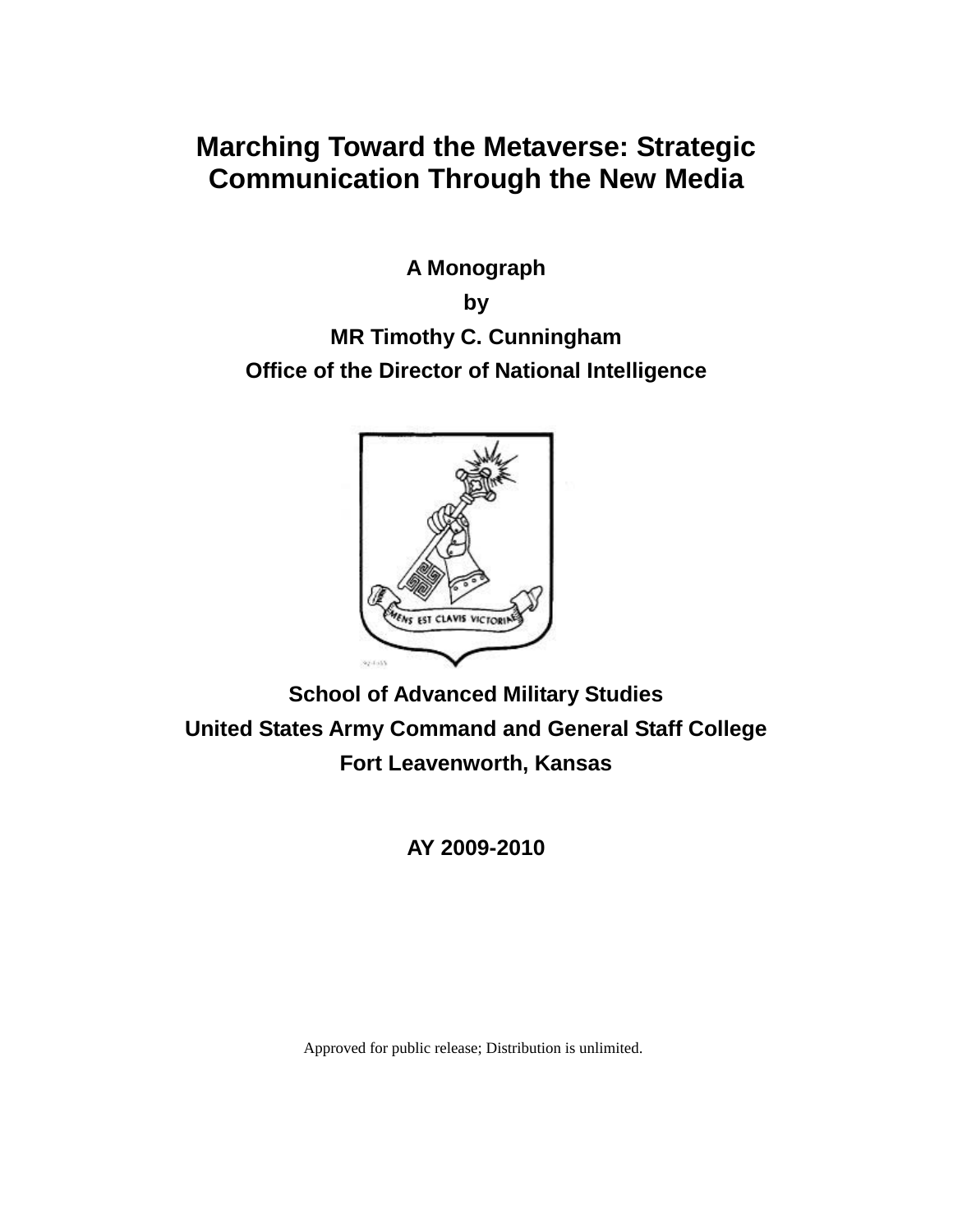|                                                                                                                                                                                                                                                                                                                                                                                                                                                                                                                                                                                                                                                                                                                                                                                                                                                                                                                                                                                                                                                                                                                                                                                                                                                                                                                                                                                                                                                                                                       | <b>REPORT DOCUMENTATION PAGE</b>                          | Form Approved<br>OMB No. 0704-0188                |                                                                |                        |                                                                    |  |  |  |
|-------------------------------------------------------------------------------------------------------------------------------------------------------------------------------------------------------------------------------------------------------------------------------------------------------------------------------------------------------------------------------------------------------------------------------------------------------------------------------------------------------------------------------------------------------------------------------------------------------------------------------------------------------------------------------------------------------------------------------------------------------------------------------------------------------------------------------------------------------------------------------------------------------------------------------------------------------------------------------------------------------------------------------------------------------------------------------------------------------------------------------------------------------------------------------------------------------------------------------------------------------------------------------------------------------------------------------------------------------------------------------------------------------------------------------------------------------------------------------------------------------|-----------------------------------------------------------|---------------------------------------------------|----------------------------------------------------------------|------------------------|--------------------------------------------------------------------|--|--|--|
| Public reporting burden for this collection of information is estimated to average 1 hour per response, including the time for reviewing instructions, searching existing data<br>sources, gathering and maintaining the data needed, and completing and reviewing this collection of information. Send comments regarding this burden estimate or any<br>other aspect of this collection of information, including suggestions for reducing this burden to Department of Defense, Washington Headquarters Services, Directorate for<br>Information Operations and Reports (0704-0188), 1215 Jefferson Davis Highway, Suite 1204, Arlington, VA 22202-4302. Respondents should be aware that<br>notwithstanding any other provision of law, no person shall be subject to any penalty for failing to comply with a collection of information if it does not display a currently valid<br>OMB control number. PLEASE DO NOT RETURN YOUR FORM TO THE ABOVE ADDRESS.                                                                                                                                                                                                                                                                                                                                                                                                                                                                                                                                     |                                                           |                                                   |                                                                |                        |                                                                    |  |  |  |
|                                                                                                                                                                                                                                                                                                                                                                                                                                                                                                                                                                                                                                                                                                                                                                                                                                                                                                                                                                                                                                                                                                                                                                                                                                                                                                                                                                                                                                                                                                       | 1. REPORT DATE (DD-MM-YYYY)                               |                                                   | 2. REPORT TYPE                                                 |                        | 3. DATES COVERED (From - To)                                       |  |  |  |
|                                                                                                                                                                                                                                                                                                                                                                                                                                                                                                                                                                                                                                                                                                                                                                                                                                                                                                                                                                                                                                                                                                                                                                                                                                                                                                                                                                                                                                                                                                       | 08-04-2010                                                |                                                   | <b>SAMS</b> Monograph                                          |                        | July 2008 – May 2009                                               |  |  |  |
| <b>4. TITLE AND SUBTITLE</b>                                                                                                                                                                                                                                                                                                                                                                                                                                                                                                                                                                                                                                                                                                                                                                                                                                                                                                                                                                                                                                                                                                                                                                                                                                                                                                                                                                                                                                                                          |                                                           |                                                   |                                                                |                        | <b>5a. CONTRACT NUMBER</b>                                         |  |  |  |
|                                                                                                                                                                                                                                                                                                                                                                                                                                                                                                                                                                                                                                                                                                                                                                                                                                                                                                                                                                                                                                                                                                                                                                                                                                                                                                                                                                                                                                                                                                       |                                                           |                                                   | Marching Toward the Metaverse: Strategic Communication Through |                        |                                                                    |  |  |  |
| the New Media                                                                                                                                                                                                                                                                                                                                                                                                                                                                                                                                                                                                                                                                                                                                                                                                                                                                                                                                                                                                                                                                                                                                                                                                                                                                                                                                                                                                                                                                                         |                                                           | <b>5b. GRANT NUMBER</b>                           |                                                                |                        |                                                                    |  |  |  |
|                                                                                                                                                                                                                                                                                                                                                                                                                                                                                                                                                                                                                                                                                                                                                                                                                                                                                                                                                                                                                                                                                                                                                                                                                                                                                                                                                                                                                                                                                                       |                                                           |                                                   |                                                                |                        | 5c. PROGRAM ELEMENT NUMBER                                         |  |  |  |
| 6. AUTHOR(S)                                                                                                                                                                                                                                                                                                                                                                                                                                                                                                                                                                                                                                                                                                                                                                                                                                                                                                                                                                                                                                                                                                                                                                                                                                                                                                                                                                                                                                                                                          |                                                           |                                                   | Mr. Timothy Cunningham, Office of the Director of National     |                        | <b>5d. PROJECT NUMBER</b>                                          |  |  |  |
| Intelligence                                                                                                                                                                                                                                                                                                                                                                                                                                                                                                                                                                                                                                                                                                                                                                                                                                                                                                                                                                                                                                                                                                                                                                                                                                                                                                                                                                                                                                                                                          |                                                           | <b>5e. TASK NUMBER</b>                            |                                                                |                        |                                                                    |  |  |  |
|                                                                                                                                                                                                                                                                                                                                                                                                                                                                                                                                                                                                                                                                                                                                                                                                                                                                                                                                                                                                                                                                                                                                                                                                                                                                                                                                                                                                                                                                                                       |                                                           |                                                   |                                                                |                        | <b>5f. WORK UNIT NUMBER</b>                                        |  |  |  |
|                                                                                                                                                                                                                                                                                                                                                                                                                                                                                                                                                                                                                                                                                                                                                                                                                                                                                                                                                                                                                                                                                                                                                                                                                                                                                                                                                                                                                                                                                                       |                                                           |                                                   | 7. PERFORMING ORGANIZATION NAME(S) AND ADDRESS(ES)             |                        | 8. PERFORMING ORG REPORT                                           |  |  |  |
|                                                                                                                                                                                                                                                                                                                                                                                                                                                                                                                                                                                                                                                                                                                                                                                                                                                                                                                                                                                                                                                                                                                                                                                                                                                                                                                                                                                                                                                                                                       | School of Advanced Military Studies (SAMS)                |                                                   |                                                                |                        | <b>NUMBER</b>                                                      |  |  |  |
| 250 Gibbon Ave.                                                                                                                                                                                                                                                                                                                                                                                                                                                                                                                                                                                                                                                                                                                                                                                                                                                                                                                                                                                                                                                                                                                                                                                                                                                                                                                                                                                                                                                                                       |                                                           |                                                   |                                                                |                        |                                                                    |  |  |  |
|                                                                                                                                                                                                                                                                                                                                                                                                                                                                                                                                                                                                                                                                                                                                                                                                                                                                                                                                                                                                                                                                                                                                                                                                                                                                                                                                                                                                                                                                                                       | Fort Leavenworth, KS 66027-2134                           |                                                   |                                                                |                        |                                                                    |  |  |  |
|                                                                                                                                                                                                                                                                                                                                                                                                                                                                                                                                                                                                                                                                                                                                                                                                                                                                                                                                                                                                                                                                                                                                                                                                                                                                                                                                                                                                                                                                                                       | 9. SPONSORING / MONITORING AGENCY NAME(S) AND ADDRESS(ES) | <b>10. SPONSOR/MONITOR'S</b><br><b>ACRONYM(S)</b> |                                                                |                        |                                                                    |  |  |  |
|                                                                                                                                                                                                                                                                                                                                                                                                                                                                                                                                                                                                                                                                                                                                                                                                                                                                                                                                                                                                                                                                                                                                                                                                                                                                                                                                                                                                                                                                                                       |                                                           |                                                   |                                                                |                        | 11. SPONSOR/MONITOR'S REPORT<br><b>NUMBER(S)</b>                   |  |  |  |
|                                                                                                                                                                                                                                                                                                                                                                                                                                                                                                                                                                                                                                                                                                                                                                                                                                                                                                                                                                                                                                                                                                                                                                                                                                                                                                                                                                                                                                                                                                       | <b>12. DISTRIBUTION / AVAILABILITY STATEMENT</b>          |                                                   |                                                                |                        |                                                                    |  |  |  |
|                                                                                                                                                                                                                                                                                                                                                                                                                                                                                                                                                                                                                                                                                                                                                                                                                                                                                                                                                                                                                                                                                                                                                                                                                                                                                                                                                                                                                                                                                                       |                                                           |                                                   | Approved for Public Release; Distribution is Unlimited         |                        |                                                                    |  |  |  |
|                                                                                                                                                                                                                                                                                                                                                                                                                                                                                                                                                                                                                                                                                                                                                                                                                                                                                                                                                                                                                                                                                                                                                                                                                                                                                                                                                                                                                                                                                                       | <b>13. SUPPLEMENTARY NOTES</b>                            |                                                   |                                                                |                        |                                                                    |  |  |  |
| <b>14. ABSTRACT</b><br>Traditional models representing how messages are communicated through traditional media are inappropriate for<br>depicting how they are communicated (or, rather, exchanged) through the new media. The former depict<br>monologic (one-to-many) communication flows, whereas dialogic (peer-to-peer and many-to-many) flows<br>represent the dominant mode of communication in the new media universe. Writers in government and military<br>circles tend not to portray new media strategic communication as wholly separate and distinct from strategic<br>communication through traditional media. This monograph explains how new media strategic communication is<br>fundamentally different from strategic communication through traditional media and then applies this<br>understanding to the re-conceptualization and re-design of government new media strategic communication<br>efforts. The overarching conclusion offered is that successful strategic communication in the new media universe<br>is no longer the exclusive domain of professional strategic communicators insulated from most aspects of mission<br>To compete with the proliferation of messages exchanged in today's Attention Economy, the<br>execution.<br>government and military must co-opt the skills of nearly all personnel charged with carrying out disparate aspects<br>of policy, critically those in theater (Provincial Reconstruction Teams, District Support Teams, etc.). |                                                           |                                                   |                                                                |                        |                                                                    |  |  |  |
| <b>15. SUBJECT TERMS</b>                                                                                                                                                                                                                                                                                                                                                                                                                                                                                                                                                                                                                                                                                                                                                                                                                                                                                                                                                                                                                                                                                                                                                                                                                                                                                                                                                                                                                                                                              |                                                           |                                                   |                                                                |                        |                                                                    |  |  |  |
| Strategic Communication, New Media, Prosumers, Attention Economy, Web 2.0, Web 3.0, Metaverse,                                                                                                                                                                                                                                                                                                                                                                                                                                                                                                                                                                                                                                                                                                                                                                                                                                                                                                                                                                                                                                                                                                                                                                                                                                                                                                                                                                                                        |                                                           |                                                   |                                                                |                        |                                                                    |  |  |  |
| Engagist Media, Immersive Media, Ubiquitous Computing, Mixed Reality, Augmented Reality                                                                                                                                                                                                                                                                                                                                                                                                                                                                                                                                                                                                                                                                                                                                                                                                                                                                                                                                                                                                                                                                                                                                                                                                                                                                                                                                                                                                               |                                                           |                                                   |                                                                |                        |                                                                    |  |  |  |
|                                                                                                                                                                                                                                                                                                                                                                                                                                                                                                                                                                                                                                                                                                                                                                                                                                                                                                                                                                                                                                                                                                                                                                                                                                                                                                                                                                                                                                                                                                       | <b>16. SECURITY CLASSIFICATION OF:</b>                    |                                                   | <b>17. LIMITATION</b><br>OF ABSTRACT                           | 18. NUMBER<br>OF PAGES | 19a. NAME OF RESPONSIBLE PERSON<br>Stefan J. Banach COL, U.S. Army |  |  |  |
| a. REPORT                                                                                                                                                                                                                                                                                                                                                                                                                                                                                                                                                                                                                                                                                                                                                                                                                                                                                                                                                                                                                                                                                                                                                                                                                                                                                                                                                                                                                                                                                             | <b>b. ABSTRACT</b>                                        | c. THIS PAGE                                      |                                                                |                        | 19b. PHONE NUMBER (include area code)                              |  |  |  |
| (U)                                                                                                                                                                                                                                                                                                                                                                                                                                                                                                                                                                                                                                                                                                                                                                                                                                                                                                                                                                                                                                                                                                                                                                                                                                                                                                                                                                                                                                                                                                   | (U)                                                       | (U)                                               | (U)                                                            | 61                     | 913-758-3302                                                       |  |  |  |

| Standard Form 298 (Rev. 8-98)  |  |  |
|--------------------------------|--|--|
| Prescribed by ANSI Std. Z39.18 |  |  |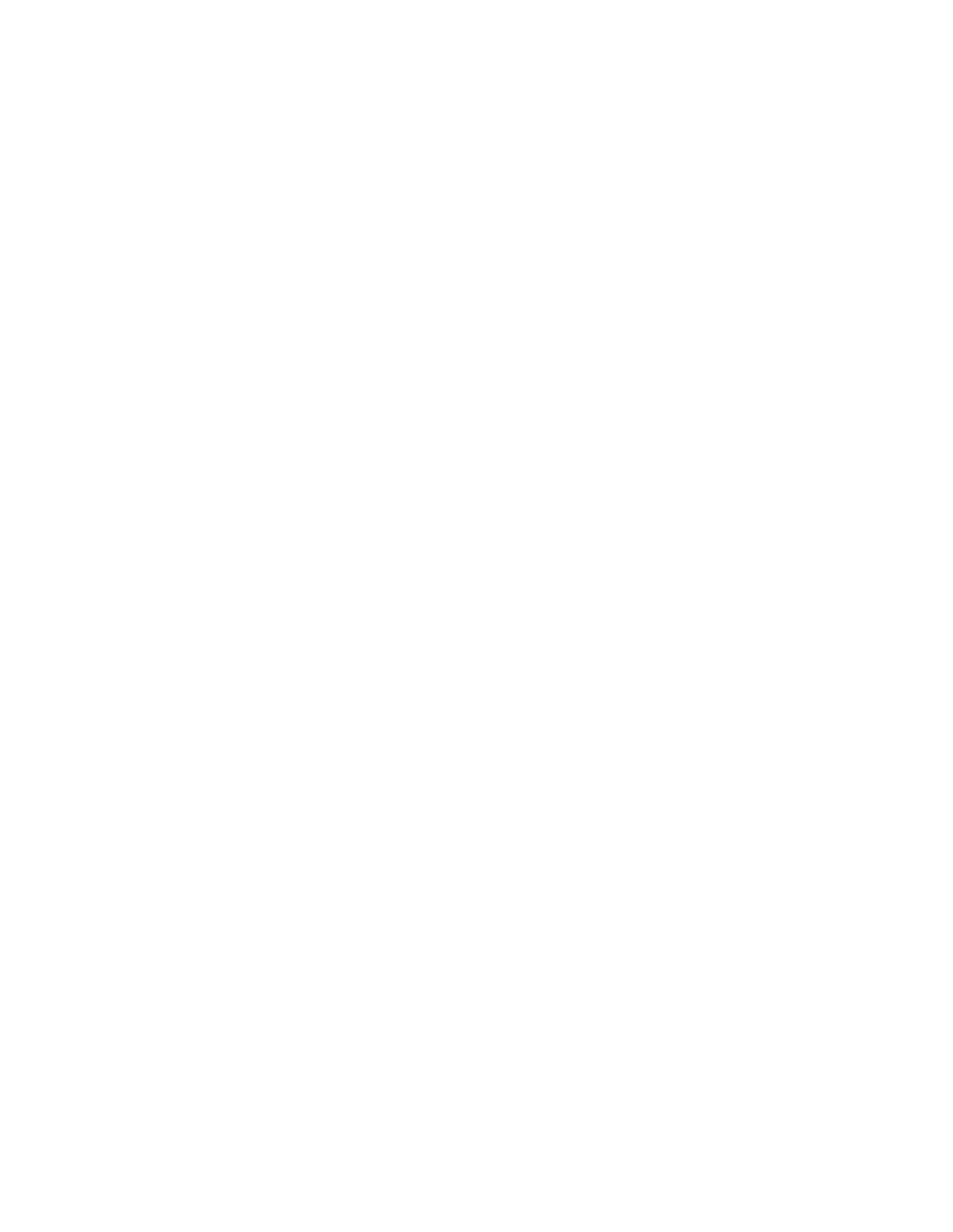### **SCHOOL OF ADVANCED MILITARY STUDIES**

### **MONOGRAPH APPROVAL**

MR Timothy C. Cunningham

Title of Monograph: Marching Toward the Metaverse: Strategic Communication Through the New Media

Approved by:

\_\_\_\_\_\_\_\_\_\_\_\_\_\_\_\_\_\_\_\_\_\_\_\_\_\_\_\_\_\_\_\_ Monograph Director

Daniel G. Cox, Ph. D.

\_\_\_\_\_\_\_\_\_\_\_\_\_\_\_\_\_\_\_\_\_\_\_\_\_\_\_\_\_\_\_\_ Monograph Reader

Michael Hochwart, COL

\_\_\_\_\_\_\_\_\_\_\_\_\_\_\_\_\_\_\_\_\_\_\_\_\_\_\_\_\_\_\_\_ Monograph Reader

Randi Steffy, LTC

Director,<br>School of Advanced Stefan Banach, COL, IN Military Studies

Director,<br>Graduate Degree Robert F. Baumann, Ph. D. Programs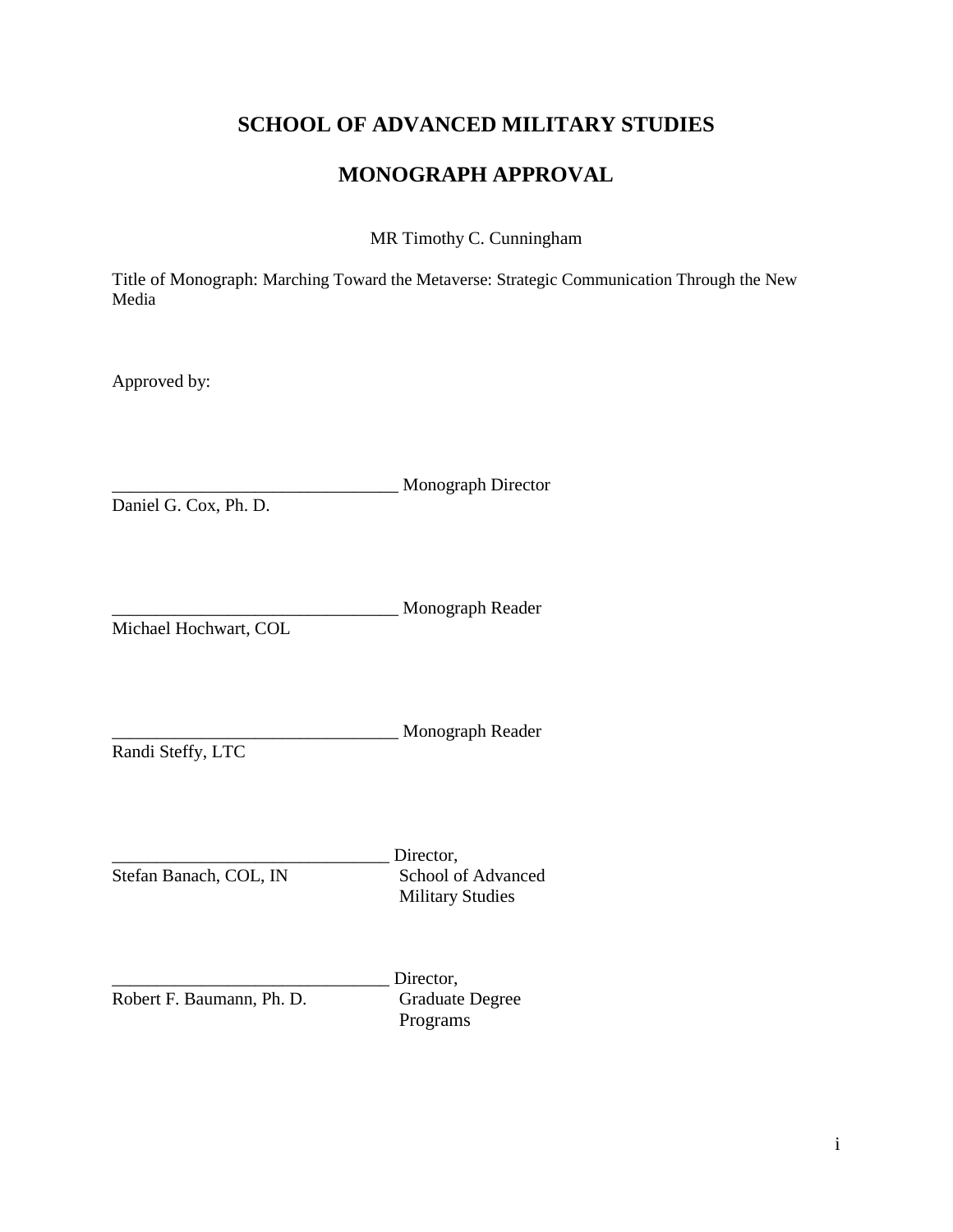#### **ABSTRACT**

#### <span id="page-4-0"></span>MARCHING TOWARD THE METAVERSE: STRATEGIC COMMUNICATION THROUGH THE NEW MEDIA by MR Timothy C. Cunningham, Office of the Director of National Intelligence, 61 pages.

Traditional models representing how messages are communicated through traditional media are inappropriate for depicting how they are communicated (or, rather, exchanged) through the new media. The former depict monologic (one-to-many) communication flows, whereas dialogic (peer-to-peer and many-to-many) flows represent the dominant mode of communication in the new media universe. However, writers in government and military circles tend not to portray new media strategic communication as wholly separate and distinct from strategic communication through traditional media. This monograph explains how new media strategic communication is fundamentally different than strategic communication through traditional media and then applies this understanding to the re-conceptualization and re-design of government new media strategic communication efforts.

Some of the themes presented include the idea that conveying a message through a press conference or press release is ineffective if the follow-on conversation taking place in the new media sphere is neglected; credibility in the new media sphere is far more important than authority, and message context is just as important as message content; instead of the traditional method of sending a message into the media universe hoping that it will find and resonate with an audience, the new media sphere encourages the identification of specific niche audience segments *before* a message is constructed and sent forward; instances of new media being employed for both strategic and operational communication demonstrate that the space-time continuum for communication has collapsed, and with it has gone the distinction between communication as a strategic imperative and communication as an operational enabler; in the communication environment taking shape coordination via new media frequently trumps planning in importance and effectiveness; re-conceptualizing the approach to strategic communication now will prepare the government and military to operate in the metaverse that lies beyond Web 2.0.

The overarching conclusion offered is that successful strategic communication in the new media universe is no longer the exclusive domain of professional strategic communicators insulated from most aspects of policy execution. To compete with the proliferation of messages exchanged in today's Attention Economy, the government and military must co-opt the skills of nearly all personnel charged with carrying out disparate aspects of policy, critically those in theater (Provincial Reconstruction Teams, District Support Teams, etc.).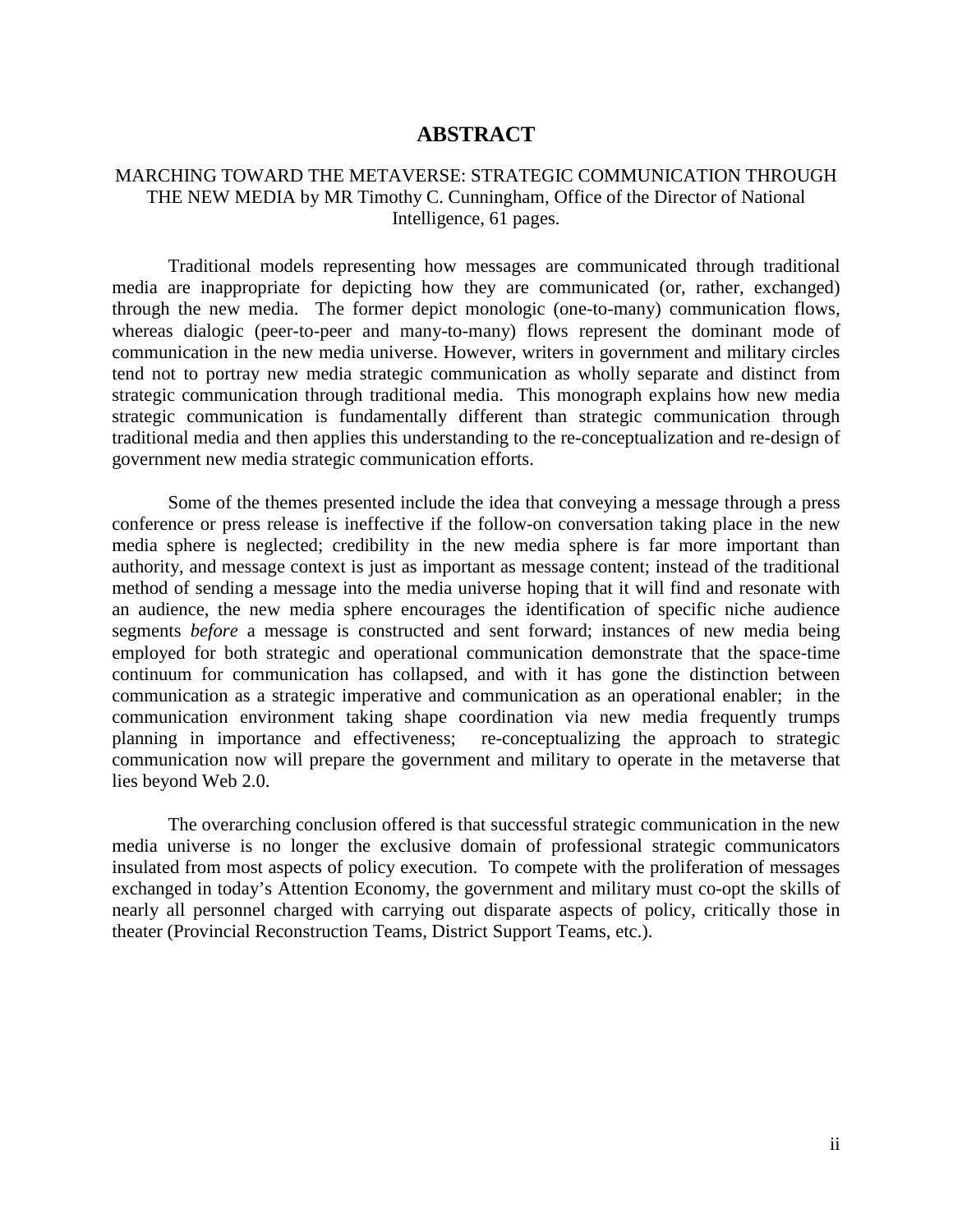### **ACKNOWLEDGEMENTS**

I would like to thank Dr. Tony Olcott for years ago providing me with the initial opportunity to research new media and emerging technology, particularly as it relates to communication activities. Your encouragement was appreciated and your enthusiasm was infectious to all of us involved in the project.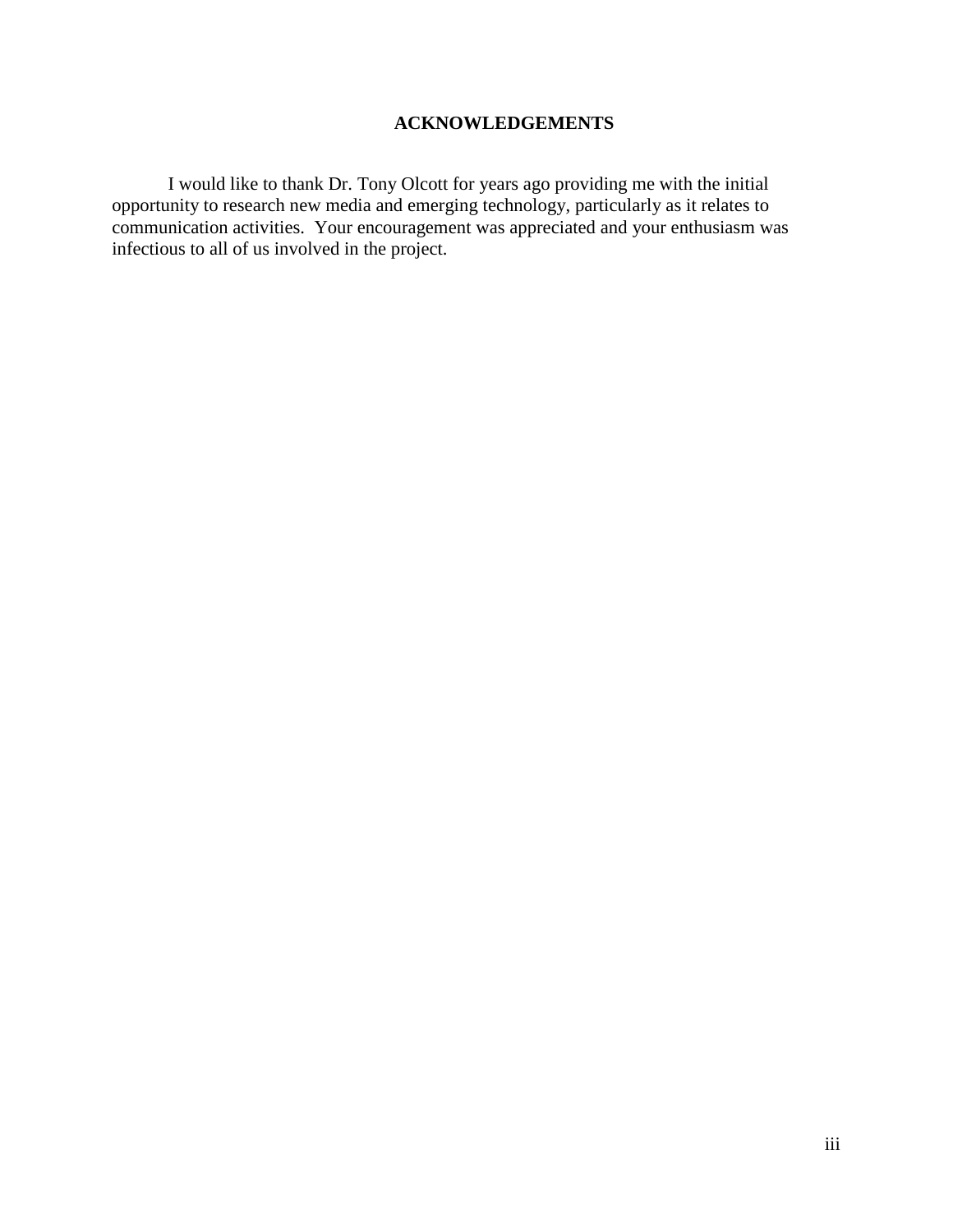## **Table of Contents**

| What is New Media?: Four Principles for Military and Government Strategic Communication  5  |  |
|---------------------------------------------------------------------------------------------|--|
|                                                                                             |  |
|                                                                                             |  |
| The new media are immediate, readily accessible, and indifferent to the distinction between |  |
|                                                                                             |  |
|                                                                                             |  |
| How does an understanding of new media inform the design of strategic communication?  15    |  |
| New media strategic communication attempts to influence, not control, the conversation.  15 |  |
| In new media strategic communication credibility is more important than authority and       |  |
|                                                                                             |  |
|                                                                                             |  |
|                                                                                             |  |
| Semi-autonomous, self-synchronized, and operationally embedded cells represent one          |  |
|                                                                                             |  |
|                                                                                             |  |
| Strategic communicators can through the new media more effectively leverage emotion to      |  |
| 34                                                                                          |  |
| The new media facilitate "nichecasting," making compartmentalized messages for specific     |  |
|                                                                                             |  |
| Those who execute policy/mission are the crucial missing link in new media strategic        |  |
|                                                                                             |  |
| Apart from audience segmentation, new media strategic communication accounts for            |  |
|                                                                                             |  |
|                                                                                             |  |
|                                                                                             |  |
|                                                                                             |  |
|                                                                                             |  |
|                                                                                             |  |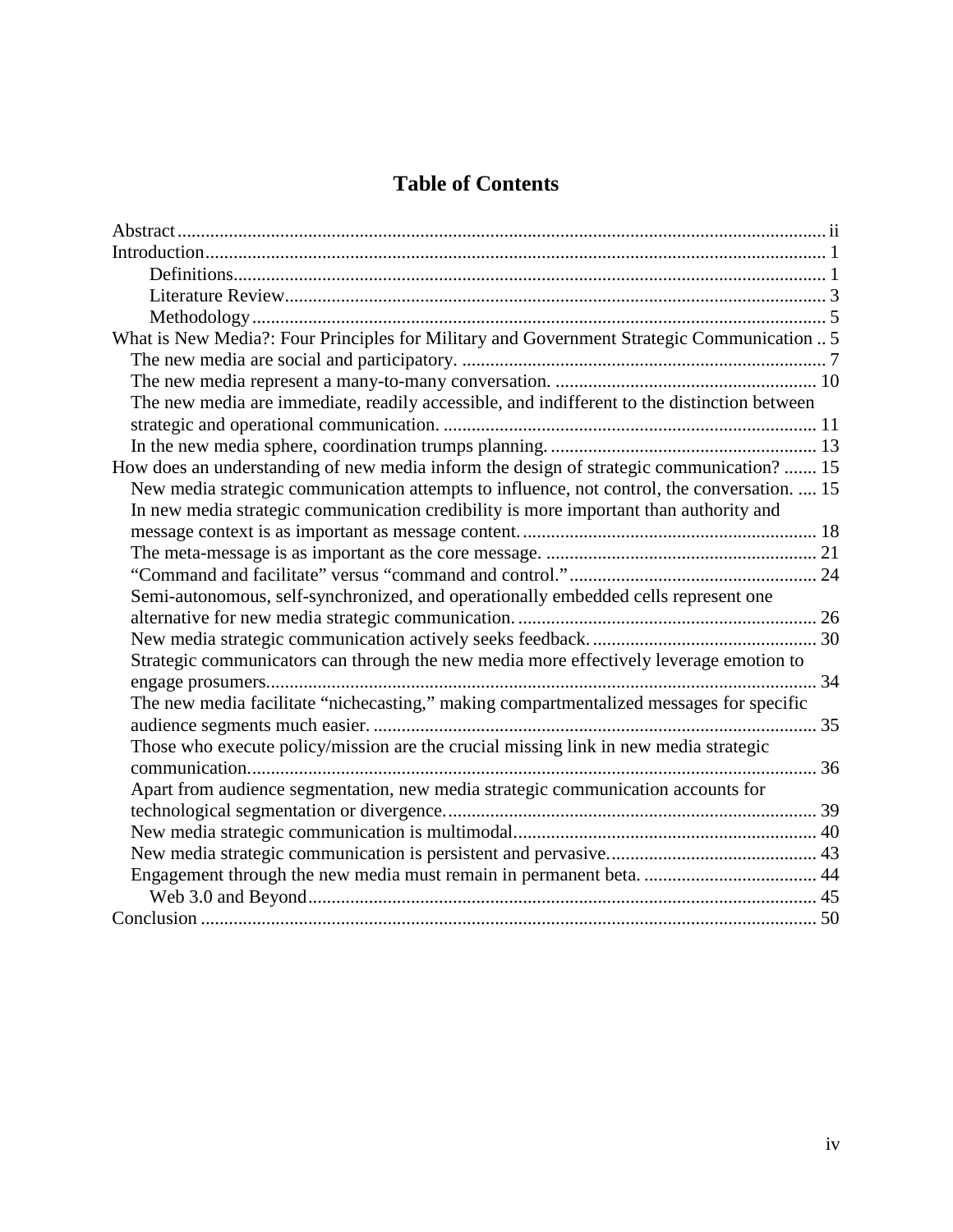# **Table of Figures**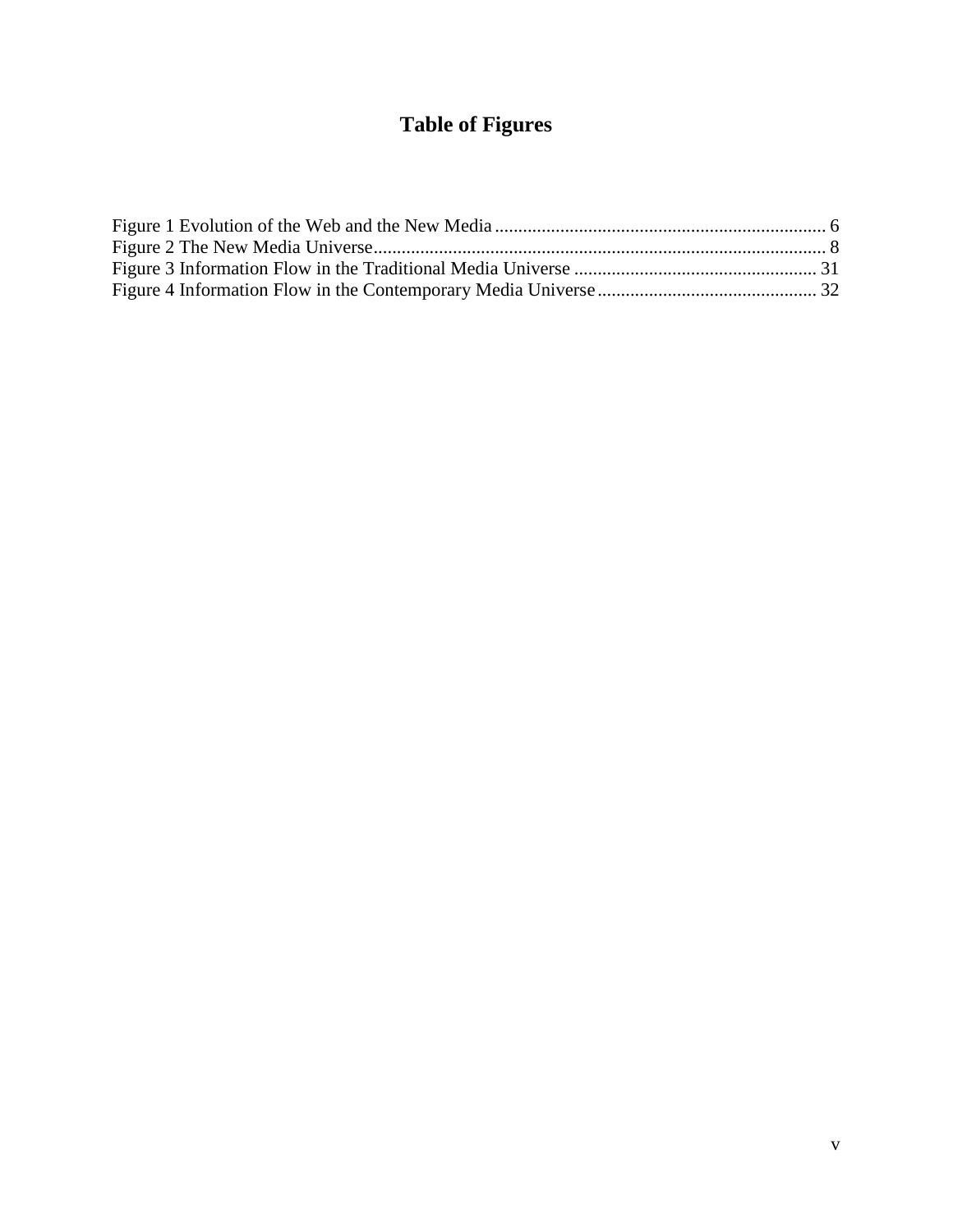### <span id="page-8-0"></span>**Introduction**

The American government continues to seek a comprehensive, effective communication strategy through which it may project and promote American interests, policies, and objectives abroad. The feeling of some is that the government has been out-communicated since September  $11<sup>th</sup>$  $11<sup>th</sup>$ . A primary cause of this alleged deficiency is likely the failure to recognize that in the contemporary media environment inherent dissimilarities between traditional media and the ubiquitous new media render the utilization of conventional methods and models for strategic communication through the new media an unproductive endeavor.

This paper seeks to illuminate how the new media may be leveraged for the purposes of government and military strategic communication. The characteristics outlined herein are tethered to the overarching idea that audiences *interact* or *engage with*—rather than simply *consume*—the new media. This condition argues for the design of strategic communication efforts conducted via the new media that are conceptualized and planned separately from efforts conducted through traditional media. Government leaders must explicitly recognize and account for fundamental differences between these two distinct media environments—the new and the traditional—as they plan and develop communication strategies.

#### <span id="page-8-1"></span>**Definitions**

 $\overline{a}$ 

This paper uses the phrase *new media* to describe Internet-based and mobile media that have emerged in roughly the past decade and that continue to evolve today. References and

<span id="page-8-2"></span><sup>&</sup>lt;sup>1</sup> Strategic Communication Science and Technology Plan, (Washington, D.C.: Department of Defense Research and Engineering Rapid Reaction Technology Office, April 2009), 2-6; GAO Report to Congressional Committees, *U.S. Public Diplomacy: Key Issues for Congressional Oversight*, May 2009, GAO-09-679SP; Statement of GAO International Affairs and Trade Director Jess T. Ford to U.S. House of Representatives Subcommittee on Science, the Departments of State, Justice, and Commerce, and Related Agencies, *State Department Efforts Lack Certain Communication Elements and Face Persistent Challenges*, May 3, 2006, GAO-06-707T.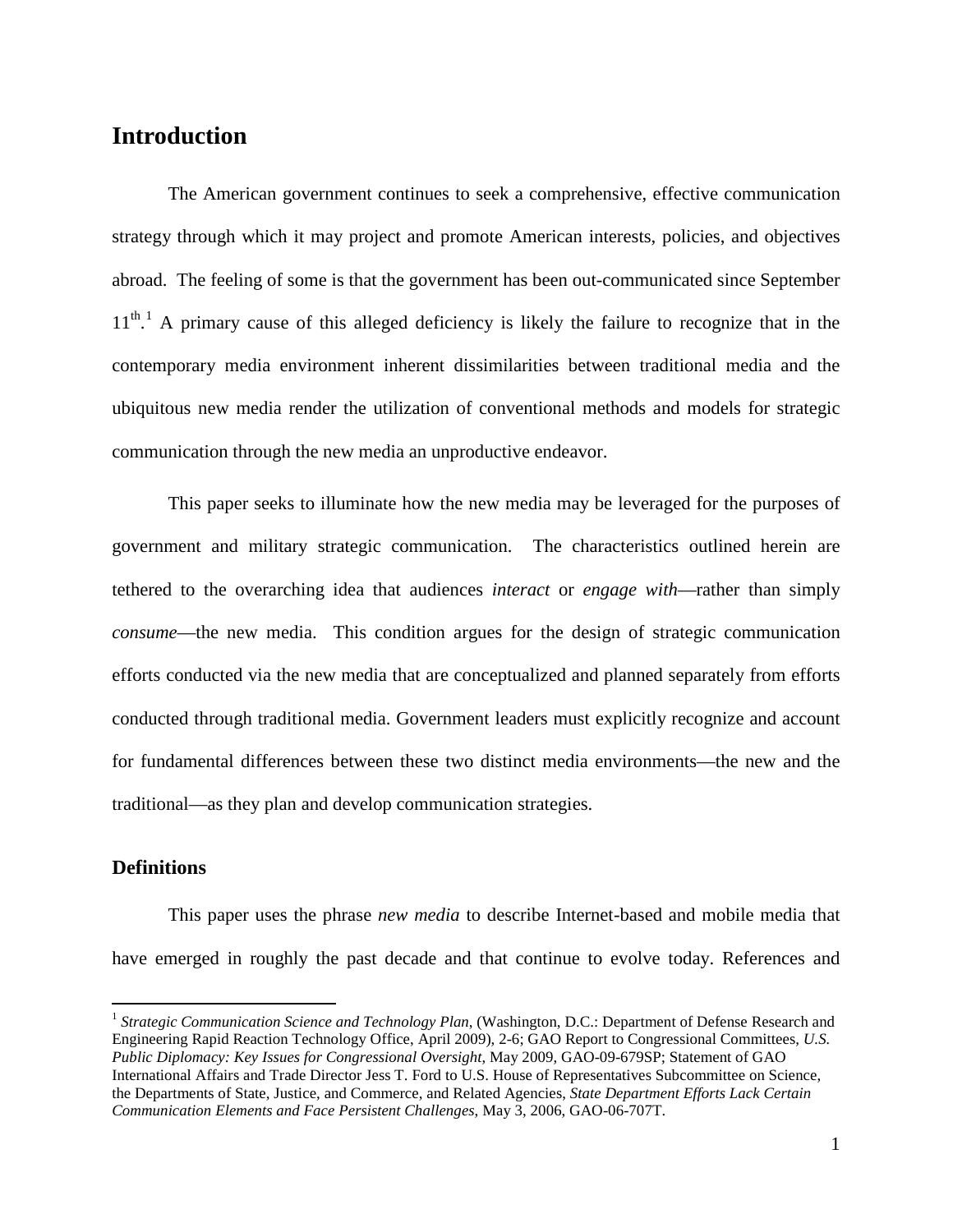allusions to traditional media (radio, television, and print media) are made primarily for comparative purposes. Although much of the focus of this paper will be on the new media, traditional media platforms will continue to hold relevance in any discussion of strategic communication well into the future. Strategic communication conducted through the new media is referred to herein simply as *new media strategic communication*.

A new media *outlet* is distinct from a new media *platform*. In this paper, the former refers to an information channel or communication portal utilized for the purposes of information exchange, whereas the latter refers to the physical conduit through which the information is passed. CNN, *The New York Times*, and NPR are traditional media outlets; Facebook, YouTube, and Twitter are new media outlets. Similarly, television sets, newspapers, and radios are traditional media platforms in the same vein that desktops, laptops, and mobile devices are new media platforms.

This paper borrows an abbreviated definition of strategic communication contained in Joint Publicaton 3-0 (13 February 2008): "focused U.S. Government efforts to understand and engage key audiences to create, strengthen, or preserve conditions favorable for the advancement of U.S. Government interests, policies, and objectives."<sup>[2](#page-9-0)</sup> This paper illustrates how "efforts to understand and engage key audiences" through the new media can only be accomplished through the adoption of dialogic communication practices that treat media as a many-to-many conversation rather than simply a conduit for the one-to-many transmission of messages and information.<sup>[3](#page-9-1)</sup>

<span id="page-9-0"></span><sup>&</sup>lt;sup>2</sup> Joint Publication 3-0: Joint Operations, (Washington, D.C.: Department of Defense, February 13, 2008), I-2.

<span id="page-9-1"></span> $3$  Dialogic communication refers to either a peer-to-peer or many-to-many communication exchange whereby participants seek mutual understanding and, potentially, mutual benefit. This is juxtaposed against a monologic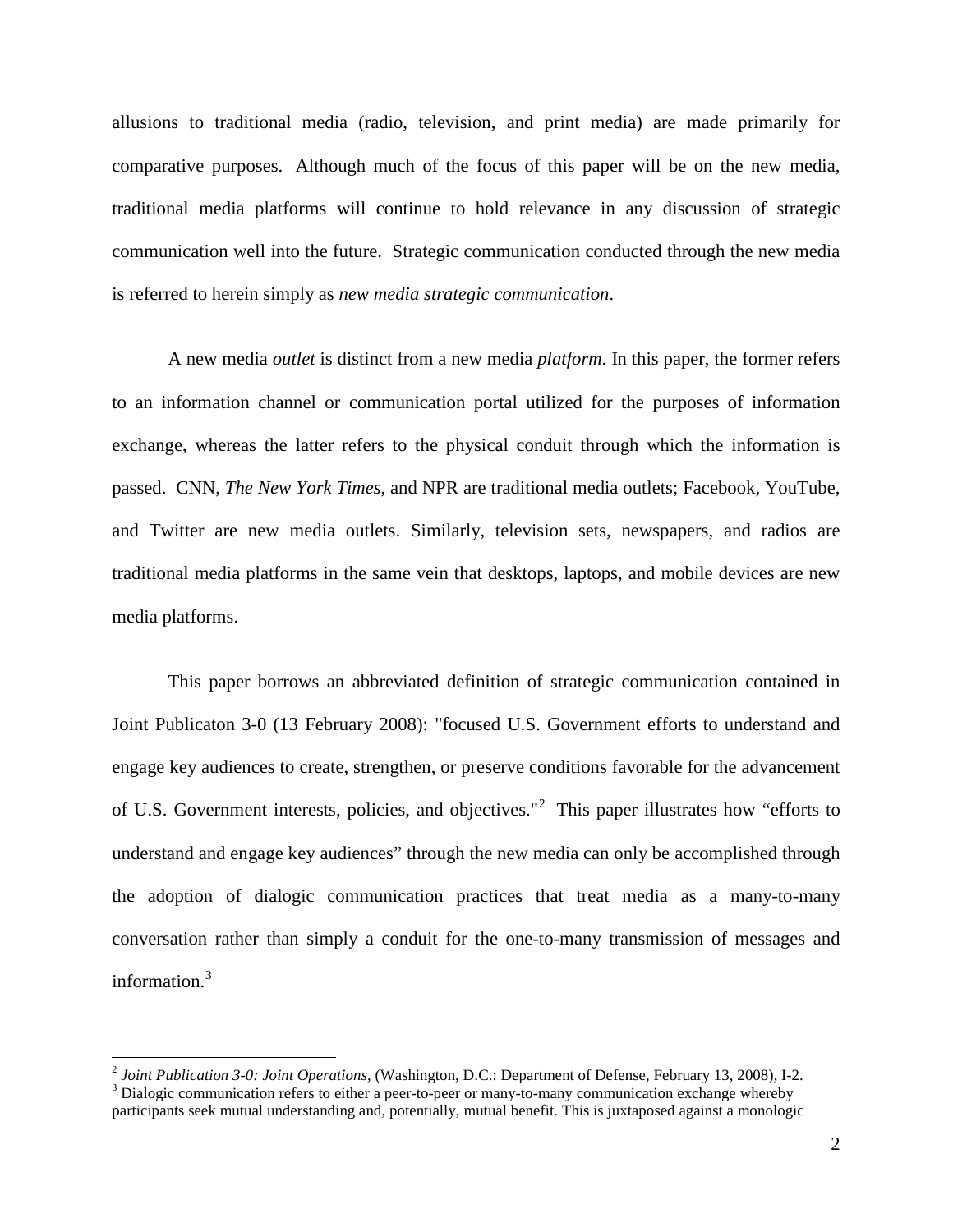Although they share many similar characteristics, this paper does not formally address the related functions of public affairs, nor those associated with information operations, psychological operations, covert influence or any other type of information warfare. Strategic communication is treated as one essential form of public diplomacy. Finally, this paper does not utilize the phrase *global engagement*, which is being employed more frequently in official circles. Although the phrase more accurately describes the form of strategic communication depicted herein, *strategic communication* remains more widely used in government and in the popular media.

#### <span id="page-10-0"></span>**Literature Review**

 $\overline{a}$ 

Government, academia, and even the mass media have produced a considerable body of literature in recent years addressing strategic communication: defining what it is and even what the government should seek to say and how it should say it.<sup>[4](#page-10-1)</sup> However, few writers have sought to distinguish between the new media and traditional media. Communicating through one rather than the other crucially affects how a message will be transmitted, received, interpreted, and in the new media environment, repackaged, repurposed, and retransmitted. Few leaders responsible for funding, designing, and overseeing strategic communication programs have challenged the

process whereby a communicator focuses solely on sending but not receiving messages and information. See Robert Perry, "Principles of Strategic Communication for a New Global Commons," (Advanced Research Project, U.S. Naval War College, 6 June 2008), http://www.au.af.mil/info-ops/documents/principles\_of\_sc\_naval\_wc.pdf (accessed October 15, 2009).

<span id="page-10-1"></span><sup>&</sup>lt;sup>4</sup> Daniel Matchette, "Marketing as an Element of Strategic Communications" (civilian research project, United States Army War College, April 6, 2006); *U.S. National Strategy for Public Diplomacy and Strategic Communication* (Washington D.C.: National Security Council Policy Coordinating Committee, June 2007); *Principles of Strategic Communication Guide*, (Washington, D.C.: Department of Defense, August 15, 2008); Lawrence Pintak and William A. Rugh, "A New Murrow for US Public Diplomacy," *The Daily Star*, February 17, 2009; William Caldwell, Dennis Murphy, and Anton Menning, "Learning to Leverage New Media," *Military Review*, May-June 2009; Marc Lynch, "The Conversation," *The National*, February 29, 2009; Matt Morgan, "The Rosetta Stone for Strategic Communication? More like Speak 'N Spell," Mountain Runner Blog, entry posted August 31, 2009, http://mountainrunner.us/2009/08/rosetta\_or\_speaknspell.html (accessed January 5, 2010); Carla Mudgett, "Comprehensive U.S. Government Strategic Communication Policy: The Way Forward" (monograph, United States Army Command and General Staff College, School of Advanced Military Studies, 2008-2009).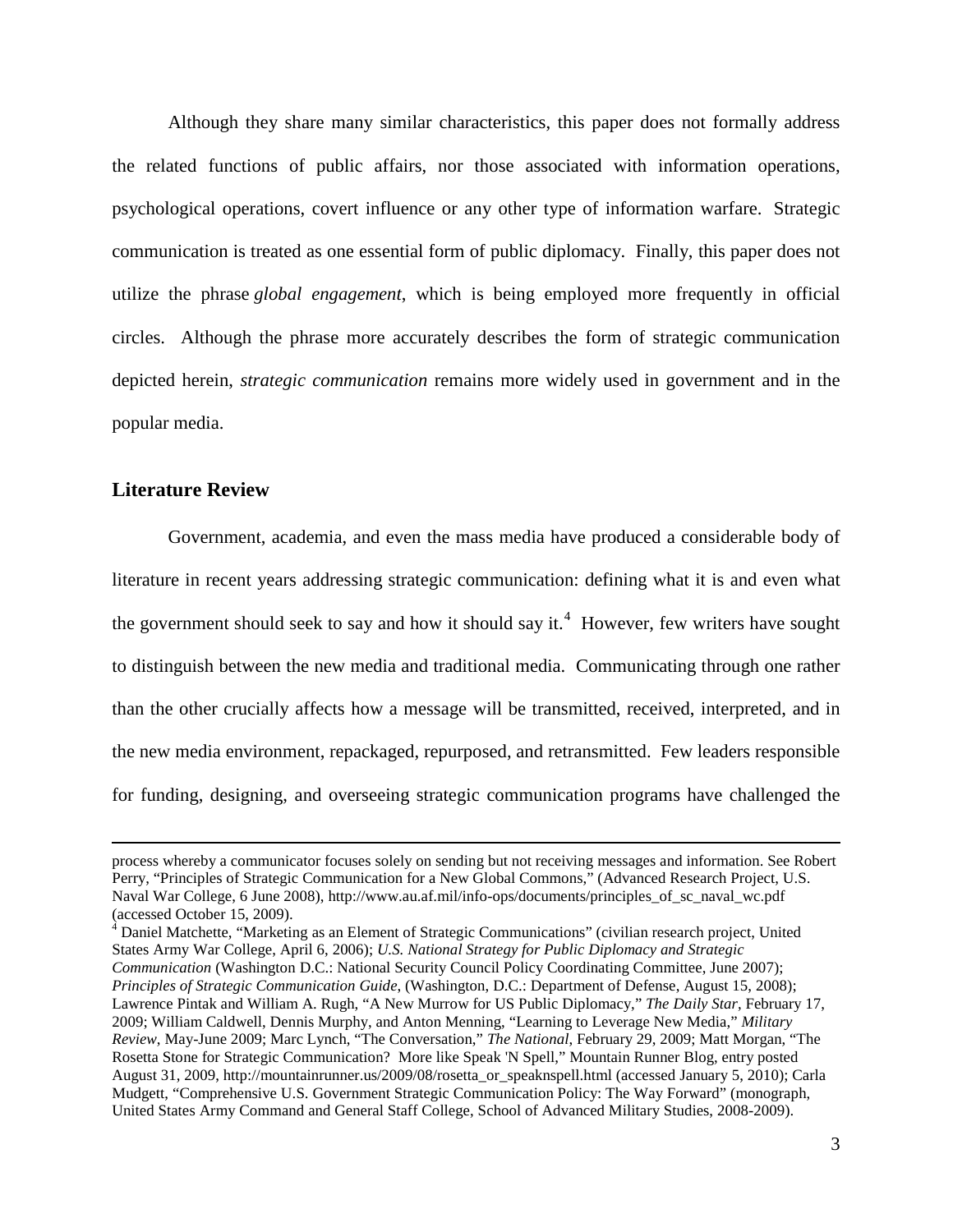notion that the nature of new and traditional media is inherently the same. This may result from unfamiliarity with the new media universe. "There are still many people in government especially higher up in government," writes one group of strategic communication experts, "who have little experience with new communications and information technologies and/or avoid using them."<sup>[5](#page-11-0)</sup>

While many or most government leaders may be on the Internet, few are *in the Internet*, a distinction that will be explained in the last section of this paper that addresses the imminent approach of Web 3.0. In addition, few leaders adequately understand the distinguishing characteristics of the primary new media users involved (widely referred to as "digital natives," or in generational terms, "Millennials") and how they interact with—rather than simply consume—content via the new media. These two key deficiencies have led to normative strategic communication models and methodologies that are incompatible with efforts to design messages that resonate in the new media sphere.

I do not approach this topic as a strategic communication practitioner or expert. Rather, I am an avid new media user and former government new media analyst who has witnessed an array of unsuccessful or only partly successful government attempts to adapt strategic communication efforts to the new media universe. While government efforts have not been wildly successful, neither have most efforts in the private sector. Leveraging the new media for strategic communication is an emerging practice given that the new media universe is itself still evolving. Strategic communicators have more questions than answers with respect to how to effectively engage audiences through the new media. There is no comprehensive model for

<span id="page-11-0"></span><sup>&</sup>lt;sup>5</sup> Steven Corman and Jill Schiefelbein, "Communication and Media Strategy in the Islamist War of Ideas," in *Weapons of Mass Persuasion: Strategic Communication to Combat Violent Extremism,* eds. Steven Corman, Angela Trethewey and H.L. Goodall, Jr. (New York: Peter Lang Publishing, 2008), 86.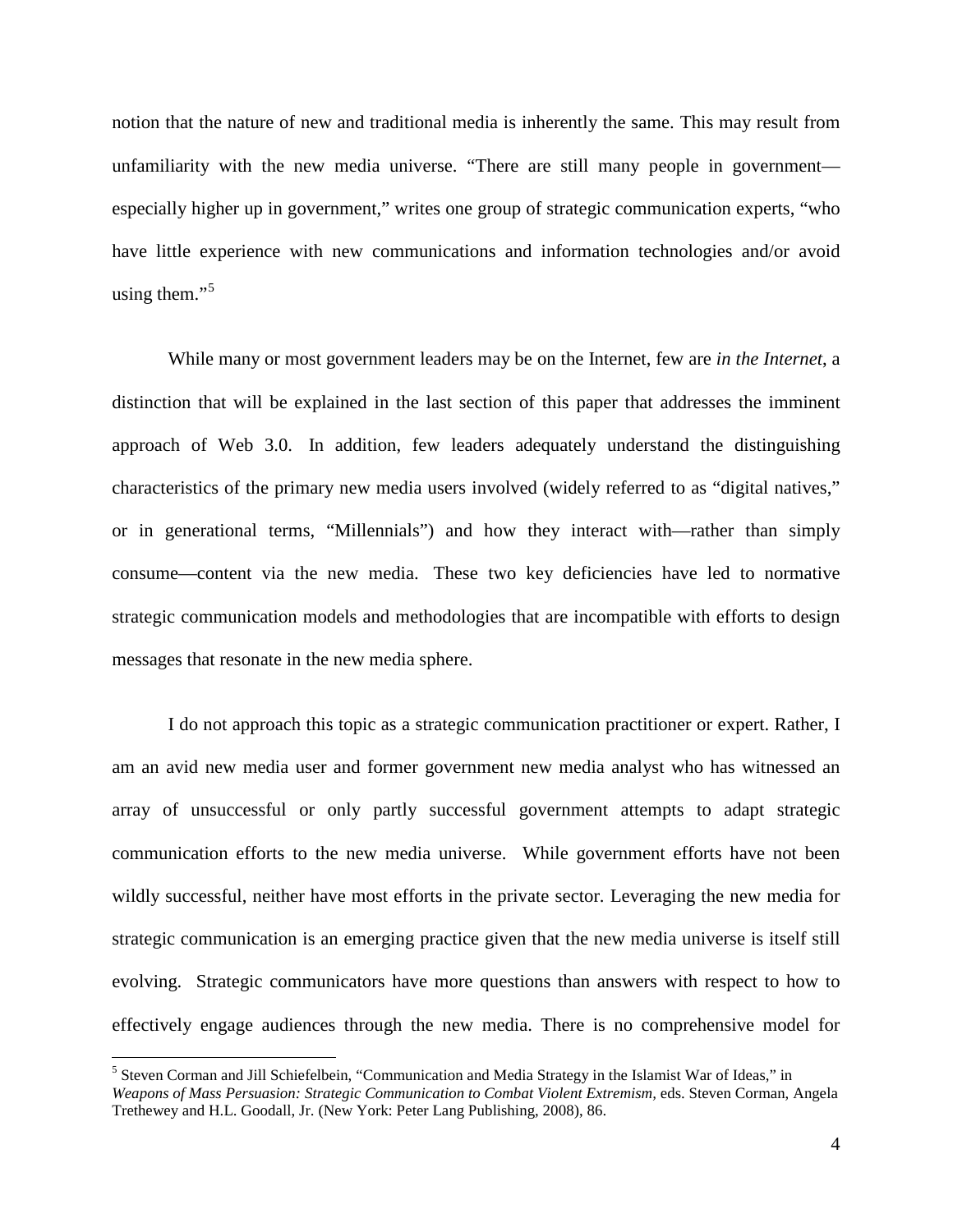strategic communication as it relates *specifically and exclusively* to the new media. In addition, the body of literature addressing new media strategic communication—particularly as it relates to government and the military—as separate and distinct from traditional strategic communication, is still in its infancy. This paper will thus build on a general understanding of strategic communication—that is, one that does not account for the uniqueness and separateness of new media strategic communication—developed by figures such as Colonel William Darley, Dr. Antulio Echevarria, and others within the government and military communities.

#### <span id="page-12-0"></span>**Methodology**

This paper draws on materials produced by some of the country's preeminent new media minds to highlight the most salient interactive characteristics of the new media—juxtaposed against the passivity of traditional media. The analysis first lays out four principles relevant specifically to military and other government agency strategic communication efforts. Second, this paper applies these principles to the design of new media strategic communication. The thesis that undergirds this examination is that nearly all military and civilian personnel directly involved in kinetic or non-kinetic operations collectively represent the center of gravity for new media strategic communication and must be empowered by military and government leaders to openly and freely communicate strategically in the new media sphere in order for the United State to compete in a rapidly changing and highly complex communication environment.

## <span id="page-12-1"></span>**What is New Media?: Four Principles for Military and Government Strategic Communication**

One cannot comprehend the nature of the new media without framing the evolution of the Web, given that the development of the new media is inextricably linked to the Web's evolution.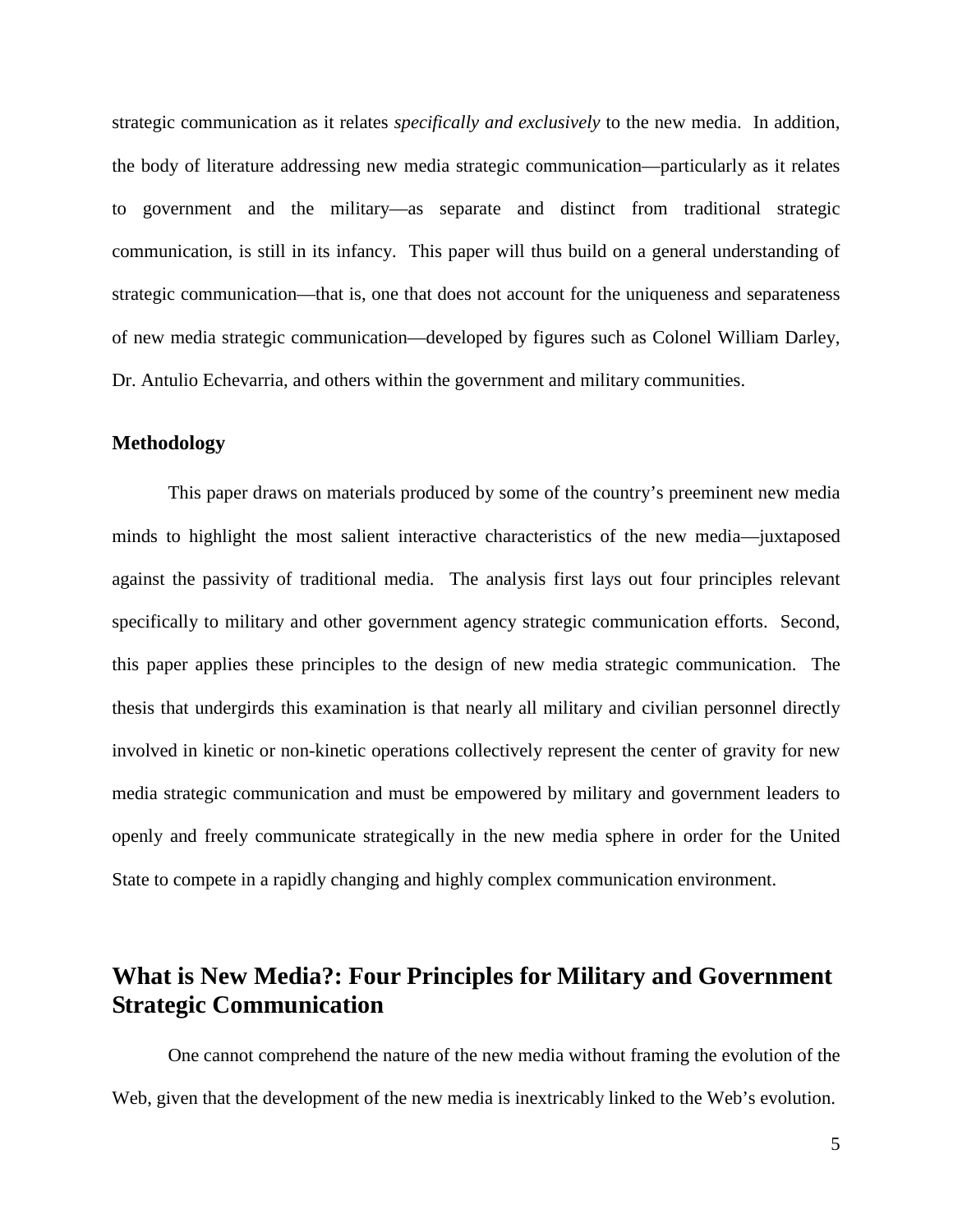A useful model for understanding the evolution of the Web and the concurrent progress of the new media universe follows: [6](#page-13-1)



Source: Author

 $\overline{a}$ 

#### **Figure 1**

<span id="page-13-0"></span>Most readers probably understand Web 1.0 quite well. The user experience was characterized by a newfound ability to access an expanding array of information on logically organized portals (think of the Yahoo! or AOL homepage) or to retrieve information using a search engine (think Lycos, Alta Vista, Yahoo!, etc.), all through an appealing graphical user

<span id="page-13-1"></span><sup>6</sup> "Evolution of the Web" portion of the graphic adapted from: Susan Wu, "Virtual Worlds and Virtual Humans: NPCs and Avatars" (panel lecture, South by Southwest Interactive Conference, Austin, TX, March 11, 2007).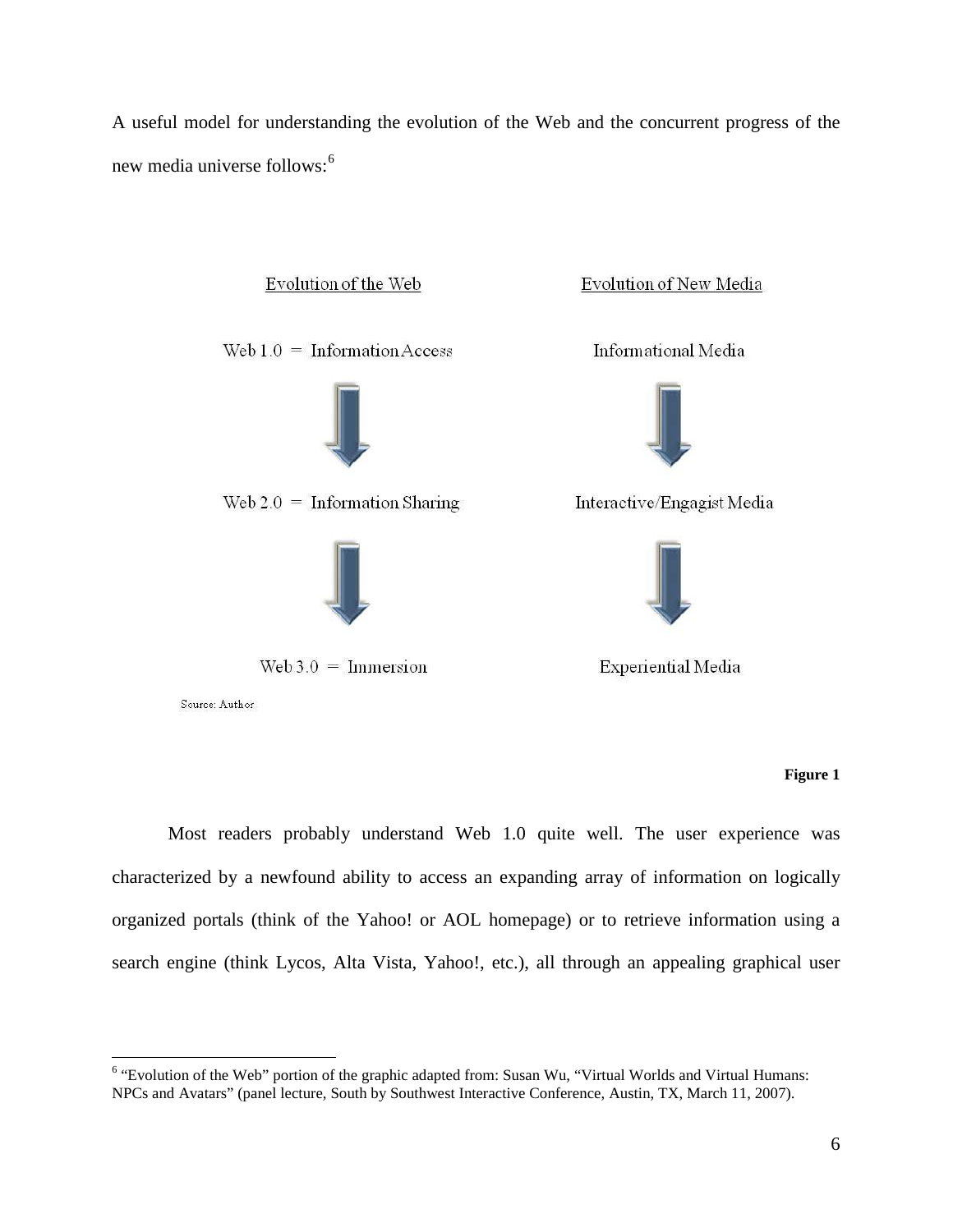interface.<sup>[7](#page-14-1)</sup> Web 3.0 and the advent of experiential media are discussed much later. This paper is primarily concerned with Web 2.0—where interactive and engagist media promote information sharing—and its impact on strategic communication.

#### <span id="page-14-0"></span>**The new media are social and participatory.**

The term Web 2.0 is closely tethered to the notion of social media. Social media are "social" because they are characterized by interaction among (primarily amateur) content producers, exchangers, and/or consumers. In fact, many consumers of social media are also producers of social media. For instance, if you watch video posted to a friend's Facebook profile page, but also upload and/or embed original video on your own profile page, you are both a consumer and a producer of social media. In industry parlance, you would be described as a *prosumer*. Although not directly addressed in this paper, it is important to note that media ecology is an entire field devoted to examining how interaction among actors (e.g. prosumers) within a complex communication environment (as well as between actors and new media technology) affects the meaning of messages.

The new media are inherently social and their social characteristics—most importantly that of interaction—help us to understand the participatory nature of the new media universe. The new media facilitate participation in that "the means of production are widely available and content creation is not based on traditional editorial structures."<sup>[8](#page-14-2)</sup> Below is a graphical illustration of the contemporary new media universe; this universe will undoubtedly be very different in a few years as it continues to expand and evolve.

<span id="page-14-1"></span> $<sup>7</sup>$  For simplicity's sake, in describing Web 1.0 I do not include the nature of the World Wide Web prior to the arrival</sup> of the graphical user interface.

<span id="page-14-2"></span><sup>8</sup> Ivan Sigal, *Digital Media in Conflict-Prone Societies*, (Washington, DC: Center for International Media Assistance, 19 October, 2009), 10.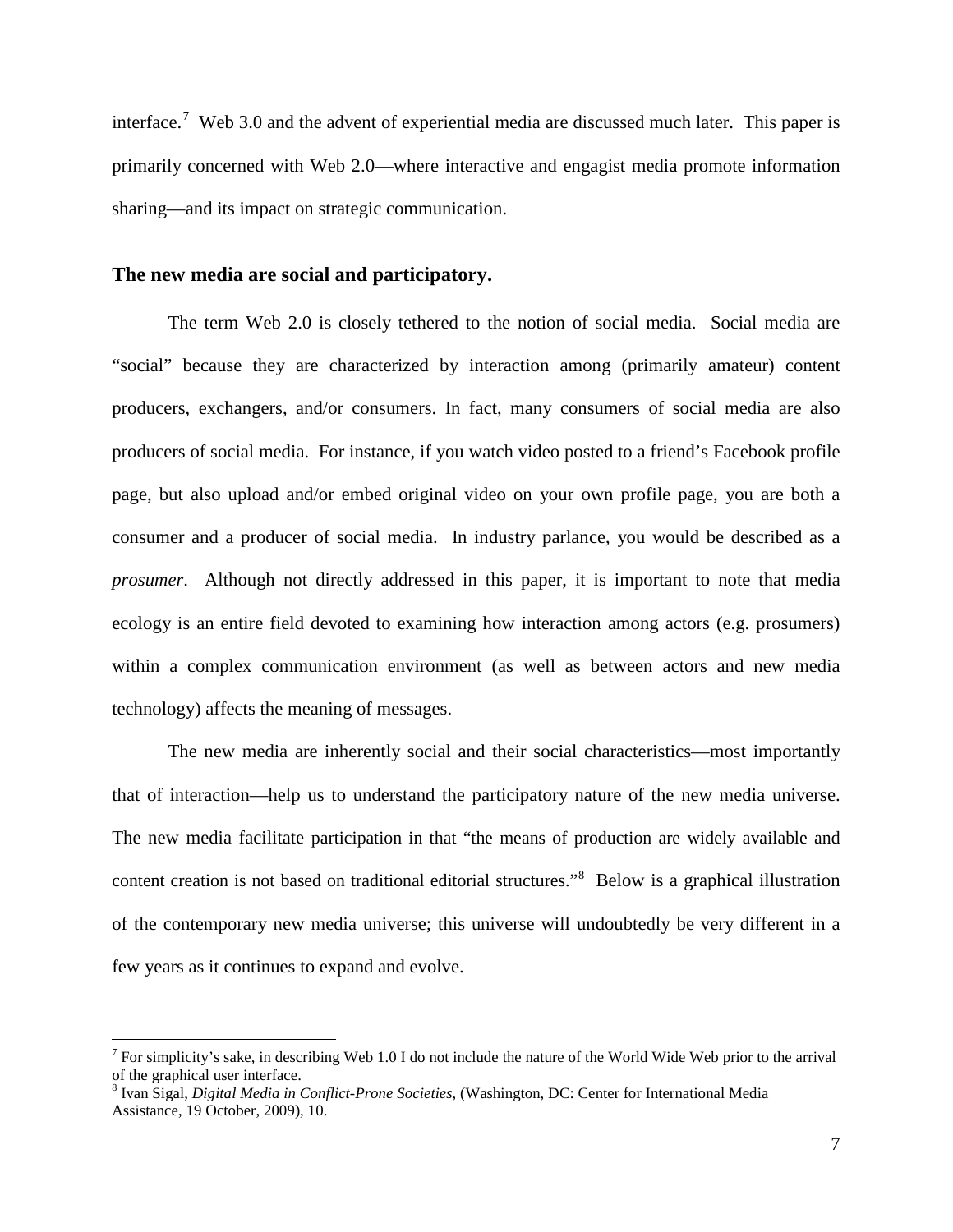## **The New Media Universe**



<span id="page-15-0"></span>One of the first efforts to document the power of participation and the ability of a particular group to leverage social media for strategic communication purposes was the 1998 book entitled *The Zapatista Social Netwar in Mexico*. The Zapatista movement was novel in that it established what was perhaps the world's first global "informational guerilla movement"<sup>[9](#page-15-1)</sup> and set the precedent for what authors Thomas Rid and Marc Hecker would later conceive of as a

<span id="page-15-1"></span><sup>9</sup> John Arquilla, David Ronfeldt, Graham Fuller, and Melissa Fuller, *The Zapatista Social Netwar in Mexico* (Washington, DC: RAND Publishing, 1998), 117.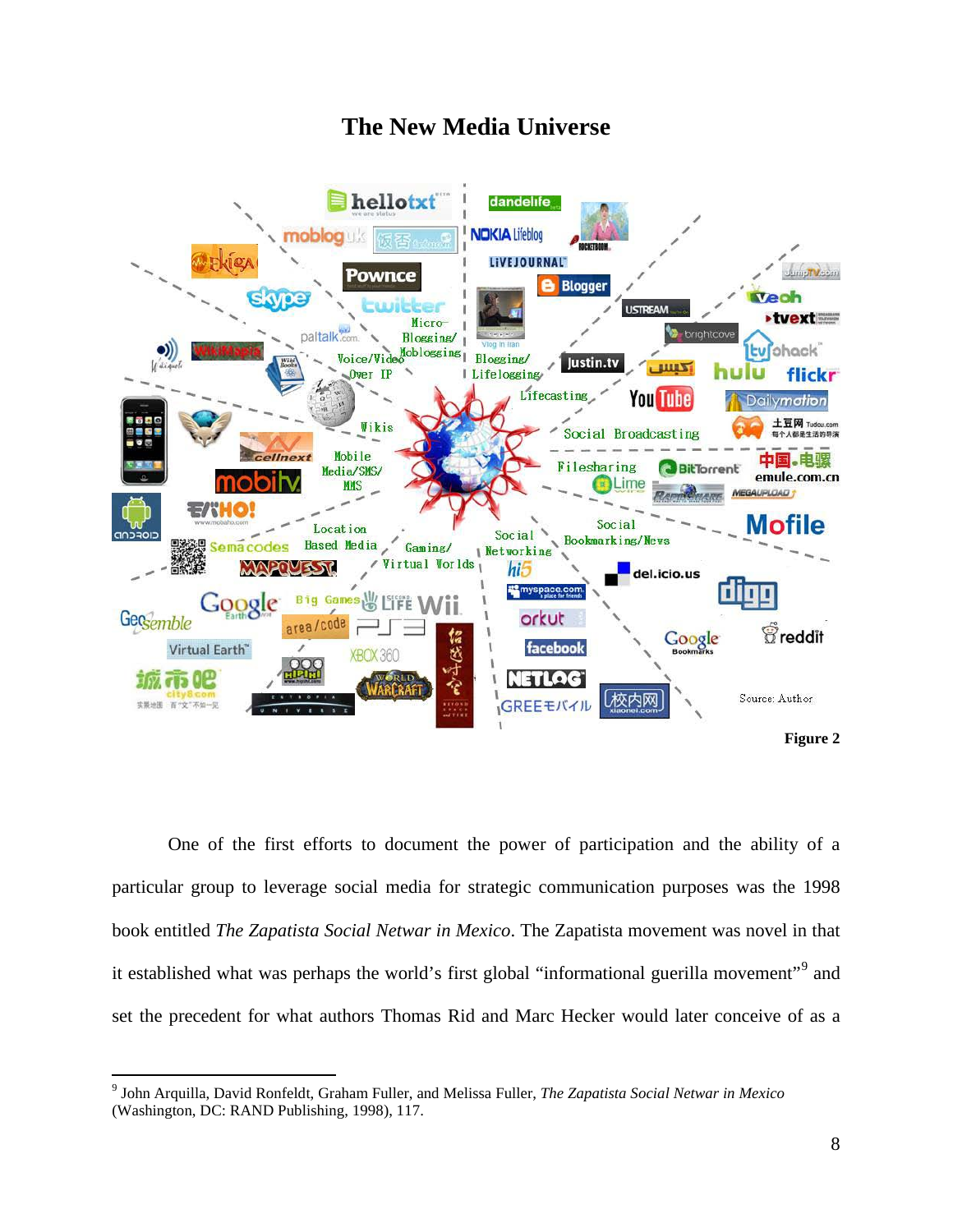"social form" of warfare conducted largely through social media.<sup>[10](#page-16-0)</sup> Through e-mail distribution lists, message boards, and discussion forums, a small cadre of Zapatistas and their sympathizers "engaged activists from far and wide" and were able to rally "a multitude of foreign activists...to swarm—electronically and physically—out of the United States, Canada, and Europe into Mexico City and Chiapas"<sup>11</sup> The broad and swift dissemination of Zapatista propaganda was unprecedented for a non-state actor and brought significant international attention to the situation, forcing Mexico's government to address the Zapatista issue with extreme prudence. The Mexican foreign minister at the time referred to the rebellion as simply "a war on the Internet."<sup>[12](#page-16-2)</sup>

As a student working toward a degree in Latin American Studies in Austin, Texas—a hotbed for Zapatista activism in the United States—at the time of the rebellion, I witnessed how the Zapatistas and their sympathizers utilized early forms of social media to engage a global audience and co-opt the direct or indirect participation of thousands of prosumers in their struggle. By communicating strategically through social media, the Zapatistas succeeded in their efforts to "shape beliefs and attitudes in the surrounding social milieu," as a growing number of students and local activists in Austin and numerous other cities in the Western world began mobilizing to bring direct international political pressure to bear on the Mexican government to meet some or all of the Zapatista's demands.<sup>[13](#page-16-3)</sup> These activists were also instrumental in transferring clothing, food, and money to the Zapatistas prior to the Mexican government's restrictions on travel in and out of the affected region.

<span id="page-16-0"></span><sup>&</sup>lt;sup>10</sup> See Thomas Rid and Marc Hecker, *War 2.0: Irregular Warfare in the Information Age* (Westport, CT: Praeger International, 2009).

<span id="page-16-2"></span><span id="page-16-1"></span><sup>11</sup> Arquilla, *Zapatista Social Netwar*, xi, 3. <sup>12</sup> Ibid., 4. <sup>13</sup> Ibid., 21.

<span id="page-16-3"></span>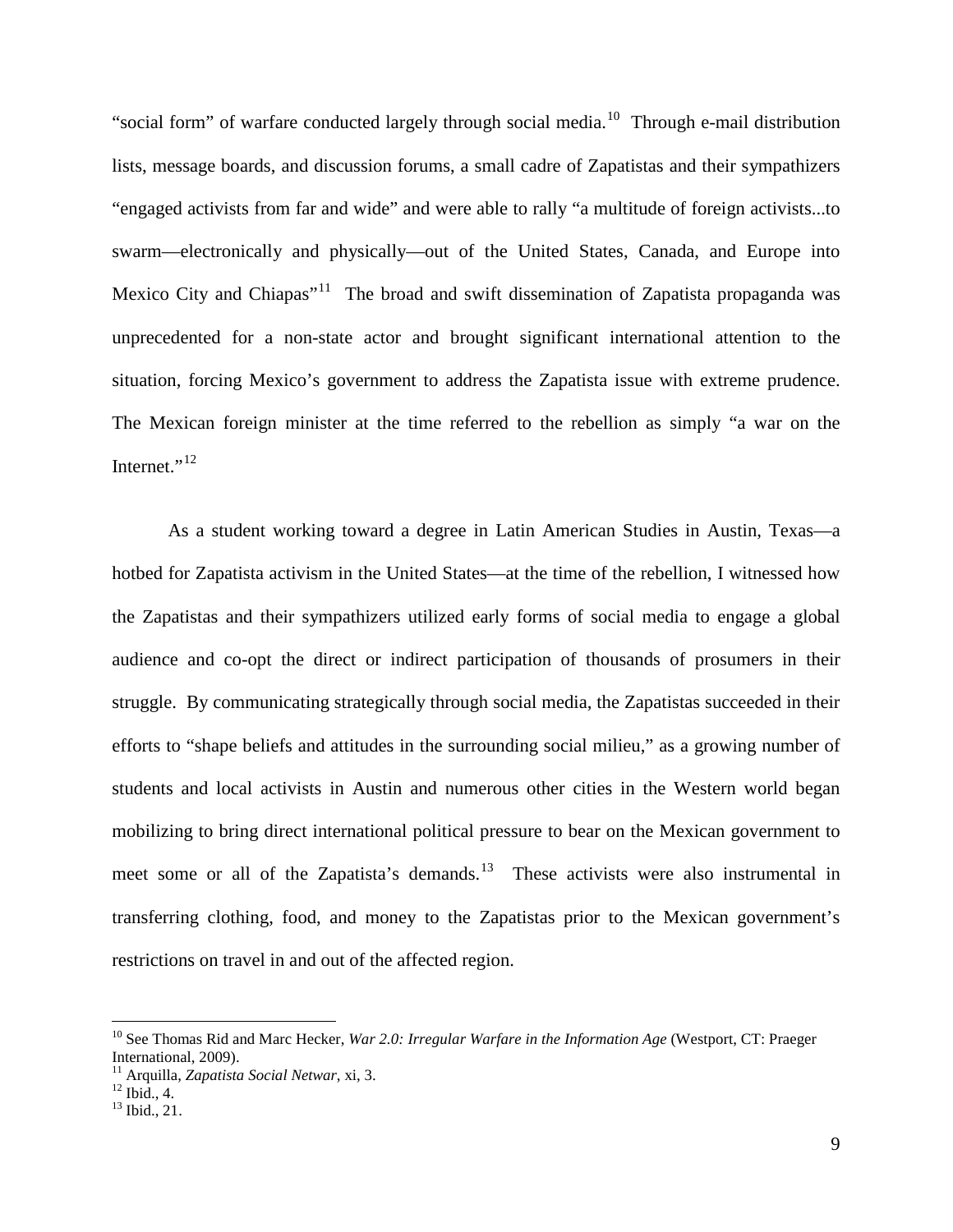#### <span id="page-17-0"></span>**The new media represent a many-to-many conversation.**

 The Zapatistas did not—perhaps could not—rely on traditional print and broadcast media to convey their view of the situation to the outside world. Instead, they adopted a many-to-many communication model that involved networks of sympathizers—first in the Chiapas region, then Mexico as a whole, and eventually throughout the world—exchanging messages and information via electronic distribution lists, message boards, and discussion forums. Tapping into and growing these networks as quickly as the Zapatistas did would not have been possible without the effective utilization of early social media platforms. Corporate and government media were almost entirely circumvented, as the communication networks expanded organically from a local base outward through networks that spanned the globe.

The Zapatista case study encapsulates many of the social characteristics of the new media. It also illustrates a rudimentary form of citizen participation in the media sphere. In the intervening years as the new media have continued to evolve, new forms of amateur involvement and participation in the media sphere have appeared. Blogs, video blogs (vlogs), mobile blogs (moblogs), video sharing services (YouTube, DailyMotion), lifecasting platforms (Justin.tv, Ustream) and other user-generated content services that encourage, and in some cases require, reader or viewer feedback and/or interaction among prosumers have transformed the nature of media (the new media, at least) into a many-to-many conversation. As one author states, "for the first time in human history, our communication tools support the group conversation and group action."<sup>[14](#page-17-1)</sup>

<span id="page-17-1"></span><sup>&</sup>lt;sup>14</sup> Clay Shirky, *Here Comes Everybody*, (New York: Penguin Press, 2008), front book flap.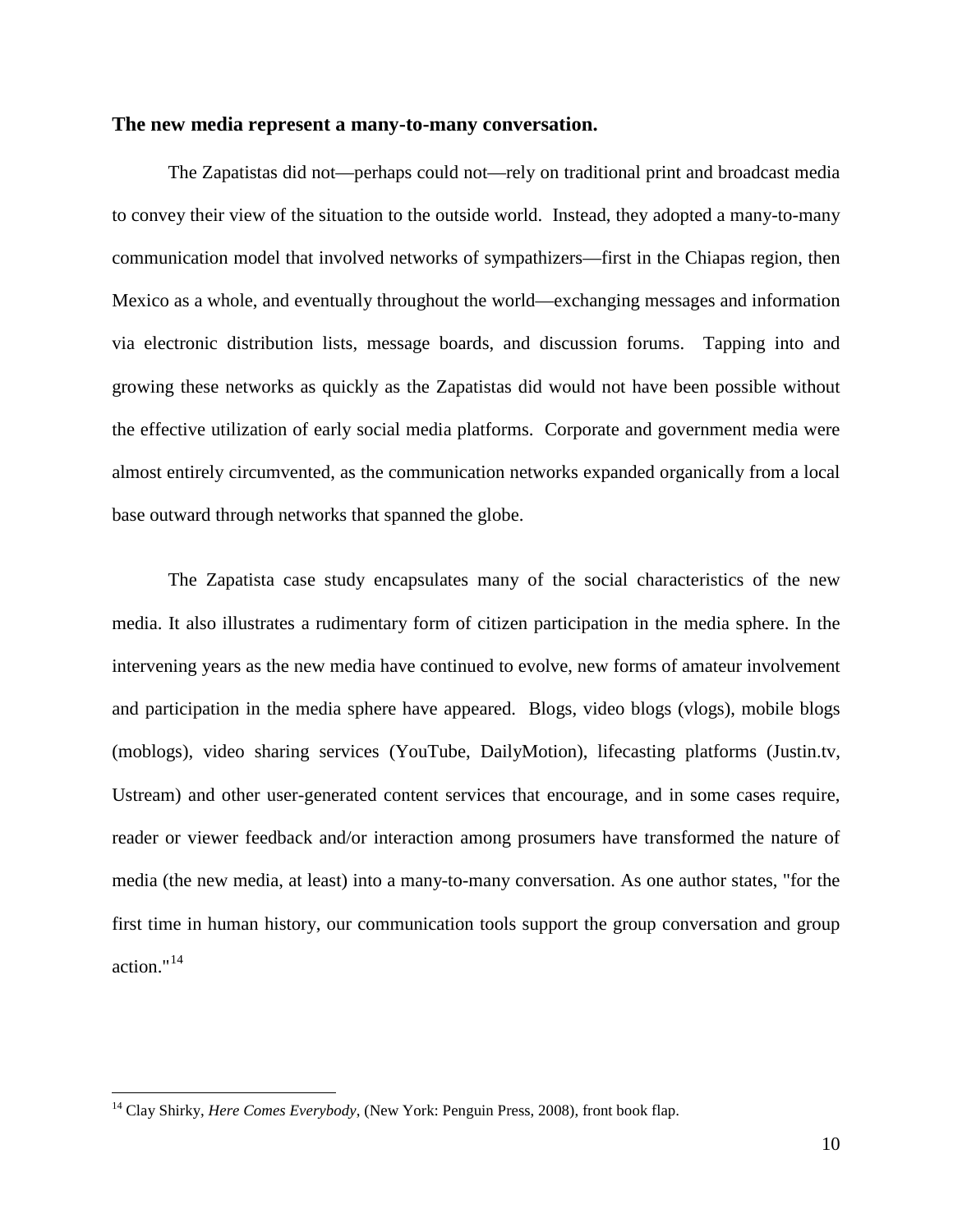#### <span id="page-18-0"></span>**The new media are immediate, readily accessible, and indifferent to the distinction between strategic and operational communication.**

In 1999, the WTO Ministerial Conference in Seattle collapsed amid a chaotic scene of large-scale anti-globalization protests that severely hampered—and at times paralyzed movement by conference participants in the downtown area. Disparate networks of groups opposed to globalization (labor unions, student groups, environmentalists, religious bodies, anarchists, etc.) organized intra- and inter-group action through Web-based and mobile new media prior to and during the protests. The "Battle in Seattle," as these wholly effective protests came to be known, represented the first time that emerging media platforms and tools had been employed on a massive scale to communicate and coordinate direct action in real time.

Similarly, in 2001, Joseph Estrada was ousted as the Philippines president during what was dubbed, "The Pager Revolution," as disaffected citizens began exchanging the simple text message: "Go to EDSA"—a reference to the famous shrine on Manila's main thoroughfare, Epifania de los Santos Avenue. The use of mobile group messaging tactics (also referred to as "text mobbing") by anti-Estrada Filipinos was critical in amassing what was initially a small but vocal crowd around the shrine the evening before Estrada was ousted. As news of the scene spread overnight by word-of-mouth as well as text message, more people began streaming toward the EDSA shrine. By 6:00am the next morning, 700,000 raucous demonstrators had collected. Reading the writing on the wall, the military withdrew its support of Estrada that morning and he was forced to step down.<sup>[15](#page-18-1)</sup>

<span id="page-18-1"></span><sup>&</sup>lt;sup>15</sup> Sandra Burton, "People Power Redux," *Time Asia*, January 29, 2001,

http://www.time.com/time/asia/magazine/2001/0129/cover1.html, (accessed December 2, 2009).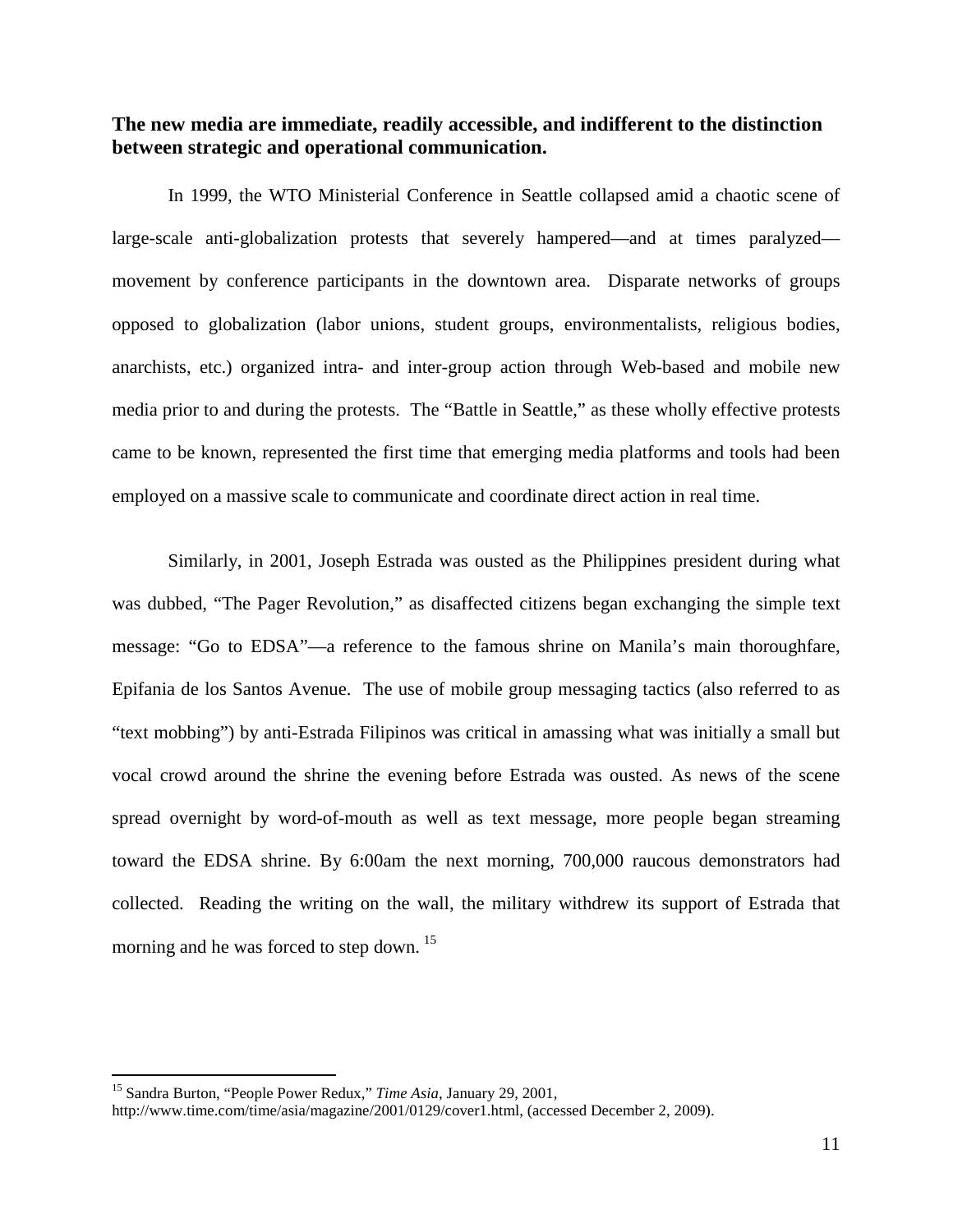Since 2001, new media observers have witnessed groups make use of other new media tools and platforms to effect change, albeit typically on a much smaller scale. It was not until 2008 that the world again witnessed mobilization through new media platforms and tools on a massive scale. Early in 2008, peace activists coordinated an event called One Million Voices Against the FARC entirely through the Facebook social networking website. The event brought over one million demonstrators into the streets in 192 cities and 39 countries to protest drugrelated violence by the FARC.  $^{16}$  In 2009, Moldova experienced what is termed a "Twitter" Revolution" after demonstrators organized in real time via the Twitter microblogging service to violently protest the Communist Party's alleged fraudulent claim of victory in April 2009 elections.<sup>[17](#page-19-1)</sup> In Iran, as was widely documented by traditional mainstream media outlets, Twitter and Facebook were instrumental during the summer of 2009 in the organization and growth of demonstrations against voting irregularities and government violence following the reelection of President Ahmedinejad.

What each of these events underscores is that the space-time continuum for communication has collapsed, and with it has gone the distinction between communication as a strategic imperative and communication as an operational enabler. The exchange of information during the Moldovan and Iranian protests could be monitored and/or acted upon locally and from afar, literally in real time, through Twitter and Twitter aggregators such as Twazzup, and in near real-time through social networking websites like Facebook and Odnoklassniki.ru and citizen media initiatives like tehranlive.org.

<span id="page-19-0"></span><sup>&</sup>lt;sup>16</sup> "New Media Enables Worldwide March Against FARC," report FEA20080206526707 (accessed November 15, 2009), and "Millions Paralyzed Country Marching Against FARC," Caracol Radio, February 4, 2008, report LAP20080204070001 (accessed November 15, 2009), both reports accessible at https://www.opensource.gov.

<span id="page-19-1"></span><sup>&</sup>lt;sup>17</sup> "Moldova's 'Twitter Revolutionary' Speaks Out" *BBC News Online*, April 25, 2009, report EUP20090427167002 (accessed November 15, 2009), accessible at https://www.opensource.gov.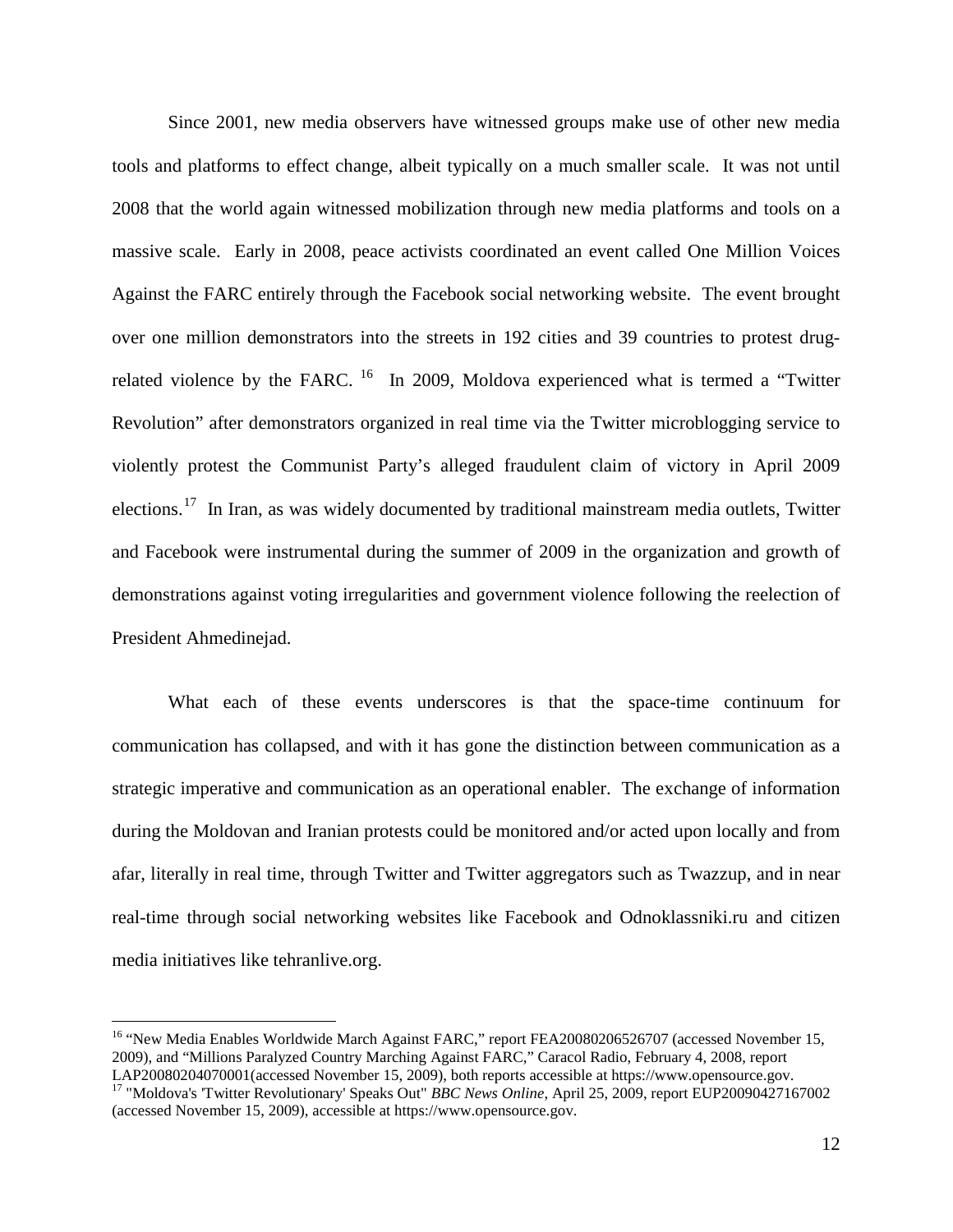The convergence of strategic and operational communication will force leaders to think of "strategic" communication conducted not just as discrete "campaigns" conducted over weeks, months, or years, but also as a continuous real-time operation or series of operations. That is, organizations can make use of the same new media platforms and outlets for both strategic purposes (to win hearts and minds over time) and for operational purposes (to organize, coordinate, mobilize, monitor and/or in some other fashion act out). The important distinction is that groups and organizations cannot use traditional media for both purposes, because information is not exchanged through traditional media with the same immediacy (to the extent that information is exchanged at all rather than simply broadcast outward) and because most nonstate actors and individuals are barred from making frequent use of traditional (corporate) media to disseminate messages and information. The problems of lag time and access itself point to the fact that traditional media may be used for conducting traditional *strategic* communication, whereas the new media are helping transform "strategic" communication into a unitary *strategic and operational* system of information exchange that can be employed for both long-term strategic and shorter term operational purposes. This idea will be revisited later during the discussion of Web 3.0.

#### <span id="page-20-0"></span>**In the new media sphere, coordination trumps planning.**

The pervasiveness of the new media means that users increasingly have immediate access *to* their communication network and thus *with* their social network(s). But a social network is a term that should be understood in very general terms in the new media sphere. Social networks are typically thought of as semi-static and semi-permanent. That is, most of us do not gain or lose members of our social network every day or even every week. Our social network in the new media sphere is largely a reflection of our network of friends, acquaintances and co-workers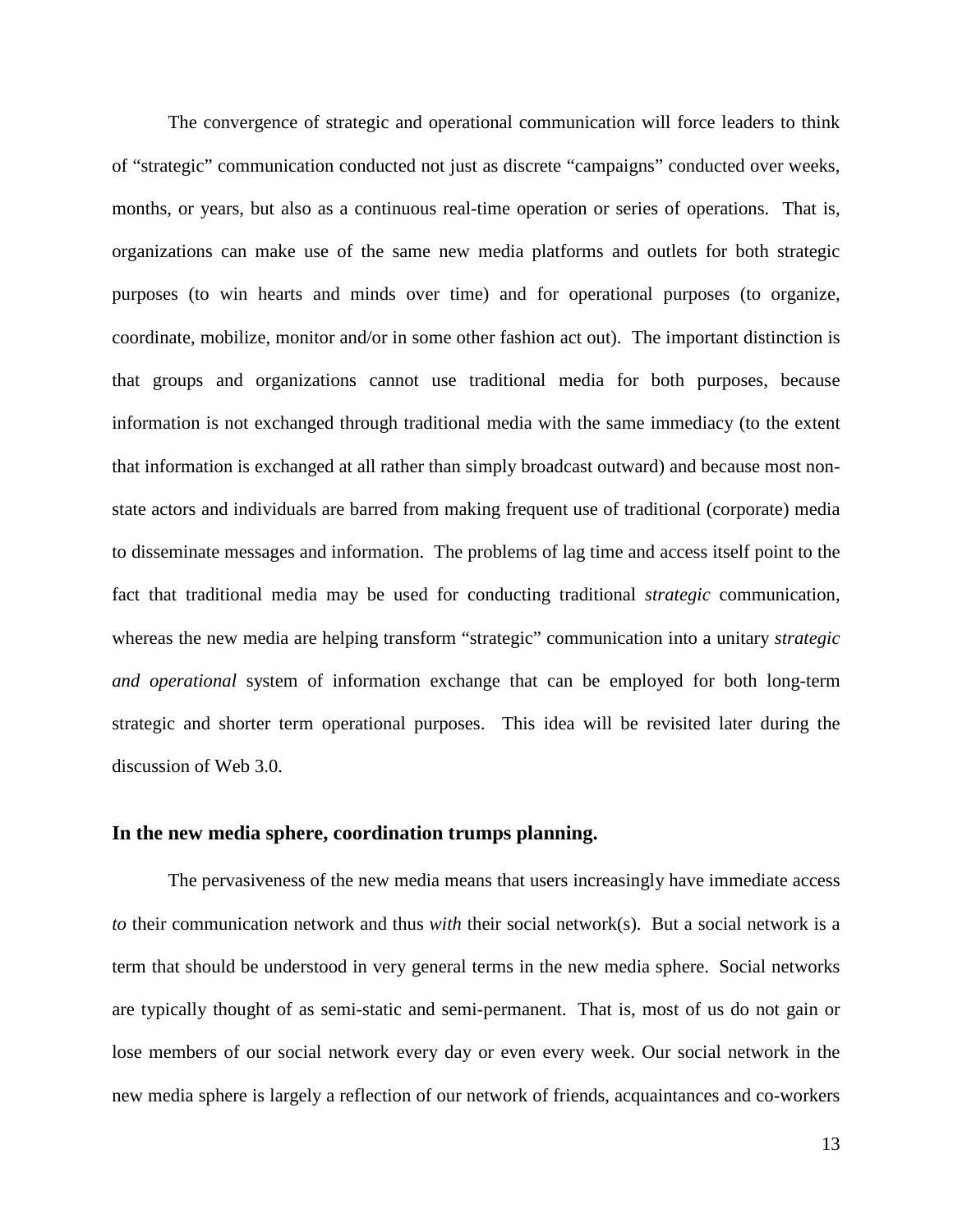in the real world. But the pervasiveness and immediacy of the new media also allow for unique forms of impermanent social networks, such as the flash mob. The flash mob was originally designed as a gathering of complete strangers, organized via the Web and mobile devices, who quickly organized to perform a pointless act and then immediately dispersed. The first flash mob was convened as part of an innocuous social experiment in 2003 by a New York journalist.<sup>[18](#page-21-0)</sup> Since then (mostly) young adults and teenagers have experimented with the flash mob phenomenon in nearly every corner of the globe. Somewhere along the line, however, we began observing not-so-innocuous emergent characteristics of flash mobs that spontaneously congregated in a defined geographic space. One of the first instances of a nefarious flash mob was in Dublin, Ireland in February 2006.<sup>[19](#page-21-1)</sup>

The flash mob is a variation of the more generic *smart mob*, a term coined by Howard Rheingold in his groundbreaking [20](#page-21-2)02 book by the same name.<sup>20</sup> The distinguishing characteristic of a flash mob is that its intent or purpose is not typically defined very long before the group converges for action—if the intent is defined prior to the event at all—whereas a more generic smart mob usually conceives of and/or coordinates its intent or purpose via the new media days, weeks, or even months before action takes place. The means of communication are the same, but the aggregation of participants is not necessarily spontaneous as it is with a flash mob. In both cases, coordination also occurs in real time while the act is taking place, meaning that emergent behavior is possible or even probable in both instances. Importantly, behavior emerging from real-time coordination through new media platforms and outlets can render

<span id="page-21-0"></span><sup>18</sup> Bill Wasik, "My Crowd, Or, Phase 5: A Report From the Inventor of the Flash Mob," *Harper's Magazine*, March 2006, 56-66.

<span id="page-21-1"></span><sup>&</sup>lt;sup>19</sup> Chekov Feeney, Vincent Browne, John Byrne and Colm Heatley, "Flames of Rage: How the Riots Happened and Why," *Village*, March 2006.

<span id="page-21-2"></span><sup>&</sup>lt;sup>20</sup> Howard Rheingold, *Smart Mobs: The Next Social Revolution* (New York: Perseus Books, 2002).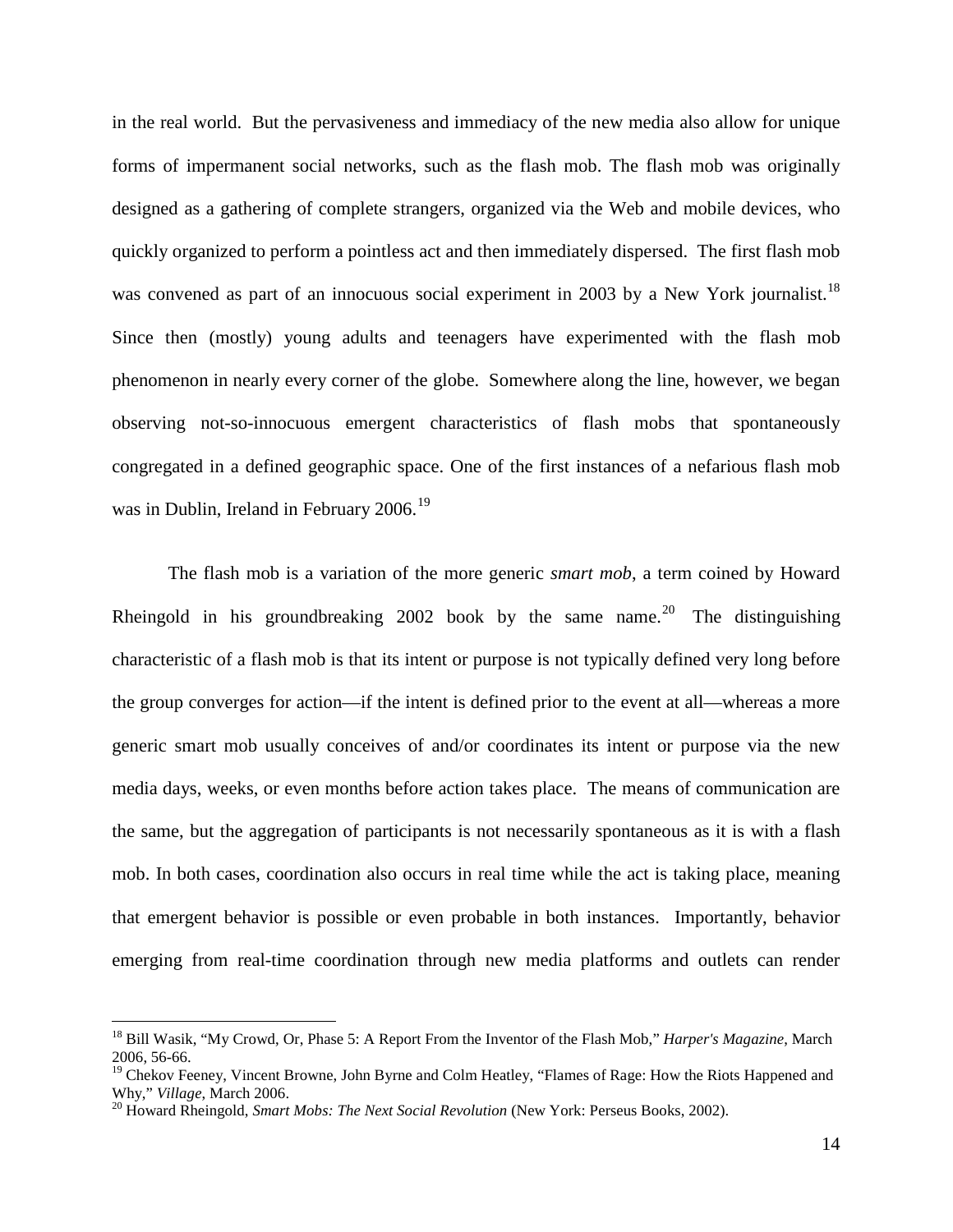advance operational planning moot, or at very least argues for distributed continuous adaptive planning in near real-time by those acting in a given operational environment.

## <span id="page-22-0"></span>**How does an understanding of new media inform the design of strategic communication?**

Having identified four fundamental characteristics of the new media as they relate to strategic communication, this paper now turns to a more substantive discussion of how the new media should inform the design of more effective communication strategies.

### <span id="page-22-1"></span>**New media strategic communication attempts to influence, not control, the conversation.**

Strategic communicators, in reality, never controlled the messages they sent into the media universe. Print and broadcast media outlets and other "mediators" have always interpreted and re-framed messages for media consumers. Communication models that identified message senders and message receivers as the sole action agents involved in communication were invalid in the traditional media universe of 1950 as much as they are in the contemporary new media universe.

Through the new media communicators now have a direct line of sight with their audience, namely media prosumers. Ironically, however, the removal of the message gatekeeper has only made strategic communication more complex, as there are now an even greater number of credible interlocutors within a prosumer's social network that shape and influence how and within what context an individual decodes and interprets a message.

To reiterate, the paradigm of the American government as message sender and *The New York Times* or CNN as mediator or gatekeeper applies only to the traditional media sphere. In the new media universe, communicators engage directly with message receivers who are in their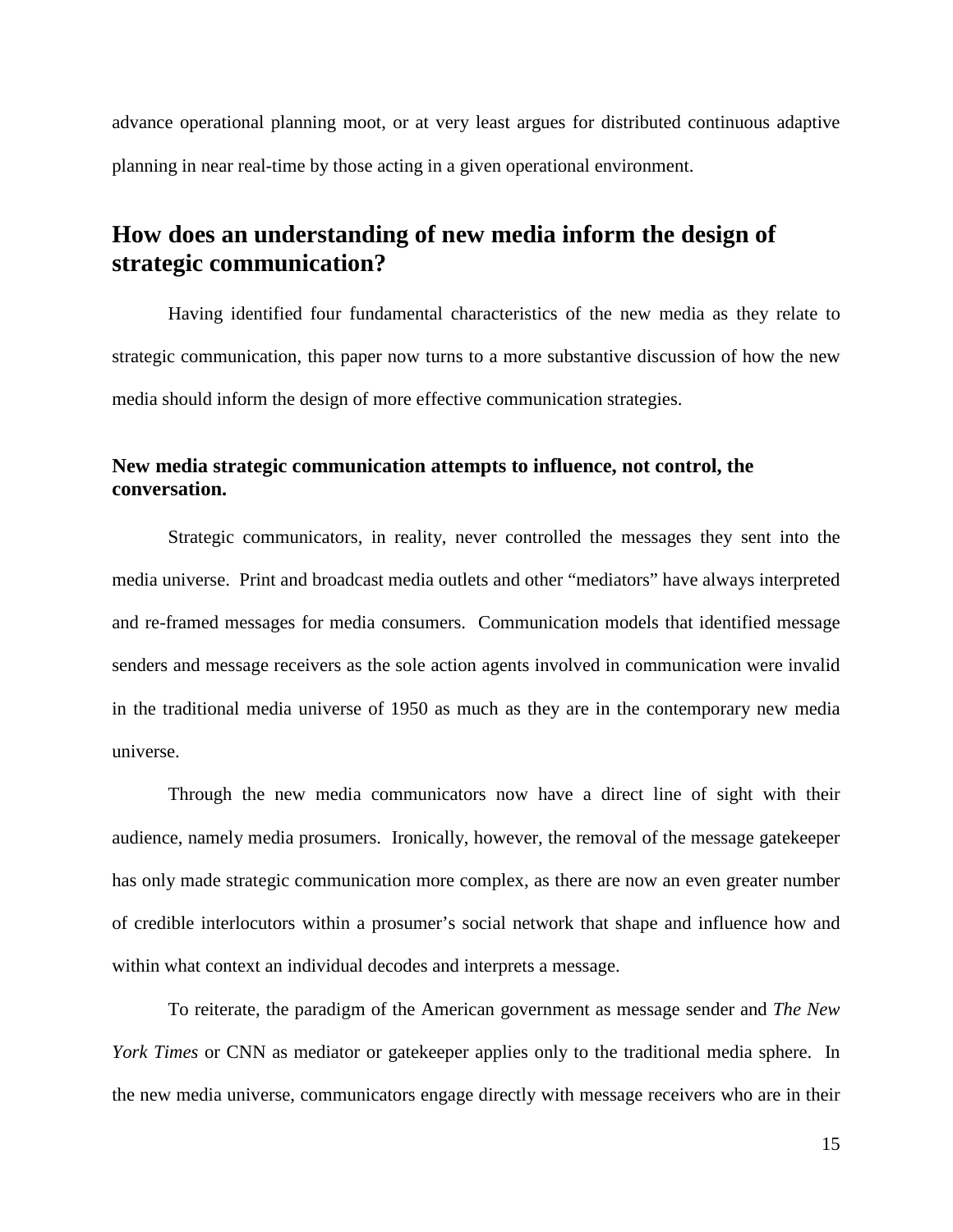own right message senders. These prosumers reuse, repackage, and repurpose the information a communicator has conveyed to them for their own message-sending activities. The message originator cannot control what or how the modified message is exchanged among prosumers at an organic level. The originator may only purposefully attempt to control an initial message input(s), and thereby influence *thematically* the course of a discrete media conversation.

A discrete media conversation taking place within a complex communication environment will continually evolve, be subsumed by or converge with other discrete media conversations, and will, overall, take on a life of its own; a life that the message originator cannot predict. That is, questions, conclusions, actions, behaviors, and other activities by and among participants in the new media universe will emerge during the flow of the conversation that extend well beyond the intent of the originator's initial message input.

And herein lies perhaps the biggest problem with military and government leaders who still view press conferences and press releases as the primary means with which to convey a message to either a general or target audience. *The act of conveying a message through a press conference or press release is an incomplete action*. If an initial message-sending activity altogether neglects the follow-on conversation that takes place in the new media sphere once the press conference has concluded or the press release has been widely disseminated, the activity has failed from a new media standpoint.

To say another way, press conferences, press releases, blog entries, and Facebook posts as discrete acts that do not account for the message as it moves and evolves in the new media universe are of limited value. A press conference, press release, blog entry, Facebook post, etc. represents a single message input. If further inputs or contributions are not made as the message evolves within a larger media conversation, then the efficacy of the communication activity has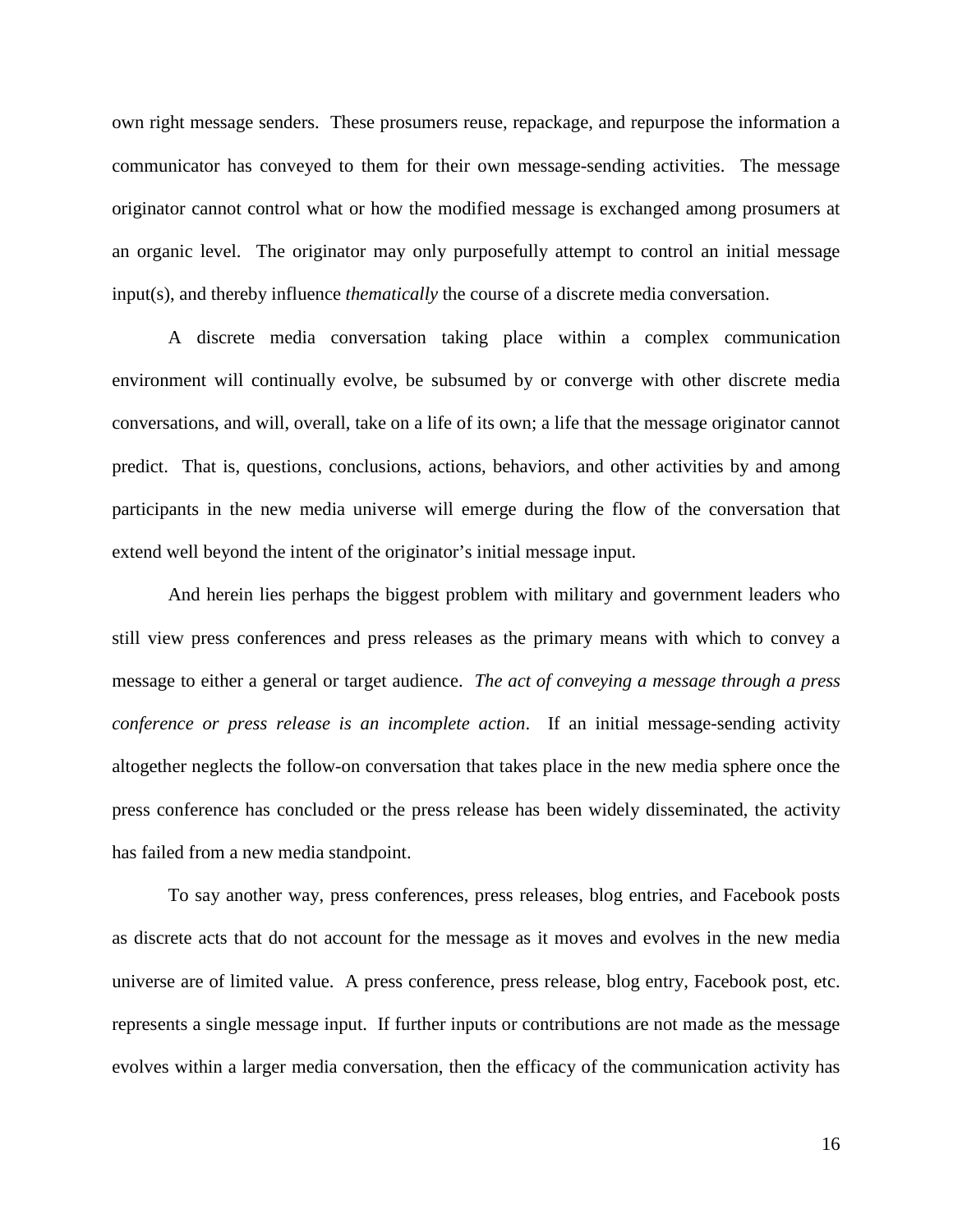been compromised, and there is little chance that the objectives associated with a strategic communication effort will be realized.

An official press conference may last thirty minutes. The intended message or messages are conveyed to mediators (correspondents from, say, Al-Jazirah or ABC News) who will package the message(s) into a 5 to 10-second sound bite and impart meaning ("spin") as they convey the message(s) to media consumers. That 5 to 10-second segment is all that the vast majority of media consumers will know of the original message(s) communicated by American officials at the press conference.

But in the new media sphere, prosumers will repackage and repurpose the original message(s) conveyed at the press conference (and the message as spun by disparate traditional media), and the conversation on a specific topic will continue. If the message originator (e.g. the Defense Department) does not participate in the conversation taking place in the new media sphere, then the message originator has surrendered the ability to influence the media conversation, let alone to attempt to control it. A press conference, press release, blog entry, or Facebook post is a first act; a necessary but insufficient undertaking in support of strategic communication objectives.

Participating in any media conversation can be a time-consuming activity. Participating in multiple conversations simultaneously can present a severe resource drain. In practical terms, a press conference, press release, blog entry, or Facebook post that serves as the initial and the final (that is, the only) undertaking in a strategic communication activity is much easier than maintaining multiple conversations in the new media sphere. But while traditional one-way, monologic communication methods may be easier in both conceptual and practical terms, it is also woefully less effective. As one communication scholar submits, "If the U.S. government's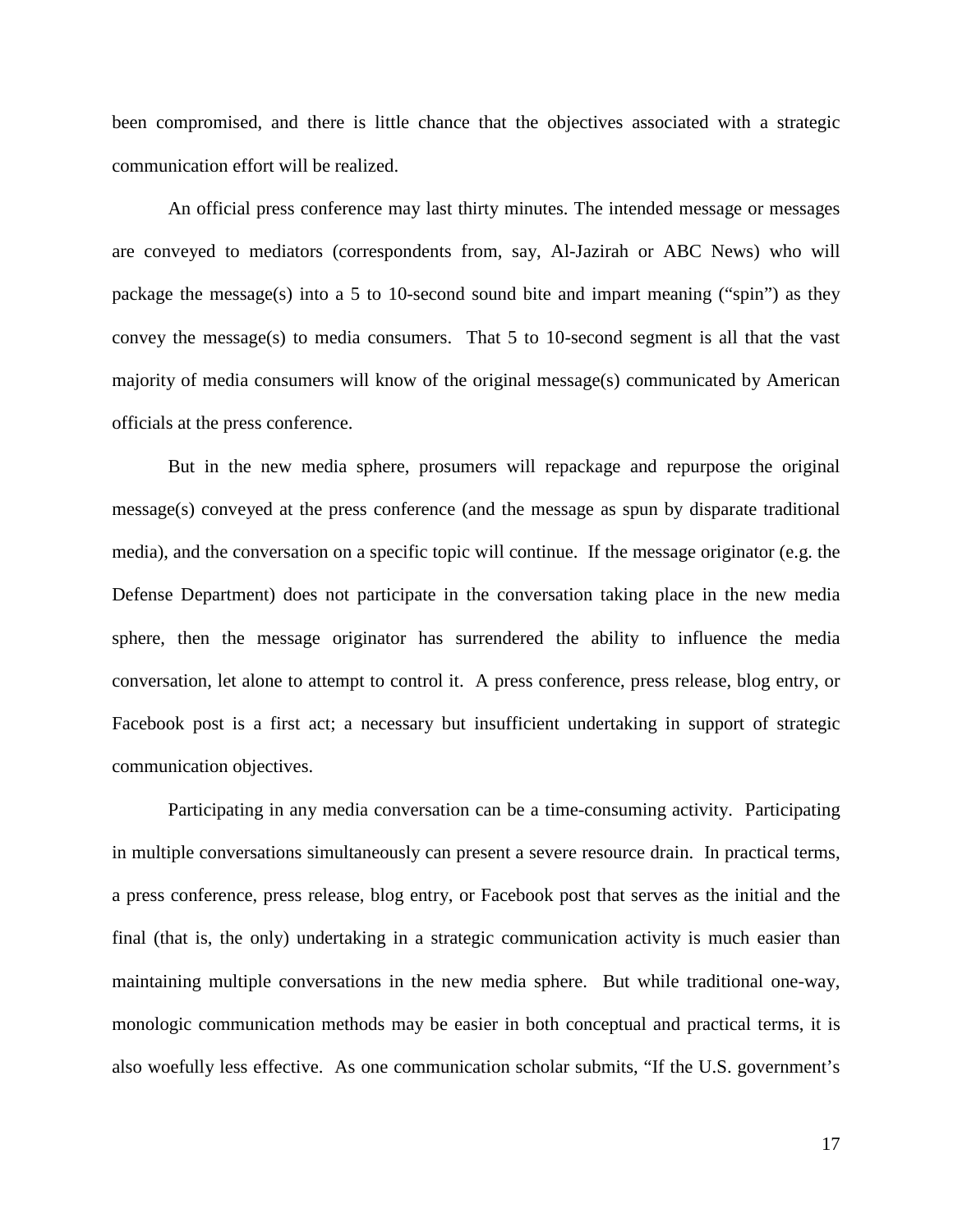strategic goal is to win the hearts and minds of diverse others, the most effective form of communication is dialogue, not monologue."[21](#page-25-1)

Apart from the time and personnel drain that some believe dialogue through the new media will entail, another argument against new media strategic communication relates to the loss of message control: the new media permit the corruption of messages as they were intended to be decoded and interpreted. Thus, the conundrum emerges that if organizations do not engage through the new media they will lose relevancy and slide into an uncomfortable oblivion in the new media sphere; if leaders do encourage engagement through the new media, their organizations will lose much of their institutional authority, power, and control.<sup>[22](#page-25-2)</sup>

Yet, as argued previously, message control has largely been a chimera and messages conveyed by government agencies have never been as internally consistent and universally effective as many leaders believe. Nor have audiences considered the American government to be particularly authoritative or truthful since the emergence of the "credibility gap" half a century ago, if not before then. Furthermore, no military or civilian leader should assume that any message intended for a foreign audience will ever be received without a healthy dose of skepticism.

### <span id="page-25-0"></span>**In new media strategic communication credibility is more important than authority and message context is as important as message content.**

If information disseminated by the American government is perceived both domestically and, especially, abroad to be less ingenuous than many leaders realize or admit, how might

<span id="page-25-1"></span><sup>&</sup>lt;sup>21</sup> H.L. Goodall, Jr., Amgela Trethewey and Kelly McDonald, "Strategic Ambiguity, Communication, and Public Diplomacy in an Uncertain World," in *Weapons of Mass Persuasion: Strategic Communication to Combat Violent Extremism,* eds. Steven Corman, Angela Trethewey and H.L. Goodall, Jr. (New York: Peter Lang Publishing, 2008),

<span id="page-25-2"></span><sup>31. 22</sup> David Weinberger, *Everything is Miscellaneous: The Power of the New Global Disorder* (New York: Times Books, 2007), 33.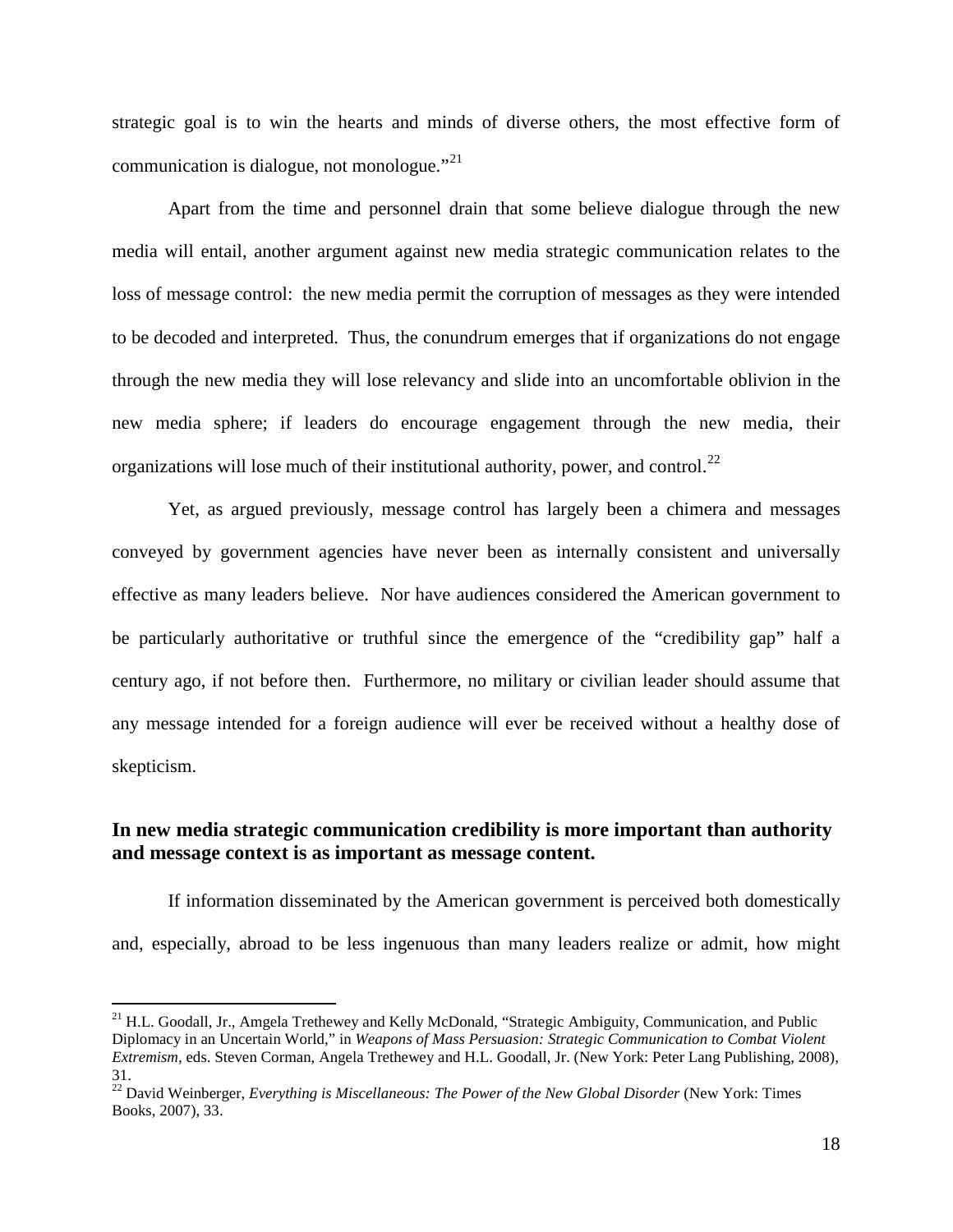organizations establish standing in the new media sphere and thus retain the capacity to influence behavior? The most popular answer to this question is that government actions takes must mesh with rhetoric. In simpler terms, the government is often seen as saying one thing and doing another. The lofty idealism of American strategic communication fails to match the messy realism of events on the ground. Official strategic communication efforts are often seen as duplicitous attempts to misrepresent the true nature of an issue or event.

In reality, deliberate duplicity rarely comes into play in the realm of strategic communication. Rather, in hierarchical structures information travels down the hierarchy more efficiently than up or laterally because of the inability of those at the top of the hierarchy to properly filter out extraneous and multifarious information flows while at the same time retaining that which is critically pertinent. That is, leaders and strategic communicators may communicate strategically without having an accurate picture of the true nature of a situation when information about that situation must travel up or horizontally within an organizational or inter-organizational hierarchy. This is not to suggest that strategic or operational considerations—or politics for that matter—never impinge upon what will and will not be said during a strategic communication activity, only that there is rarely, if ever, an intent to purposefully misinform through strategic communication. Put another way, disinformation is not the currency of strategic communication.

Before the advent of new media, "authority" mattered. In the traditional one-to-many communication environment, the notion of a unitary authoritative actor (a government agency, for instance) conveying information to the masses held some relevance in so far as objective gatekeepers (traditional media) were able to faithfully re-present the message to media

19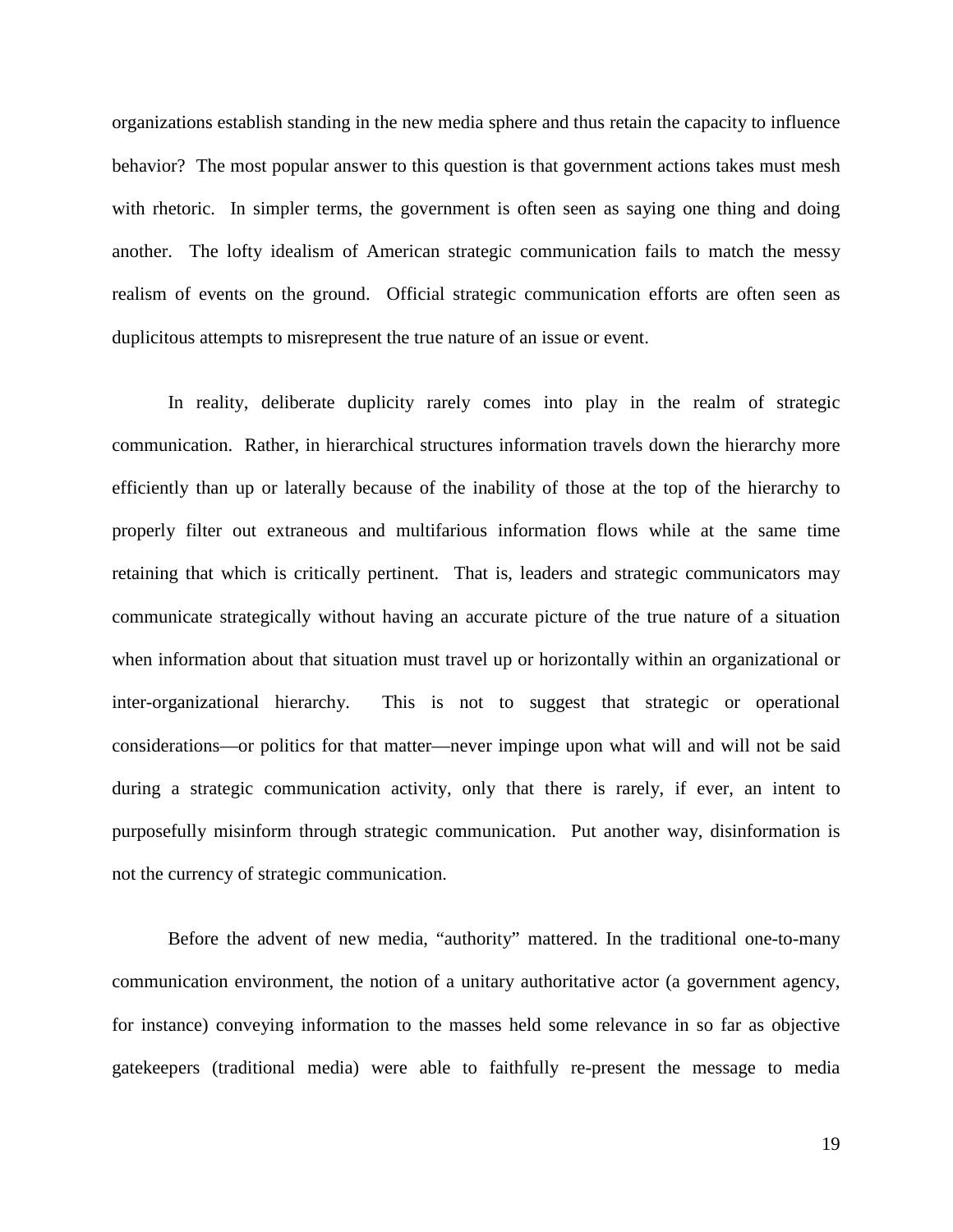consumers. In the new media sphere, a unitary authority is less commonly accepted or recognized by a wide swath of prosumers. A government agency is one actor among many with a message input. Authority is, therefore, less germane to the discussion of new media strategic communication than the notion of credibility.

Authority was largely conferred automatically upon established unitary actors in the traditional media sphere, whereas credibility and its effect on message meaning and clarity in the new media sphere is something that resides within the context of one's social networks where personal relationships are firmly established and trust continually nurtured. As one group of researchers submits, "message clarity and perception of meaning is a function of relationships, not strictly of word usage."<sup>[23](#page-27-0)</sup> More succinctly put, "meanings are in social networks, not in words."<sup>[24](#page-27-1)</sup> The credibility of an actor in the new media communication environment is crucial to how a message is decoded and interpreted by other actors. Because an actor's credibility is both relative and not absolute—which suggests that an actor may be very credible to one individual and slightly or significantly less so to another—any message inputted into the new media sphere and replicated through disparate social networks has an inestimable number of meanings depending not on the intent of the message originator but by virtue of how and where the message is exchanged among networked prosumers.

Herein lies the importance of recognizing that the new media represent a conversation. By waging discrete strategic communication "campaigns" designed to influence perceptions of a specific issue or situation, communicators are disengaged or insulated from the ongoing flow of

<span id="page-27-0"></span><sup>&</sup>lt;sup>23</sup> Goodall, Trethewey and McDonald, "Strategic Ambiguity," 28.

<span id="page-27-1"></span><sup>&</sup>lt;sup>24</sup> Steven Corman, Angela Trethewey, and H.L. Goodall, Jr., "Creating a New Communication Policy: How Changing Assumptions Leads to New Strategic Objectives," in *Weapons of Mass Persuasion: Strategic Communication to Combat Violent Extremism,* eds. Steven Corman, Angela Trethewey and H.L. Goodall, Jr. (New York: Peter Lang Publishing, 2008), 183.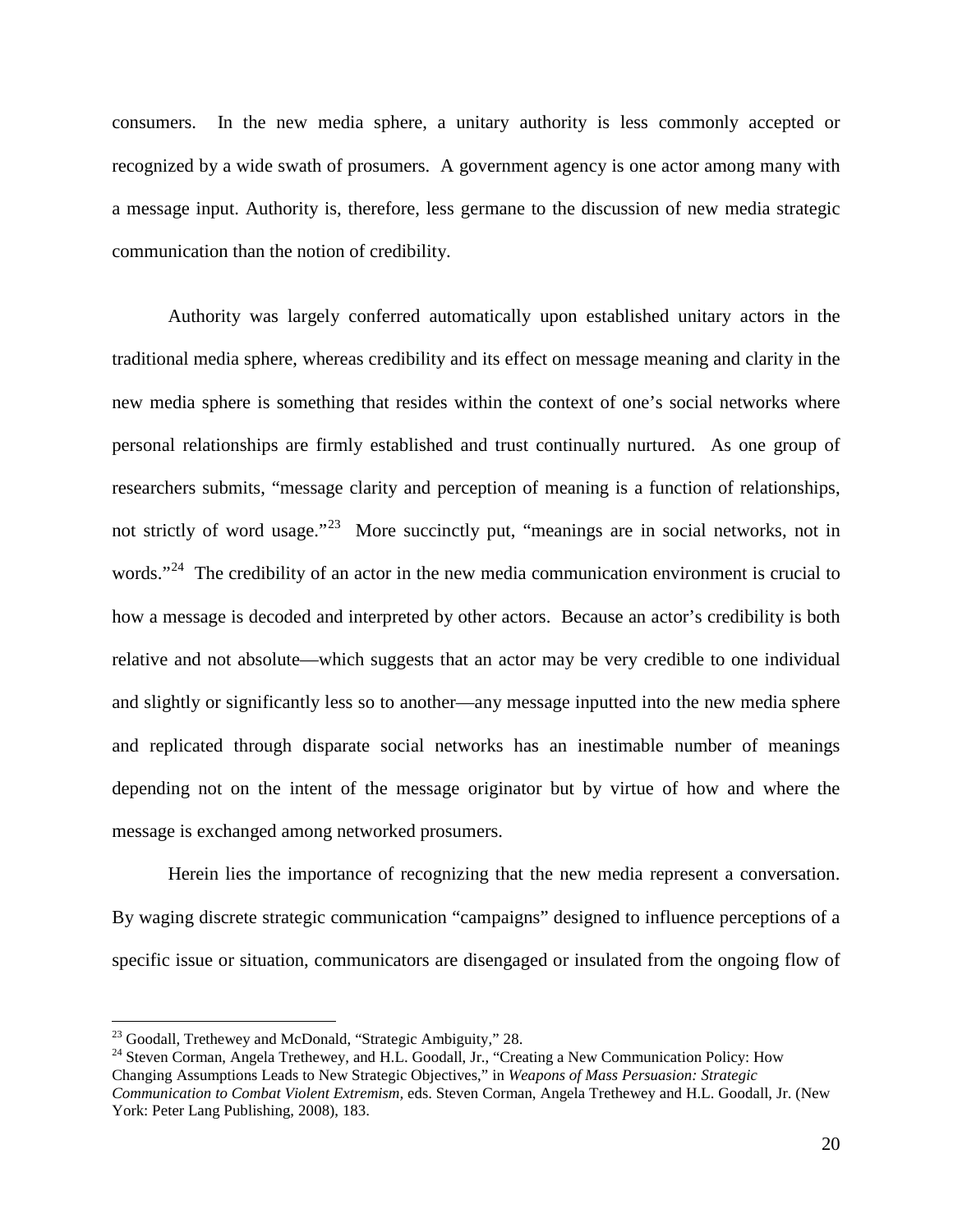the conversation. Effective new media strategic communicators cannot construct messages outside the context of a specific media conversation because messages in the new media sphere are, as one scholar reasons, "never disconnected from the ongoing narrative stream that informs, surrounds, and constitutes them."<sup>[25](#page-28-1)</sup> Message origination and subsequent inputs or contributions to the conversation must be made continuously from within the conversation or narrative stream. Strategic communication campaigns instigated and conducted from without the narrative stream results in a disjointed and unproductive strategic communication effort. This paper will revisit the topic of strategic communication "campaigns" in greater detail later.

#### <span id="page-28-0"></span>**The meta-message is as important as the core message.**

The potency and marketability of a message does not depend solely on the content of the core message, but also on its meta-message. The meta-message is the "vibe" extending beyond (meta) the core message and can refer to:

- the outlet chosen to deliver the message (Facebook, YouTube, a video blog, mobile blog, a virtual world or game environment, etc.).
- the individual, group, or other entity exchanging or sharing the message (someone in my Facebook social network, an organization I follow on Twitter, an unsolicited SMS, etc.).
- the platform through which the message is delivered (mobile device, the Web, Xbox, etc.).
- the personality or actor delivering the message, if applicable.

<span id="page-28-1"></span><sup>&</sup>lt;sup>25</sup> Steven Corman, Angela Trethewey, and H.L. Goodall, Jr., "Strategery: Missed Opportunities and the Consequences of Obsolete Strategic Communication Theory," in *Weapons of Mass Persuasion: Strategic Communication to Combat Violent Extremism,* eds. Steven Corman, Angela Trethewey and H.L. Goodall, Jr. (New York: Peter Lang Publishing, 2008), 6.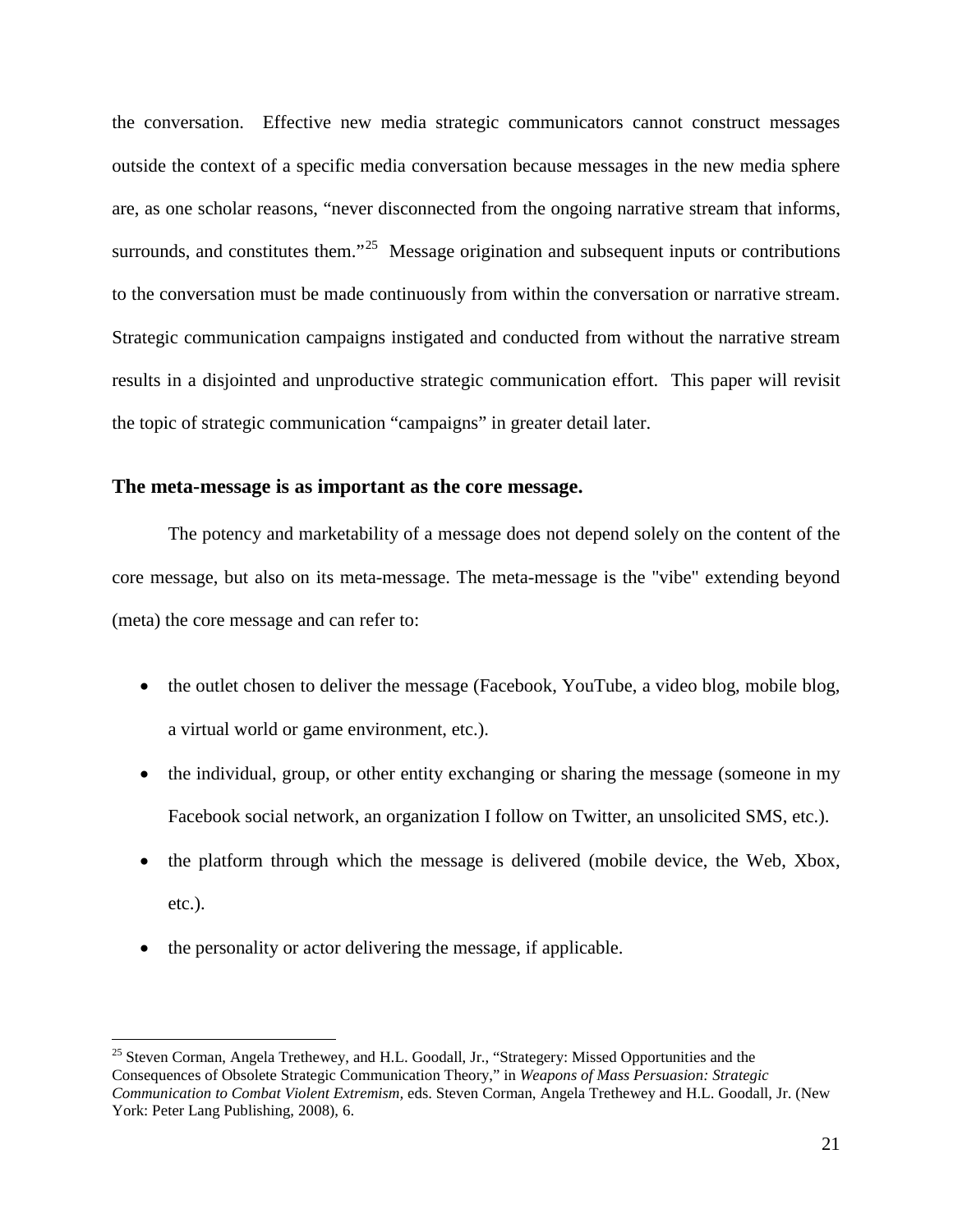• a video or audio message's production value, to include the colors and graphics used in a visual message.

The meta-message is the atmospherics surrounding the core message. In truth, many of these meta-message components are important to communication through traditional media as well, but the interactive nature of the new media and the proliferation of new media outlets have given rise to more nuances of meta-messages and made the concept even more important to grasp when communicating strategically through the new media.

A core message in its naked form may not resonate with an intended demographic. However, when coupled with its meta-message, that core message takes on new significance. Even if a core message is not initially compelling, its meta-message may make it palatable to a specific demographic or audience segment. I may not believe that the American effort in Afghanistan is futile or unjust, but if several of my friends on the Hi5 social networking website think so and exchange slick media to that effect, I may become more accepting of (or susceptible to) that message. A hypothetical 16 year-old in Paris or Madrid may not seek out extremist propaganda on the Internet, but may over time become more accepting of it after watching subtitled jihadist videos embedded on her classmate's Netlog profile page, or raw videos of American contractors shooting at Iraqi civilians on LiveLeak.com. Neither I nor the 16 year-old may agree with the core message being conveyed, but it is the meta-message that makes it palatable and potentially potent.

Transnational jihadist movements understand that the marketing of a *global* ideology depends on reaching (primarily young) demographic groups throughout the world and mobilizing a diverse network of both hardcore adherents and jihadist sympathizers. Messages

22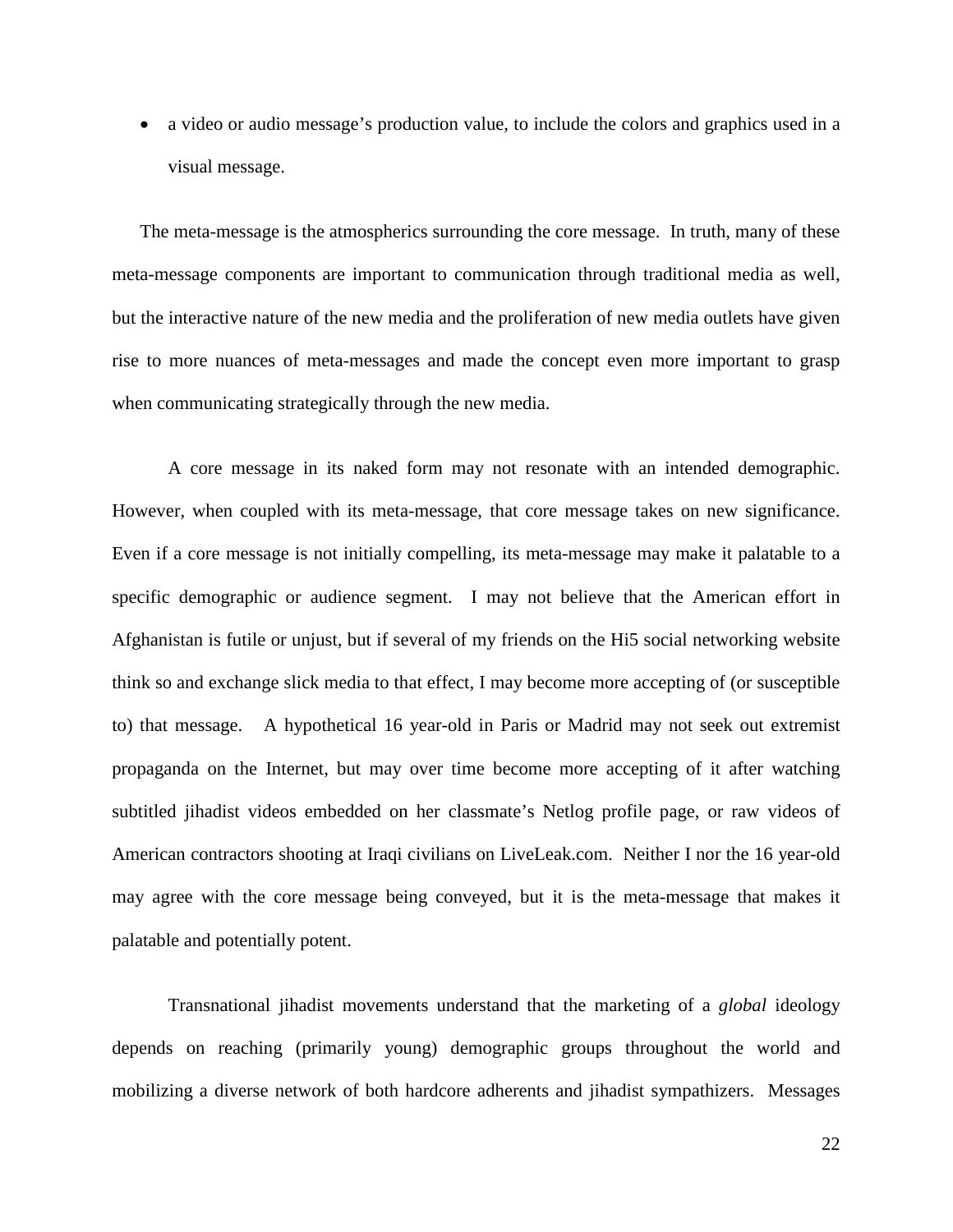may be made available through new media outlets popular in the West and tailored to Western Muslims through the use of video featuring native English (or French, or Spanish, etc.) speakers, charismatic orators, subtitles, voice-overs, special effects, video mashups, [26](#page-30-0) etc., while also marketing their propaganda to niche audience segments in other corners of the globe using culturally relevant meta-messages.

As *A Globe and Mail* article submits:

This is the new jihad – the evolution of a propaganda effort that, just a decade ago, consisted mostly of Osama bin Laden speeches on video tapes smuggled out of a hideout in Afghanistan. Today, the public-relations arms of terrorist organizations – run less by grizzled warriors than by 20-something computer geeks – deal in digital currency, getting their messages out instantly and universally using the scope and anonymity of the web.

The process is borderless. A beheading video moves from a hideout in Peshawar to a server in London to a computer screen in Toronto unhindered…

All manner of video, audio and even interactive propaganda have found an audience among many disaffected Muslim youth around the world. But while the majority of people who download such content may only fuel a passive resentment of the West, for others the audiovisual diatribes of Mr. bin Laden and his kin have served as a sort of gateway drug to a more violent worldview.<sup>[27](#page-30-1)</sup>

The challenge for government communicators is to engage prosumers in the new media

universe with niche audience and context-specific messages that reflect conscious attention to the intrinsic meta-message. Two fascinating and easy-to-understand methodologies that drive to the heart of how strategic communicators (and others) can implement different techniques to create meta-messages more apt to help a core message influence and persuade specific audience segments—as well as how to explicate meta-messages in an adversary's messages—are the

<span id="page-30-0"></span><sup>&</sup>lt;sup>26</sup> A video mashup consists of elements from two or more pre-existing videos combined to make a new video.<br><sup>27</sup> Omar El Akkad, "Terror Goes Digital," *The Globe and Mail*, 3 April 2009,

<span id="page-30-1"></span>

http://www.theglobeandmail.com/news/national/article777472.ece.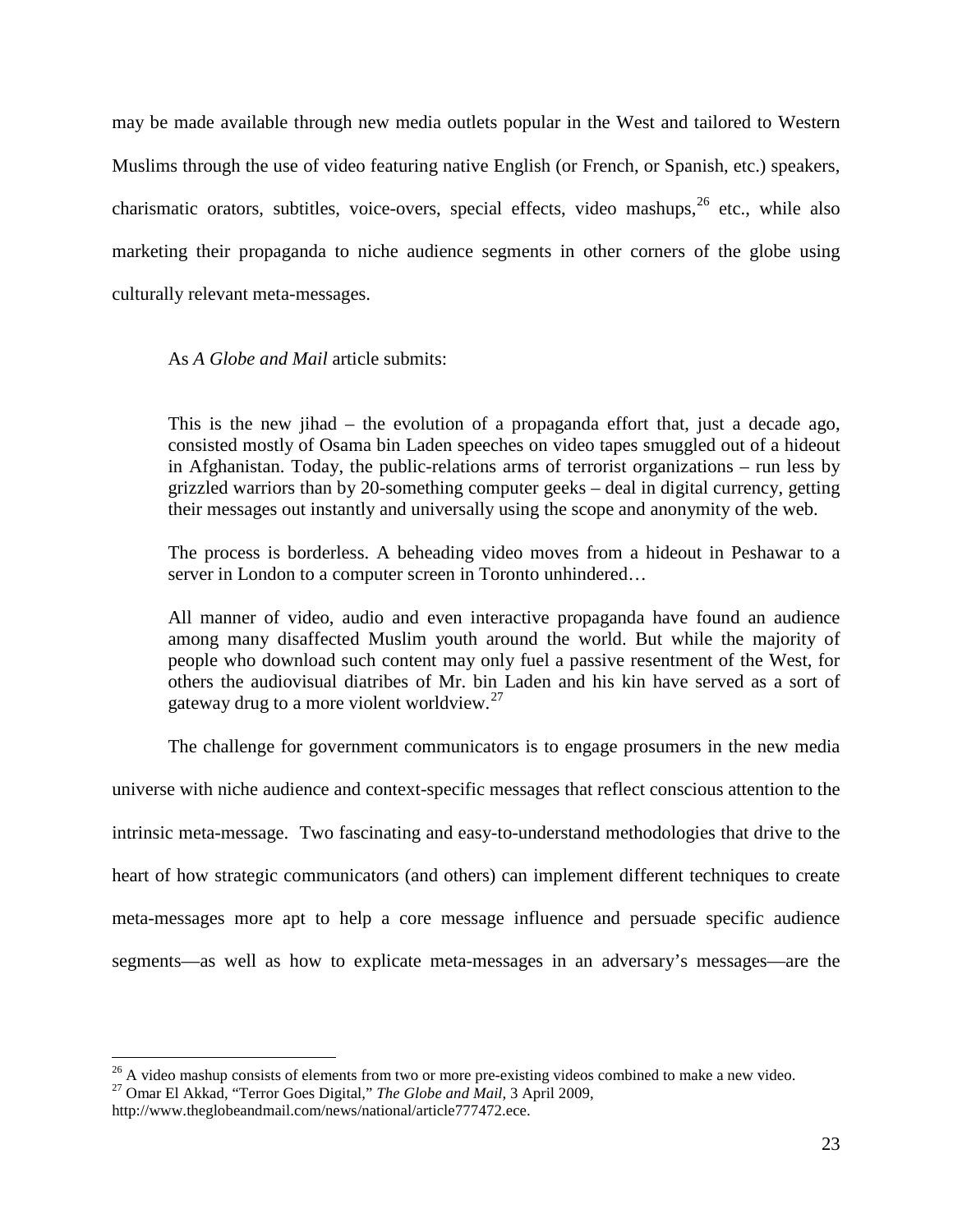*Visual Persuasion Methodology* and *Audience Resonance Methodology* available to all government and military personnel.<sup>[28](#page-31-1)</sup>

#### <span id="page-31-0"></span>**"Command and facilitate" versus "command and control."**

If the new media are a conversation then hierarchical control is a problem in the Web 2.0 universe of new media strategic communication, because, as David Bohm has said, "hierarchy is antithetical to dialogue."<sup>[29](#page-31-2)</sup> Actually, hierarchy was a problem in Web 1.0 as well, if control by a mediating entity limited access to information (hence AOL, once the most popular "walled garden" online community, was forced to transform itself from a self-contained universe of information disconnected from the larger World Wide Web into a normal Web portal, or otherwise face extinction). Much of Web 2.0 is based on the non-hierarchical editorial control of information, hence the popularity of social news websites like Digg and Reddit<sup>[30](#page-31-3)</sup> (to which nearly all traditional media outlets with a presence on the Web now encourage users to post/share the outlet's copyrighted content directly from the outlet's own website). This also helps explain the popularity of social video sharing websites like YouTube and the Arab world's Ikbis, and social networking websites like Facebook and South Korea's Cyworld.

In military operations, control is an instrument of command. However, as David Alberts and Richard Hayes submit in their widely-cited book *Power to the Edge*, because control reduces flexibility "control comes at a price."<sup>[31](#page-31-4)</sup> This paper seeks to elucidate the idea that the immediacy

<span id="page-31-1"></span> $^{28}$  To download hardcopies of these methodologies see product numbers FEA20080514675827 and FEA20090717871401 at www.opensource.gov.

<span id="page-31-2"></span><sup>&</sup>lt;sup>29</sup> David Bohm cited in Peter Senge, *The Fifth Discipline: The Art and Practice of the Learning Organization* (New York: Doubleday, 2006), 228.

<span id="page-31-3"></span> $30$  Digg and Reddit are social news websites where prosumers submit, comment on, and vote on the merit or value of specific news items.

<span id="page-31-4"></span><sup>&</sup>lt;sup>3I</sup> David Alberts and Richard Hayes, *Power to the Edge: Command and Control in the Information Age* (Washington, DC: CCRP Publications, 2003), 18.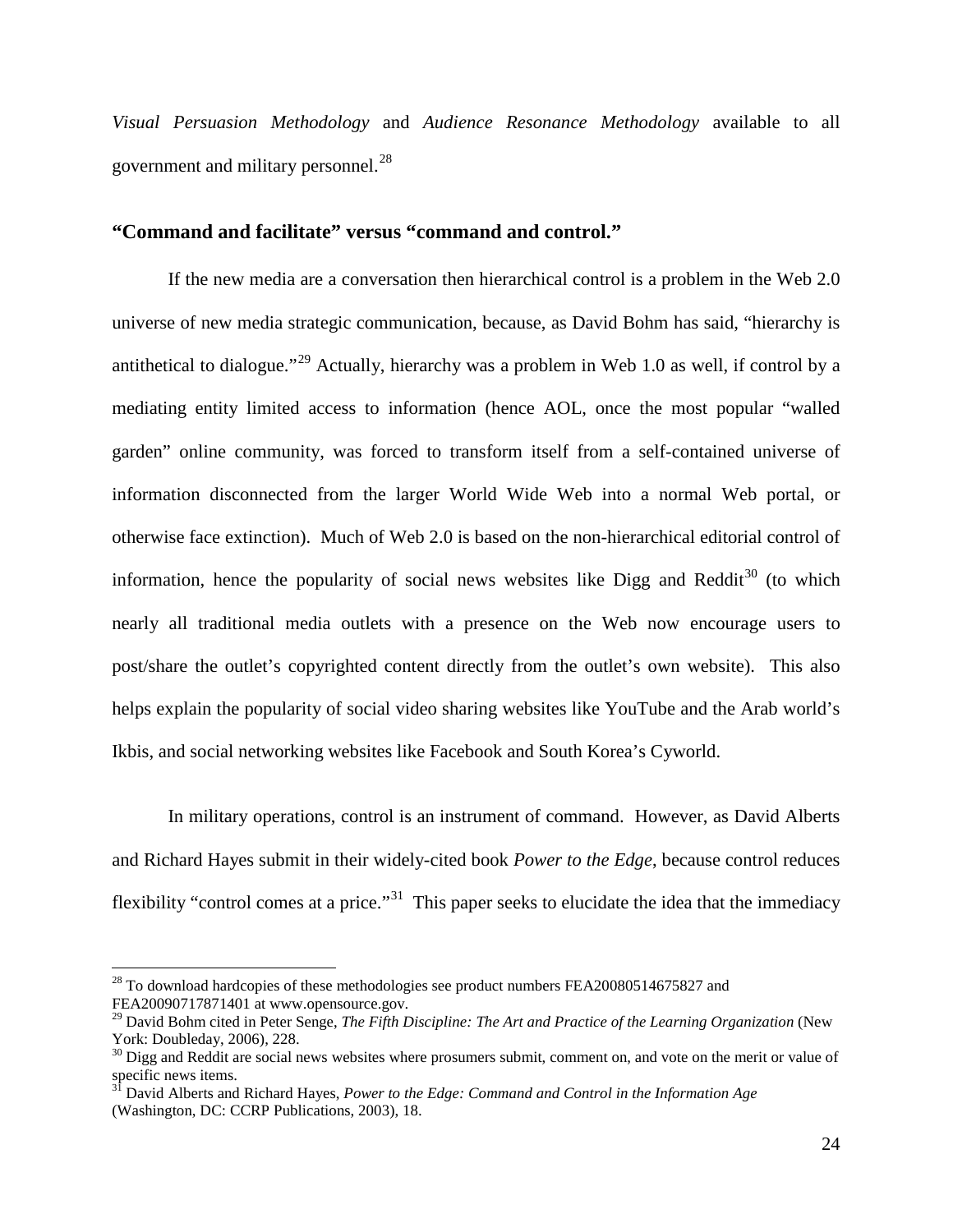of the new media renders strategic communicators' flexibility to exchange information in real or near real time of paramount importance if they are to successfully engage audiences. Command and control (C2) approaches that involve the issuance of highly detailed directives from higher command to subordinates are not conducive to new media strategic communication. In fact, any control mechanism that closely regulates or restricts specific tasks or operations is a disabler in the conduct of new media strategic communication. While control helps mitigate risk, it most often also retards the free flow of information. In so doing, it impedes proper functioning of feedback mechanisms in the new media sphere and reduces the overall efficacy of new media strategic communication, given that the new media conversation evolves organically and in real time. Warfare is by nature non-linear, and as Marine Corps doctrine argues, commanders should seek only to "impose a general framework of order" and not attempt to exercise "precise, positive control" when operating in a complex environment.<sup>[32](#page-32-0)</sup> With respect to the complex task of communicating effectively through the new media—where platforms change by the month and actors exploiting these platforms interact in real time—control mechanisms take you out of the conversation. What instrument, then, must functional command utilize in broadly overseeing new media strategic communication? This is a question private sector firms continue to grapple with, as well.

Alberts and Hayes describe a "control free" approach to C2 as one in which commanders are focused only on "creating *initial* conditions that maximize the likelihood of mission accomplishment [emphasis added]," as well as the "resources necessary for the force elements to succeed."<sup>[33](#page-32-1)</sup> Higher command does not seek to maintain exclusive control over an operation or

<span id="page-32-0"></span><sup>32</sup> Marine Corps, *Field Manual 1: Warfighting* (Washington, DC: Department of the Navy, 1989), 9.

<span id="page-32-1"></span><sup>33</sup> Alberts and Hayes, *Power to the Edge*, 25.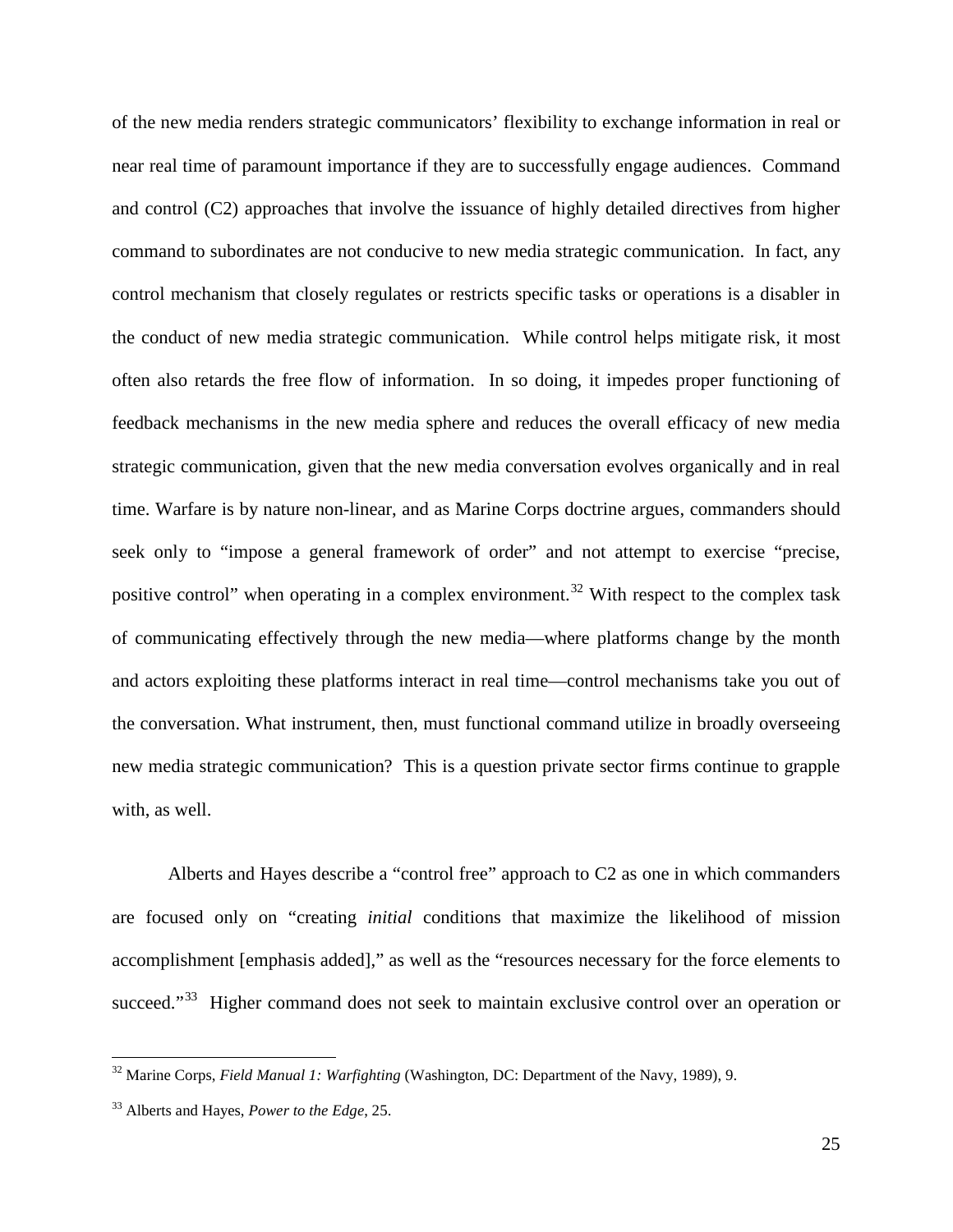function. In the context of new media strategic communication, a focus on initial conditions would necessarily involve the provision of information technologies and tools (new media platforms) as well as a relaxation of regulations that inhibit persistent access to the new media marketplace where information is exchanged. From that point forward, higher command's role would be largely undetectable.

Such an approach is not, in actual fact, a form of command and control, but, rather, a method of *facilitating* new media strategic communication's role in the achievement of broad national or military objectives and the overall long-term mission. Facilitating rather than controlling is the essential role of commanders *in* the information battlefield. Through a facilitation mindset, higher command, in essence, flattens the hierarchical oversight of new media strategic communication. In so doing, they reduce friction and bureaucratic inertia, and allow communicators to innovate, adapt, and coordinate their efforts continually, instantaneously and organically.

### <span id="page-33-0"></span>**Semi-autonomous, self-synchronized, and operationally embedded cells represent one alternative for new media strategic communication.**

While hierarchy obviously should not be purged entirely in the execution of new media strategic communication functions, these functions are better effected by small, selfsynchronized (meaning largely autonomous) cells of communicators assigned to work against a specific issue or group. The successful operation of such cells requires competent strategic communicators that understand the nature of the broader mission, share a common situational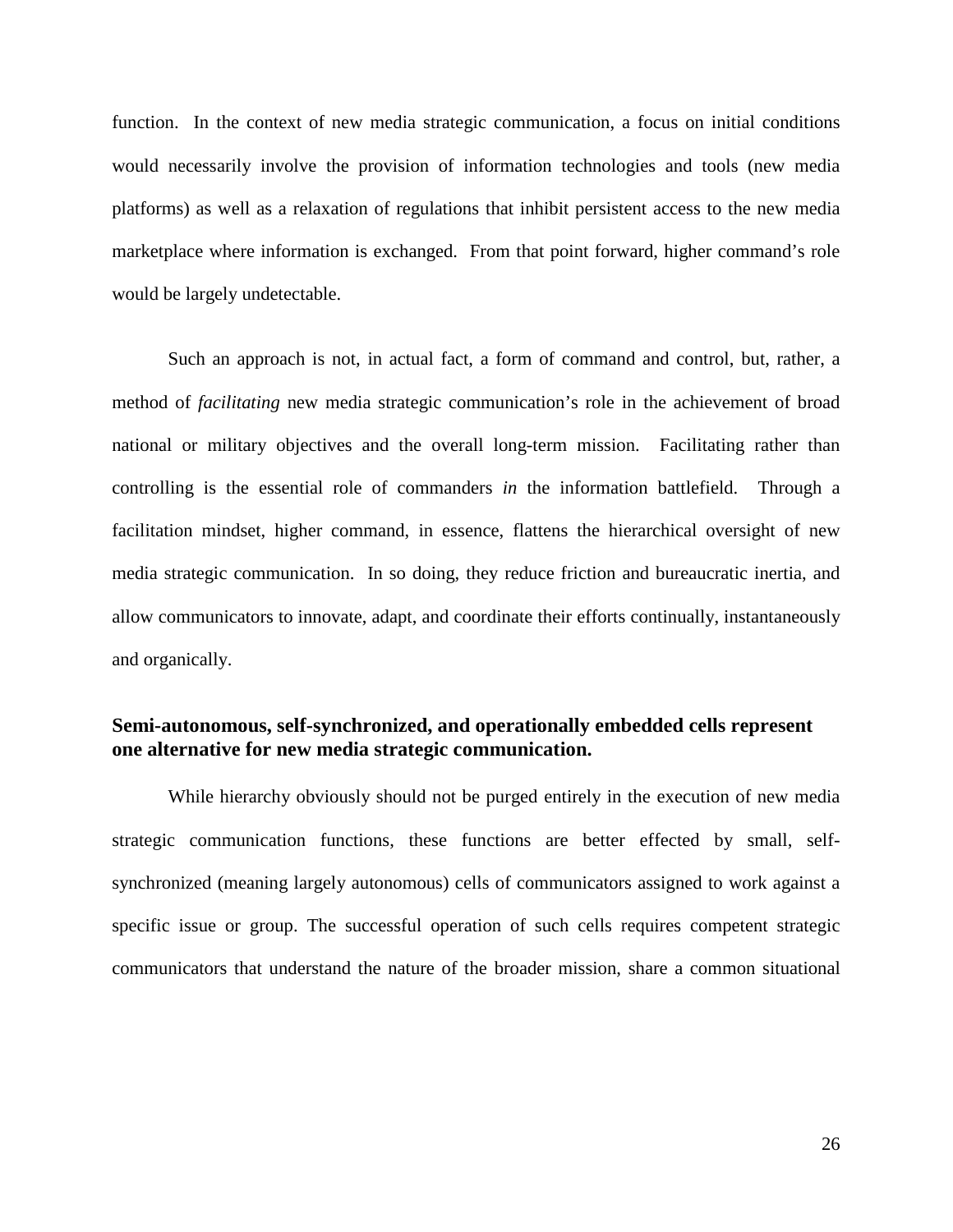awareness, and that are fully integrated, meaning that there is a high degree of trust among cell members, as well as between cell members and the facilitating commander.<sup>[34](#page-34-0)</sup>

The relationship between cell collectives and functional command enumerated above is not unlike the "distributed control with central command" scenario described in Marine doctrine,<sup>[35](#page-34-1)</sup> or the concept of "hybridization" that one author expresses as the attempt to "harness" the flexibility and adaptability of networks while preserving some hierarchical features."<sup>[36](#page-34-2)</sup> While it does not go as far, this relationship also represents one (not insignificant) step toward former Air Force officer John Robb's argument for a complete decentralization of both command and control in government and military communication practices in the fight against our highly networked terrorist adversaries.<sup>[37](#page-34-3)</sup>

While the hierarchical aspect of these hybrid entities is not unfamiliar to Defense Department leaders, the complete downward delegation of control may be a difficult idea to embrace for some, given the perceived greater opportunity for error and the unanticipated consequences that this breed of strategic communication will engender. However, as demonstrated quantitatively in the non-linear sciences and evidenced in the qualitative study of hybrid organizations such as the aforementioned Zapatistas, "decentralized systems of quasiautonomous units can operate more effectively and with a greater degree of adaptability on the basis of the local calculations of the networked agents constituting them."<sup>[38](#page-34-4)</sup> Said another way,

<span id="page-34-0"></span><sup>34</sup> Arthur K. Cebrowski and John J. Garstka, "Network-Centric Warfare: Its Origins and Future," *U.S. Naval Institute Proceedings Magazine,* January 1998, 28-35.

<span id="page-34-1"></span><sup>&</sup>lt;sup>35</sup> Yaneer Bar-Yam, *Making Things Work: Solving Complex Problems in a Complex World* (Brookline, MA: Knowledge Press, 2004), 110.

<span id="page-34-2"></span><sup>&</sup>lt;sup>36</sup> Antoine Bousquet, *The Scientific Way of Warfare: Order and Chaos on the Battlefields of Modernity* (New York: Columbia University Press, 2009), 210.

<span id="page-34-3"></span><sup>&</sup>lt;sup>37</sup> See John Robb, *Brave New War: The Next Stage of Terrorism and the End of Globalization*," (Hoboken, NJ: John Wiley & Sons, 2007).

<span id="page-34-4"></span><sup>&</sup>lt;sup>38</sup> Bousquet, *The Scientific Way of Warfare*, 182.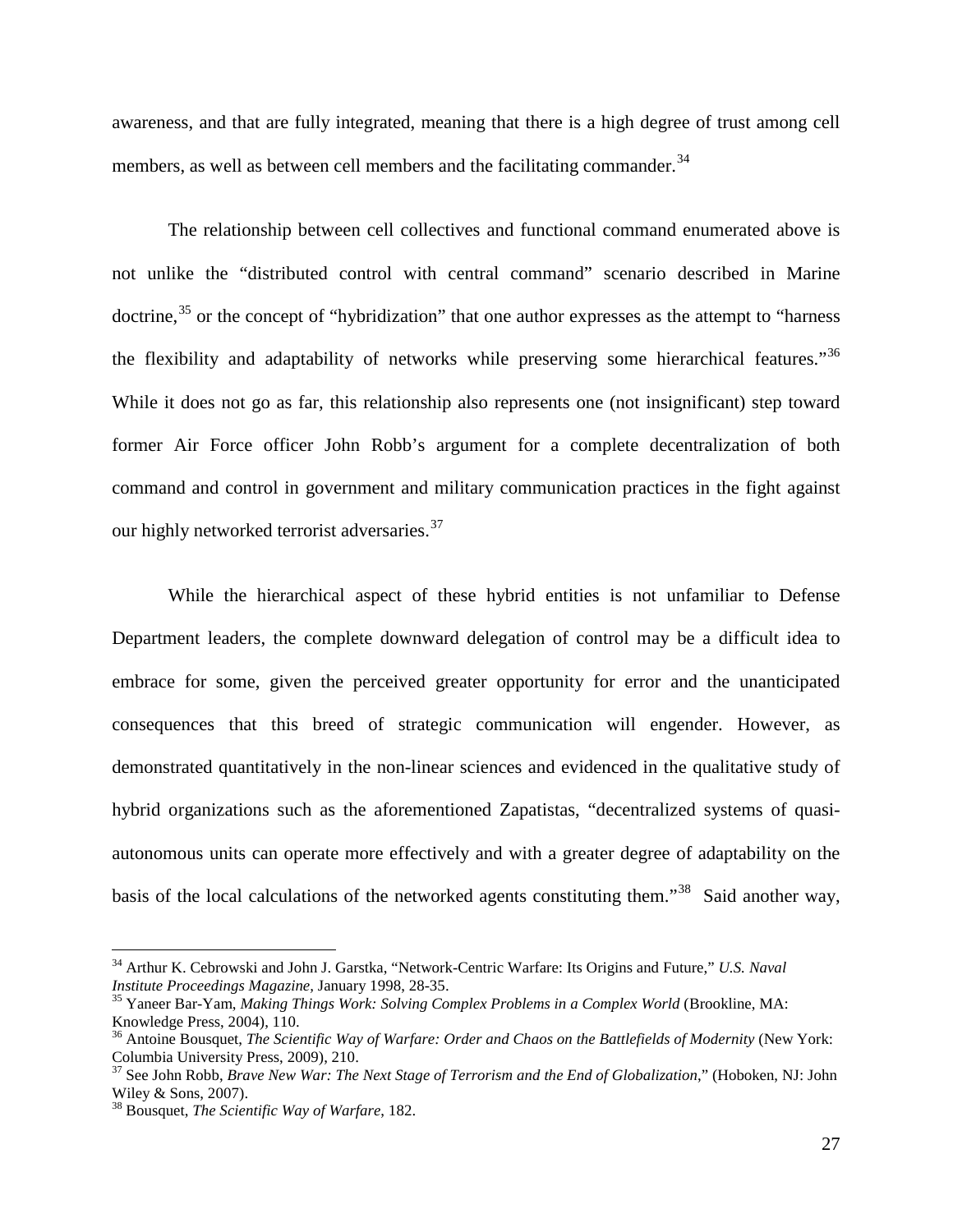"parts operate as independent systems with the ability to be relatively self-controlling and yet act as responsible members of a coherent system with the ability to respond effectively to the requirements of their containing whole."<sup>[39](#page-35-0)</sup> Serious but infrequent errors by semi-autonomous cell collectives during the conduct of this brand of strategic communication will certainly occur, but the aggregate long-term benefits of distributed control in terms of immediacy, credibility, and efficacy of the message (that is, the contribution to the conversation) far outweigh the perceived benefits of continuing the risk-averse strategy of vetting and scrutinizing from on high official and "authoritative" government messages.

In new media strategic communication, messages and information do not flow from the self-synchronized cell to large mediators (Al-Jazirah, *Le Monde*, BBC Radio, etc.) that interpret and relay messages to the masses. Instead, individual communicators will spend much of their time communicating through citizen or social media outlets with individuals who represent only themselves (that is, they are unaffiliated or independent actors) or a small group, rather than a large, homogenous organization. In lieu of, or in addition to, making available or disseminating information to representatives of print or broadcast media outlets in the hope that they use the information as intended and forward (that is, broadcast) this information on to media consumers, information may be exchanged directly with prosumers through the new media.

There indeed exist nascent efforts in the military and government to communicate through social media, but the two most publicized approaches merit close examination. First, the State Department's Digital Outreach Team engages foreign audiences through a practice known as "comment blogging." In a nutshell, the Digital Outreach Team combs through the comment

<span id="page-35-0"></span><sup>39</sup> Jamshid Gharajedaghi, *Systems Thinking: Managing Chaos and Complexity* (Boston: Elsevier Publishing, 2006), 317.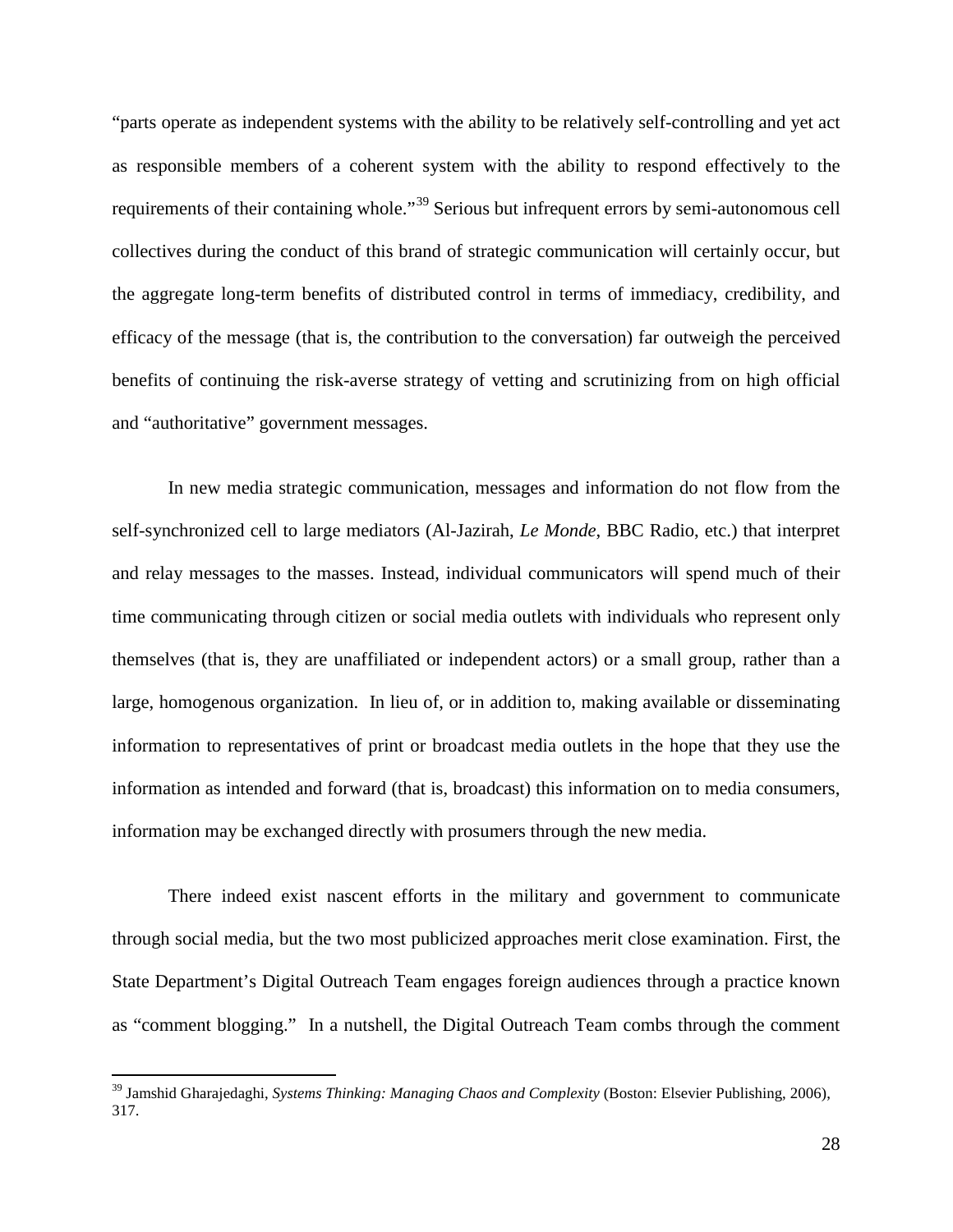sections of prominent foreign blogs (primarily Arabic and Farsi-language blogs). When an issue involving the United States or its interests is identified, an individual on the team, when appropriate, publishes a comment to encapsulate or clarify the official American position. Other readers will often respond to the comment, prompting further comment by the Digital Outreach Team, the blogger himself/herself, and/or other prosumers. In this manner, the Digital Outreach Team is participating in one facet of the media conversation, although it should be noted that each comment is vetted from above prior to its posting. The State Department has continued to display risk-averse behavior by retaining both command *and* control at a higher level, thereby hindering the emergence of a prototype self-synchronized cell to build upon.

The Defense Department's Digital Engagement Team has a slightly wider purview. It has been involved with the launch of an array of social media communication projects. Initiatives thus far have included microblogging efforts (Twitter), and the creation of Facebook fan pages, YouTube channels, and Flickr photostreams, to name but a few. These efforts represent a significant step in the right direction, however many—but certainly not all—of these platforms are simply being used to broadcast information out, while largely neglecting the intake of feedback and responses from prosumers. Obviously, the resources needed to do so are beyond the scope of the Digital Engagement Team, and the objective of a given initiative is not always to seek dialogue, particularly when the audience already maintains a positive disposition toward the services, as is the case, for example, with U.S. Central Command's Facebook page.<sup>[40](#page-36-0)</sup> However, if Defense Department strategic communication as a component of a broader global engagement strategy seeks to engage and retain the attention of foreign audiences in particular, the Defense Department must divest itself of its traditional "heavy reliance on an antiquated, linear, and

<span id="page-36-0"></span><sup>&</sup>lt;sup>40</sup> This judgment is based on the fact that the vast majority of Central Command's Facebook "fans" are American and post comments on the page that reflect a favorable attitude toward the military services.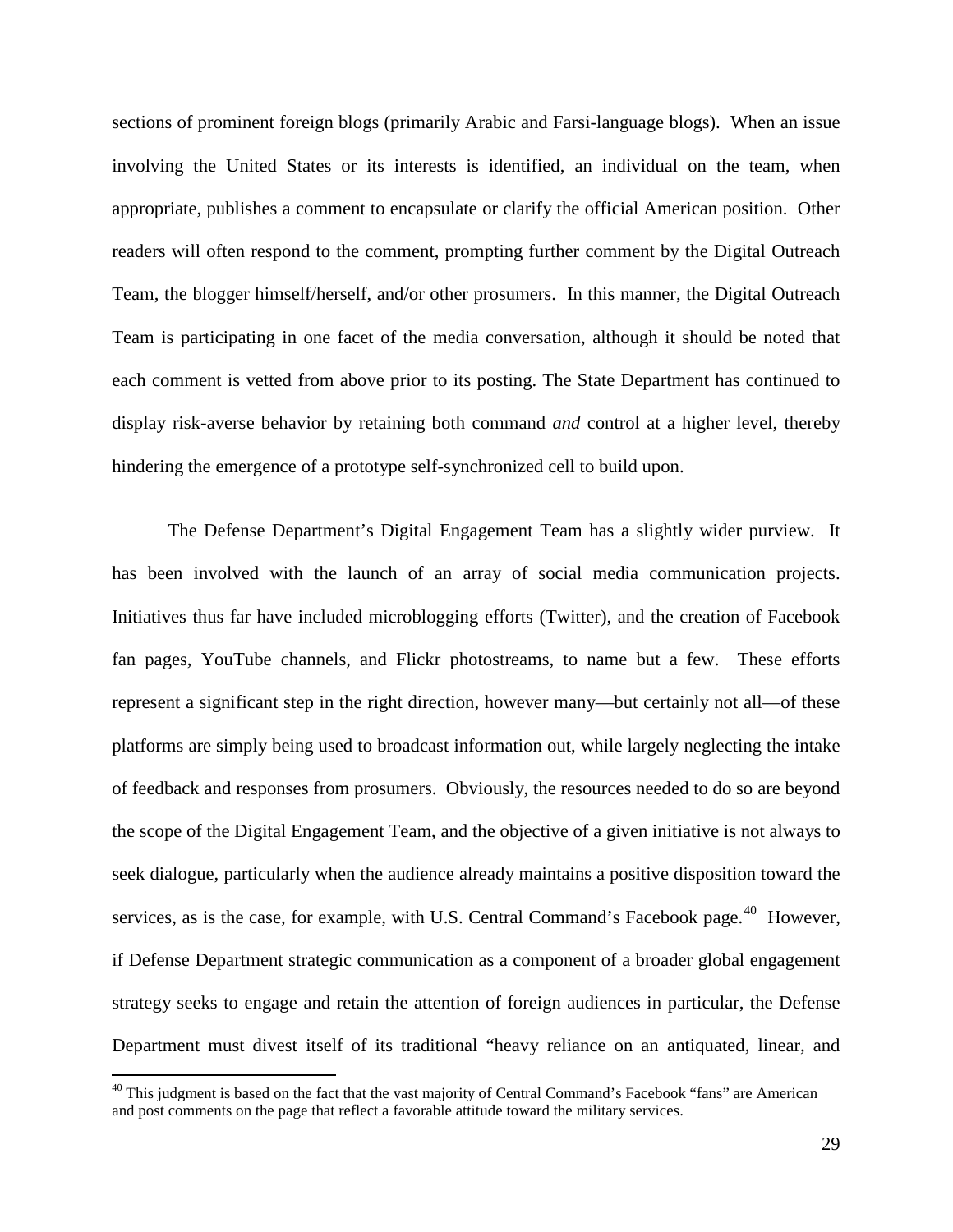simplistic influence model of communication"<sup>[41](#page-37-1)</sup> and begin to employ an authentically dialogic model of communication.

#### <span id="page-37-0"></span>**New media strategic communication actively seeks feedback.**

The purpose of this paper is not to evaluate the merits or demerits of specific communication models and recommend that the government form its communication strategy around one model as opposed to any other. Instead, this paper highlights some of the intrinsic differences between traditional and new media, arguing that any model that fails to treat communication through the new media in isolation from communication through traditional media is problematic. This paper has posited that the new media universe as a system of communication among diverse, interacting agents is interactive and kinetic, while the traditional media universe is grounded in linear, one-to-many communication between agents, and is decidedly more passive.

The separateness of strategic communication in the new media and traditional media spheres is nowhere more pronounced than in the examination of the role of feedback. Others have adequately evaluated the merits and demerits of specific communication models as they relate to government strategic communication, concluding that the Pragmatic Complexity Model of communication is most appropriate for contemporary strategic communication efforts.<sup>[42](#page-37-2)</sup> The Pragmatic Complexity Model is a communication model grounded in complexity science, thus the model maintains that feedback among agents is a central feature of a complex system of communication. The importance of feedback in the Pragmatic Complexity Model also calls

<span id="page-37-1"></span><sup>&</sup>lt;sup>41</sup> Corman, Trethewey, and Goodall, "Creating a New Communication Policy," 4.

<span id="page-37-2"></span><sup>&</sup>lt;sup>42</sup> See Mark B. Sherkey, "Strong Horses—Systems Thinking—Strategic Communication" (monograph, United States Army Command and General Staff College, School of Advanced Military Studies, 2008-2009).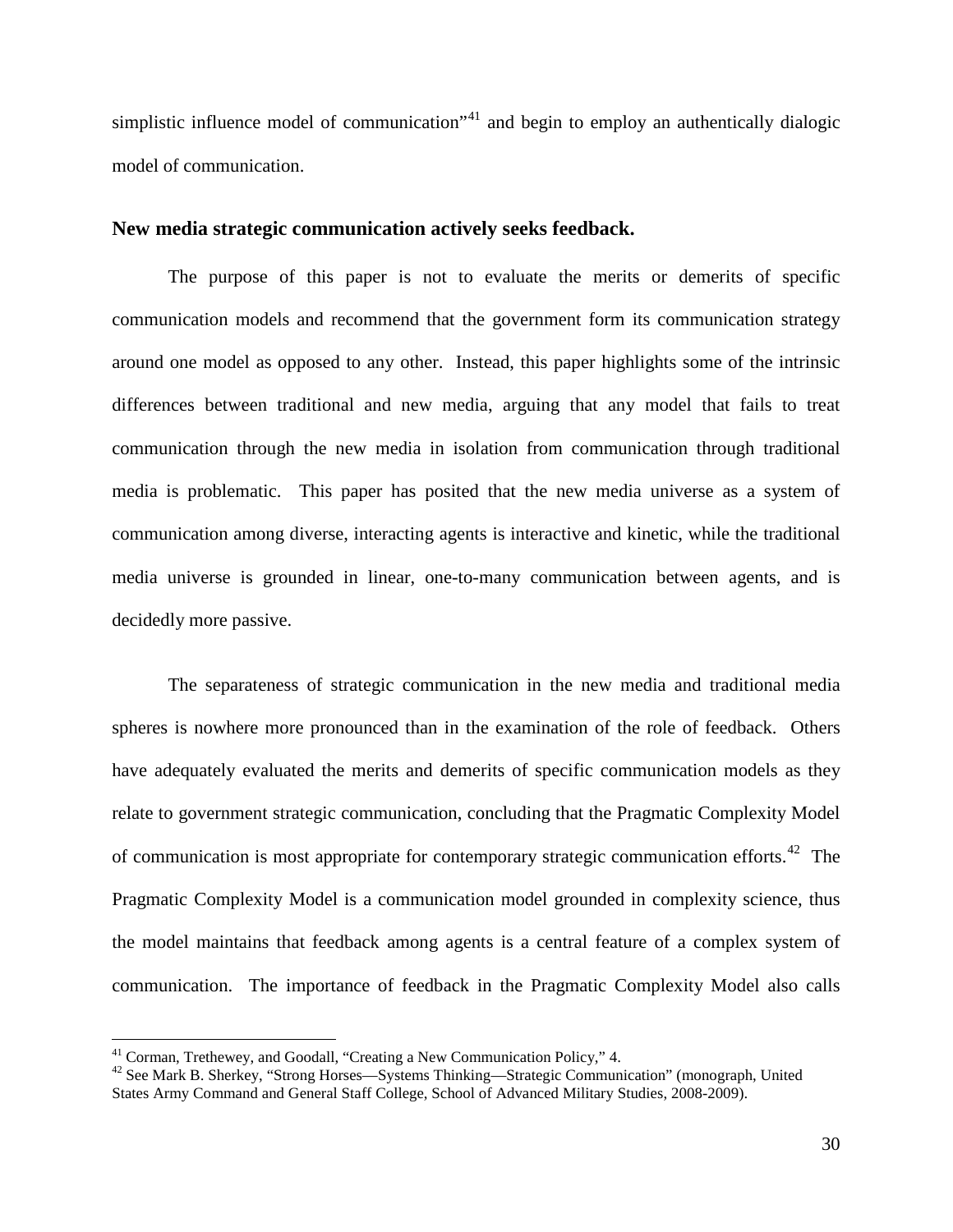attention to the fact that feedback mechanisms in many traditional communication models are wholly absent. This points not just to the inadequacy of said models for contemporary strategic communication but, more fundamentally, to the complete absence of feedback mechanisms in the traditional media universe itself. It is not simply the models that are no longer universally valid; given their inability to generate feedback, the traditional media themselves are wholly deficient in the conduct of new media strategic communication.

The flow of messages and information in the traditional media universe followed a linear, oneto-many pattern among agents and is represented—somewhat simplistically—in the graphic below.

# Information Flow in the Traditional Media Universe

**Information Sender** 

<span id="page-38-0"></span>

**Traditional Media** 



## Media Consumers

Source: Author

**Figure 3**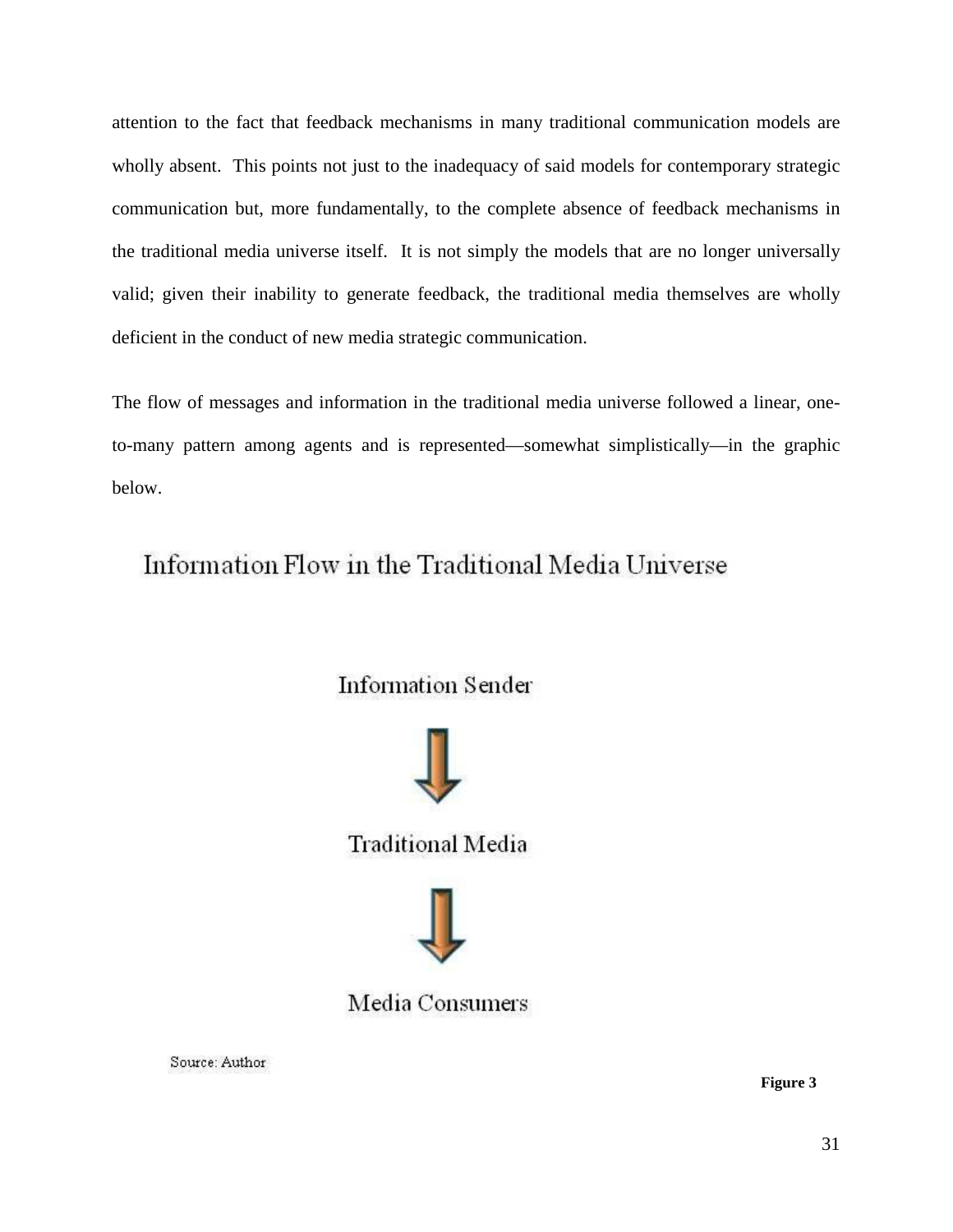In contrast, the new media have not only made feedback much easier, but in some cases a requisite for participation in the media conversation. Additionally, the number of interacting agents within the new media sphere is much greater, as represented below, although the actual number of agents and scale of interaction is only broadly depicted.

### Information Flow in the Contemporary Media Universe



#### **Figure 4**

<span id="page-39-0"></span>NYU communication professor Douglas Rushkoff writes that effective communicators today utilize the new media to generate feedback, arguing that "from phones to blogs to podcasts—we have gained the capacity to generate feedback, and as a result our ideas are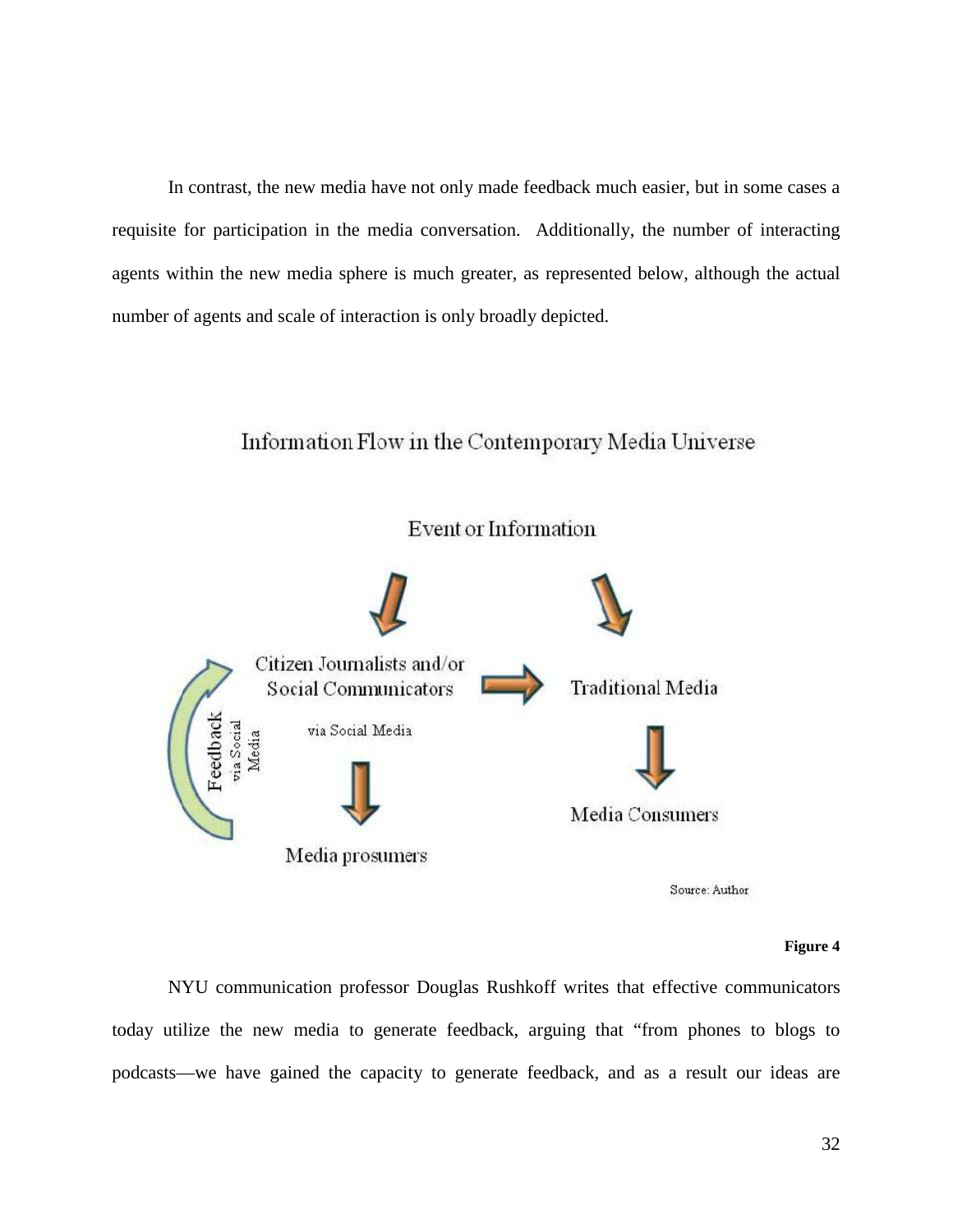exchanged more organically, rapidly, unpredictably, and—most important—uncontrollably than ever before." [43](#page-40-0)

By contrast, strategic communication efforts tethered to traditional models do not allow feedback from message recipients or media consumers. Rushkoff goes so far as to portray terrorist propaganda as a "contagious set of destructive commands" representing uncontrolled feedback by highly networked agents within a complex social system. The proliferation of terrorist propaganda is due in no small part to "the lack of constructive conversation—about the West's relationship with Islam, our own Arab citizens, and the human suffering we might permit in the Middle East to feed our oil addiction—that remains charged beneath the surface, waiting for detonation."<sup>[44](#page-40-1)</sup>

To be proactive in acting against terrorist propaganda, Rushkoff submits that the government must encourage

healthier forms of feedback through the very same media that are now transmitting such destructive behavioral codes. We can't counter the bottom-up terrorism bug with topdown public relations. We must spend less effort constructing false, politically motivated images of America, its leaders, and their intentions. These only feed the cognitive dissonance—the confusion—of those whose real experience tells them a very different story, making them more likely to imitate the violent forms of feedback they are already witnessing on the news or over the Internet.<sup>[45](#page-40-2)</sup>

While it is highly debatable whether official strategic communication efforts promote "false" and "politically motivated" images, Rushkoff's underlying premise is sound: the government must use the same new media platforms and outlets that terrorist adversaries use to

<span id="page-40-0"></span><sup>43</sup> Douglas Rushkoff "Fighting the Terrorist Virus," *Discover Magazine*, December 4, 2006, http://discovermagazine.com/2006/dec/peer-review-terrorism-virus.

<span id="page-40-2"></span><span id="page-40-1"></span>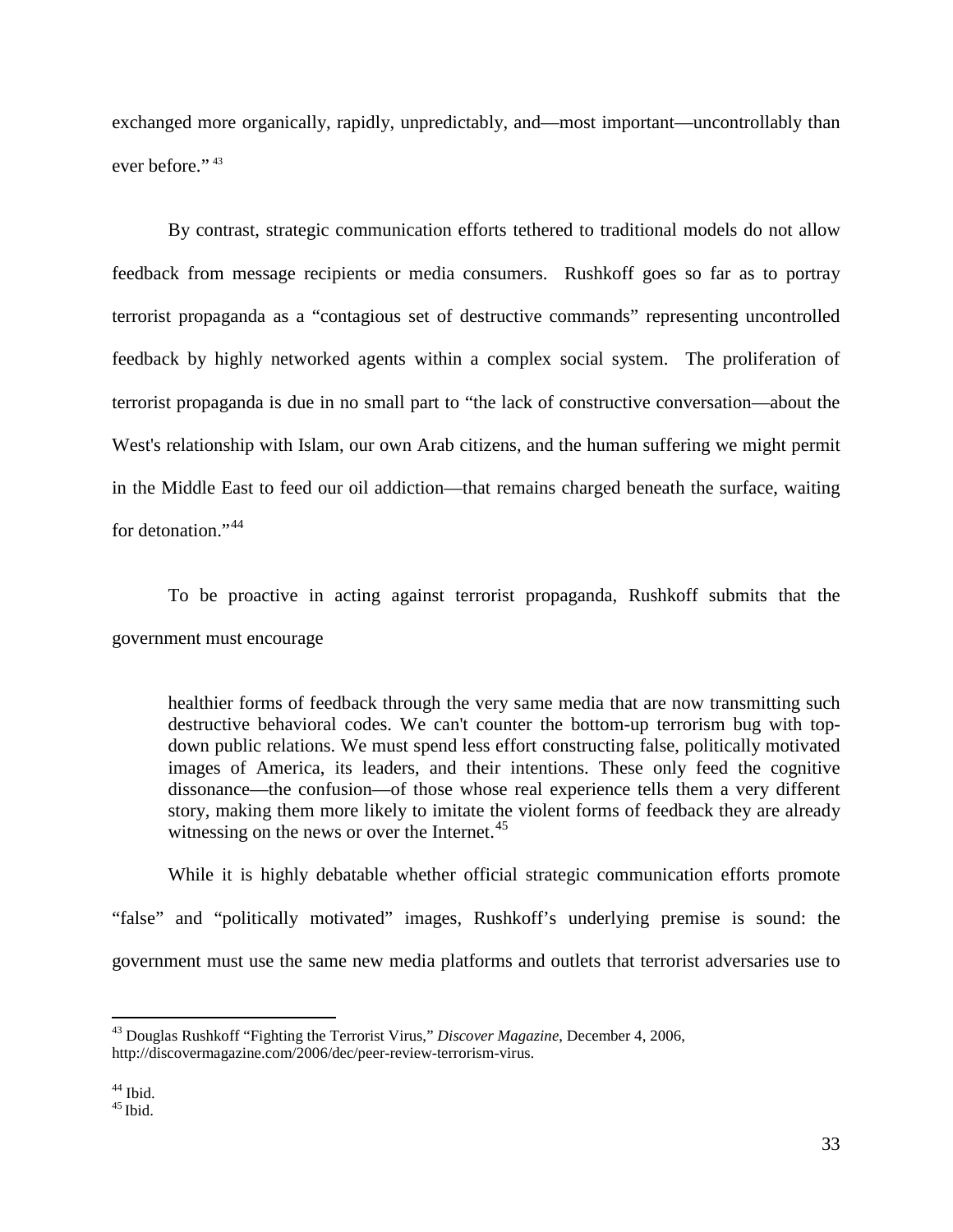engage media prosumers in "honest conversation" about American policy and our intentions abroad. [46](#page-41-1) Inherent in the idea of engagement is the notion of feedback. Engagement through dialogue depends on one's willingness and ability to effectively solicit, accept, and ultimately act upon prosumer feedback. Through the new media, we today have a much greater ability to harvest feedback than ever before; it is now simply an issue of will.

### <span id="page-41-0"></span>**Strategic communicators can through the new media more effectively leverage emotion to engage prosumers.**

The goal of strategic communication is not just to overtly influence how people think, but how they ultimately act. The most effective manner in which to elicit action from prosumers is through the design of dialogic communication that leverages emotion. Emotion is key to the process of action-taking. In traditional communication parlance, "the goal of making messages 'emotional' is to make people care. Feelings inspire people to act."[47](#page-41-2)

The 2003 documentary *The Persuaders* delves into the world of behavioral marketing. In a nutshell, the film explores how brand marketers use an array of professionals in the hard sciences as well as the social sciences—from brain researchers to ethnographers—to design messages that nurture brand loyalty through the creation of durable emotional connections between specific audiences and the brand. Emotion foments brand loyalty by influencing thought and ultimately leads to a desired behavior or set of behaviors (remaining loyal to a brand when making purchases, encouraging friends and families to make similar purchases, etc.).<sup>[48](#page-41-3)</sup>

<span id="page-41-1"></span> $46$  Ibid

<span id="page-41-2"></span><sup>&</sup>lt;sup>47</sup> Heath, Dan and Chip Heath. *Made to Stick*: *Why Some Ideas Survive and Others Die*. New York: Random House, 2007, 169.

<span id="page-41-3"></span><sup>2007, 169.</sup> <sup>48</sup> *Frontline*, "The Persuaders," PBS, November 9, 2003,

Http://www.pbs.org/wgbh/pages/frontline/shows/persuaders/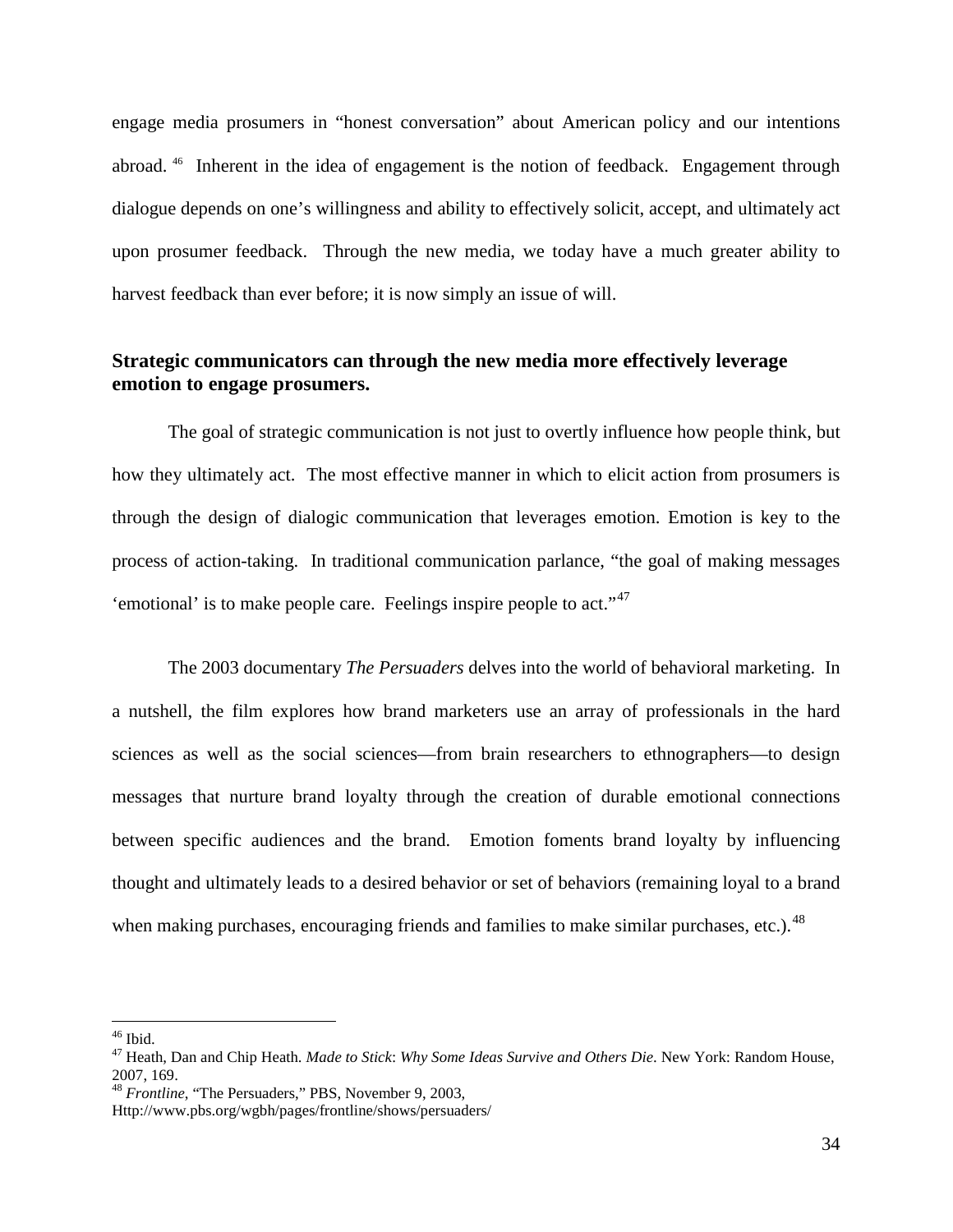The importance of emotion in the marketing of brands, ideas, or messages is summed up by one prominent marketing figure in the documentary:

You have to really dig into emotional connections with consumers. The rational side of life isn't enough. We've got too much information. We do not live in the information age anymore, nor do we live in the age of knowledge. We've gone hurtling past that. Once everybody has information and knowledge, it's no longer a competitive advantage. We live now in the age of the idea. What consumers want now is an emotional connection. They want to be able to connect with what's behind the brand, what's behind the promise. They're not going to buy simply rational. You feel the world through your senses, the five senses, and that's what's next.<sup>[49](#page-42-1)</sup>

Dan and Chip Heath's excellent 2007 book, *Made to Stick*, offers a similar compelling argument for integrating emotion into messages. One of the key points presented in their discussion of emotion is that the difficulty in formulating messages that tap into audience emotion is knowing which emotion to tap. "The hard part," the authors note, "is finding the right emotion to harness."<sup>[50](#page-42-2)</sup> Different messages are apt to tap into different emotions with different narrow audience segments; and different emotions will elicit very different thoughts, actions, or behaviors. The overarching idea is that in the contemporary segmented media environment, properly employed, emotion will be used to create highly tailored or customized messages designed for very narrow audience segments or groups.

### <span id="page-42-0"></span>**The new media facilitate "nichecasting," making compartmentalized messages for specific audience segments much easier.**

The new media make the practice of "nichecasting" or "narrowcasting" (as opposed to traditional "broadcasting") much easier. However, the new media reverse the traditional order of operations associated with message broadcasting. Instead of broadcasting a message addressing a specific situation or issue to a broad, faceless amalgam of audience members (many times

<span id="page-42-1"></span> $49$  Ibid

<span id="page-42-2"></span><sup>&</sup>lt;sup>50</sup> Dan Heath and Chip Heath, *Made to Stick*, 18.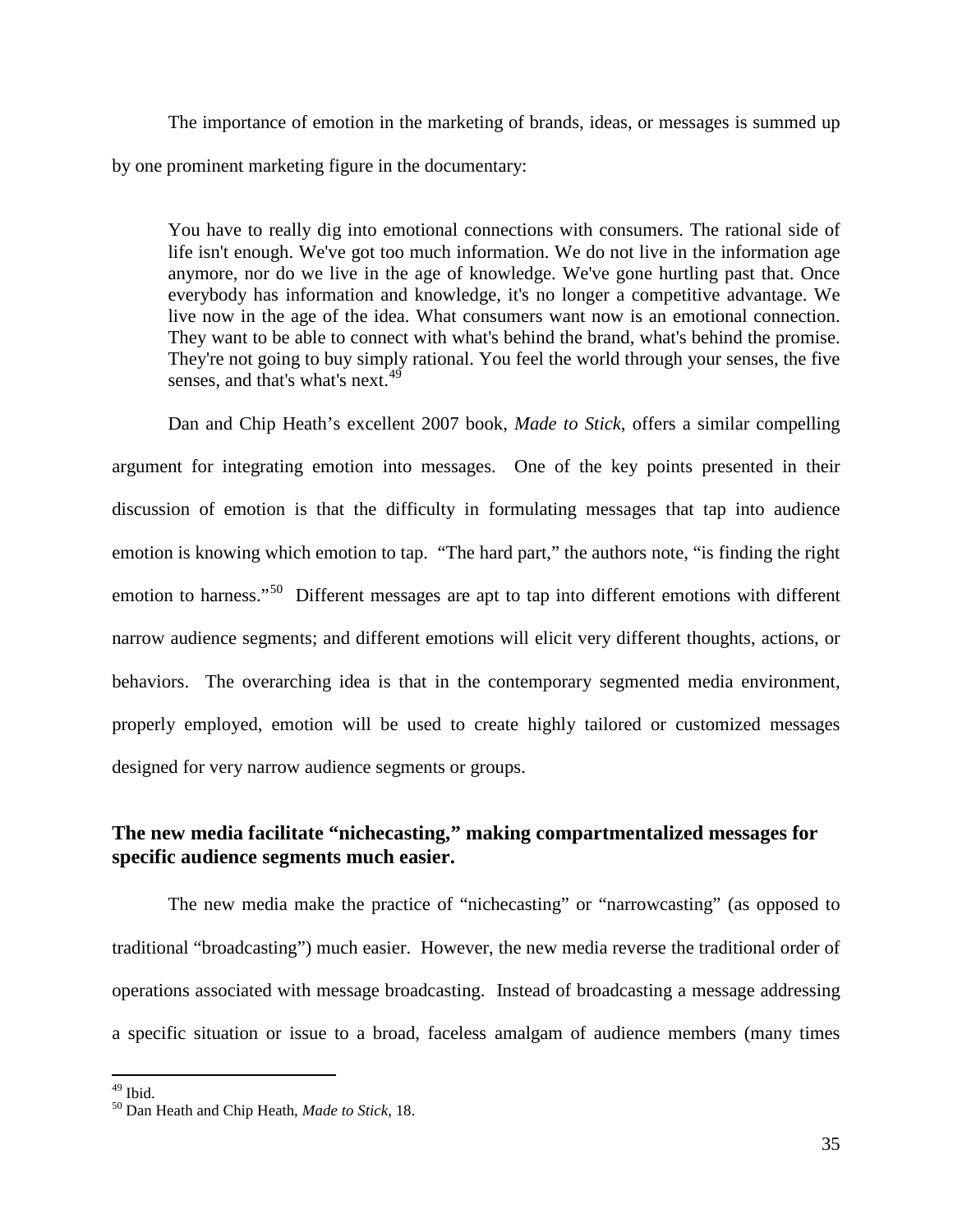through traditional mediators of news and information), the new media facilitate the identification of one or more specific audience segments *prior to* the construction of the message. Only when an appropriate niche audience has been identified does the process of designing a message tailored specifically for a niche audience begin. That is, a broadcast approach to strategic communication puts the cart before the horse, so to speak: the message ventures out into the media universe in search of an audience of media consumers who care. Leveraging the new media to "nichecast" allows strategic communicators to first locate a group that has identified itself as being concerned with a specific issue or issue set, and then engage this group in dialogue. One concrete example would be engaging members of the Facebook group focused on raising awareness of and support for Afghan refugees in Pakistan and Iran in order to highlight American efforts to assist the refugees and seek feedback and new ideas on how these efforts can be made more effective.

The most important point to glean from this discussion is that once a specific audience or group knows that you are conversing specifically with them and not broadcasting out messages with some vague hope that the message will reach nearly everyone in the media universe, the likelihood of a message spurring dialogue increases dramatically. And once you are engaged in authentic dialogue, your ability to inform and influence (and, in turn, be constructively informed and influenced) improves just as dramatically.

### <span id="page-43-0"></span>**Those who execute policy/mission are the crucial missing link in new media strategic communication.**

Strategic communication as envisioned by most government leaders is a responsibility delegated primarily to a cadre of professionals charged with disseminating official messages and information to the public. The pervading notion of who "does" strategic communication is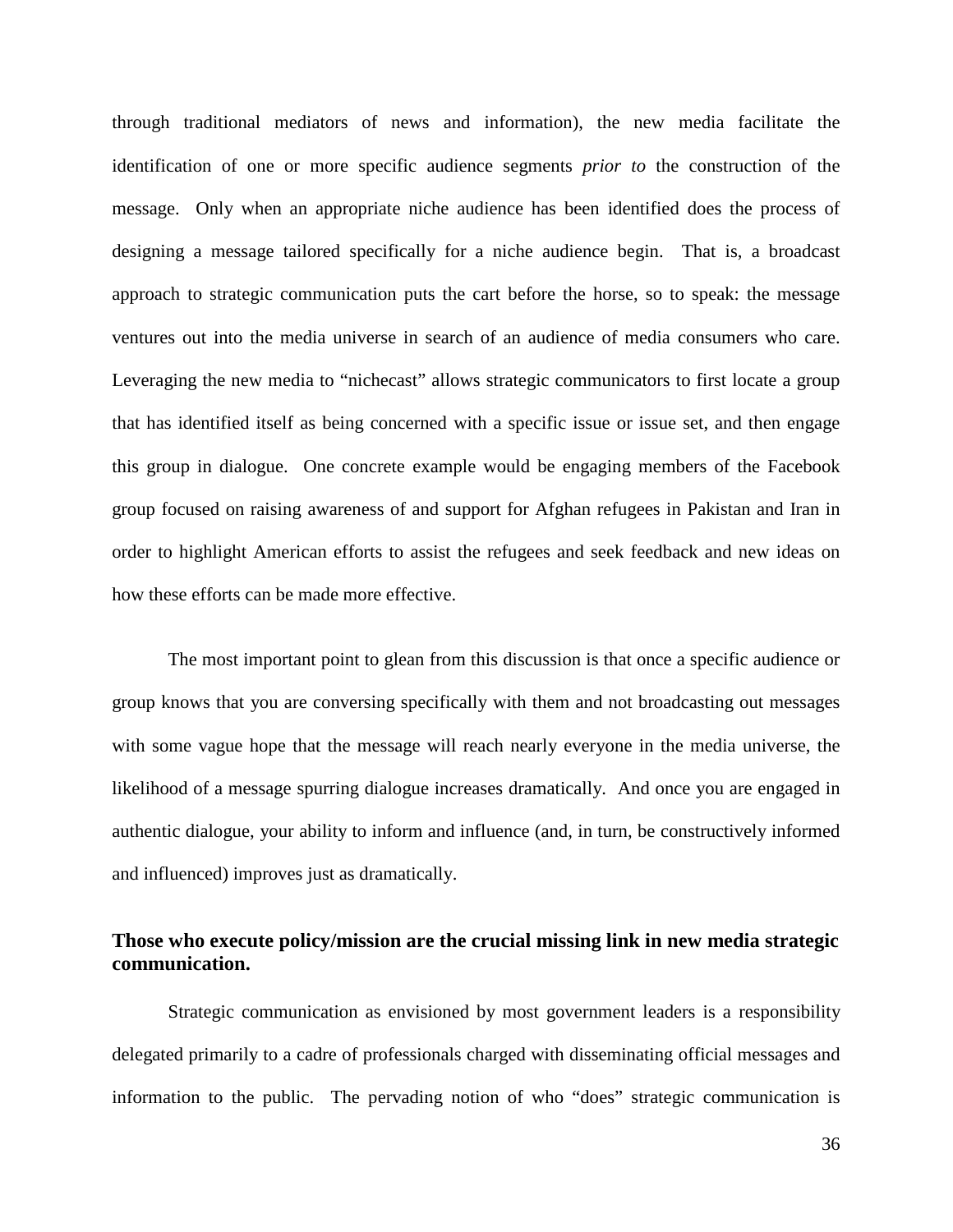responsible for the structure and composition of the Defense Department's Digital Engagement Team and the State Department's Digital Outreach Team. A group largely insulated from the formulation and/or execution of policy and planning is charged with communicating outwardly on behalf of the larger organization.

The self-synchronized cell and the re-framing of command and control discussed earlier is only one alternative for how strategic communication might be "done"—one that maintains the integrity of traditional concepts of professionalism and specialization. Control and task-level management of the work performed is delegated downward to group members, while command and operational oversight is retained at a higher level.

Another option exists. An alternative framework for communicating strategically—and one more suited to new media strategic communication—involves distributing the workflow among those individuals charged with executing policy and planning. That is, the practice of strategic communication would be performed in a distributed work environment; it would be the responsibility not of professional strategic communicators insulated from the policy execution process, but by those individuals directly charged with executing policy. The delegation of control in this context is conceived more properly as "delegation through distribution."

The case for "delegation through distribution" versus the formation of self-synchronized cells is two-fold. First, strategic communication performed by disparate small groups or individuals responsible for carrying out different aspects of policy injects humanness and transparency into the work being performed by, say, a Provincial Reconstruction Team. No longer is a faceless, distant institution—the Defense Department or the American government generically—seen as coordinating the construction of a new school in a specific province.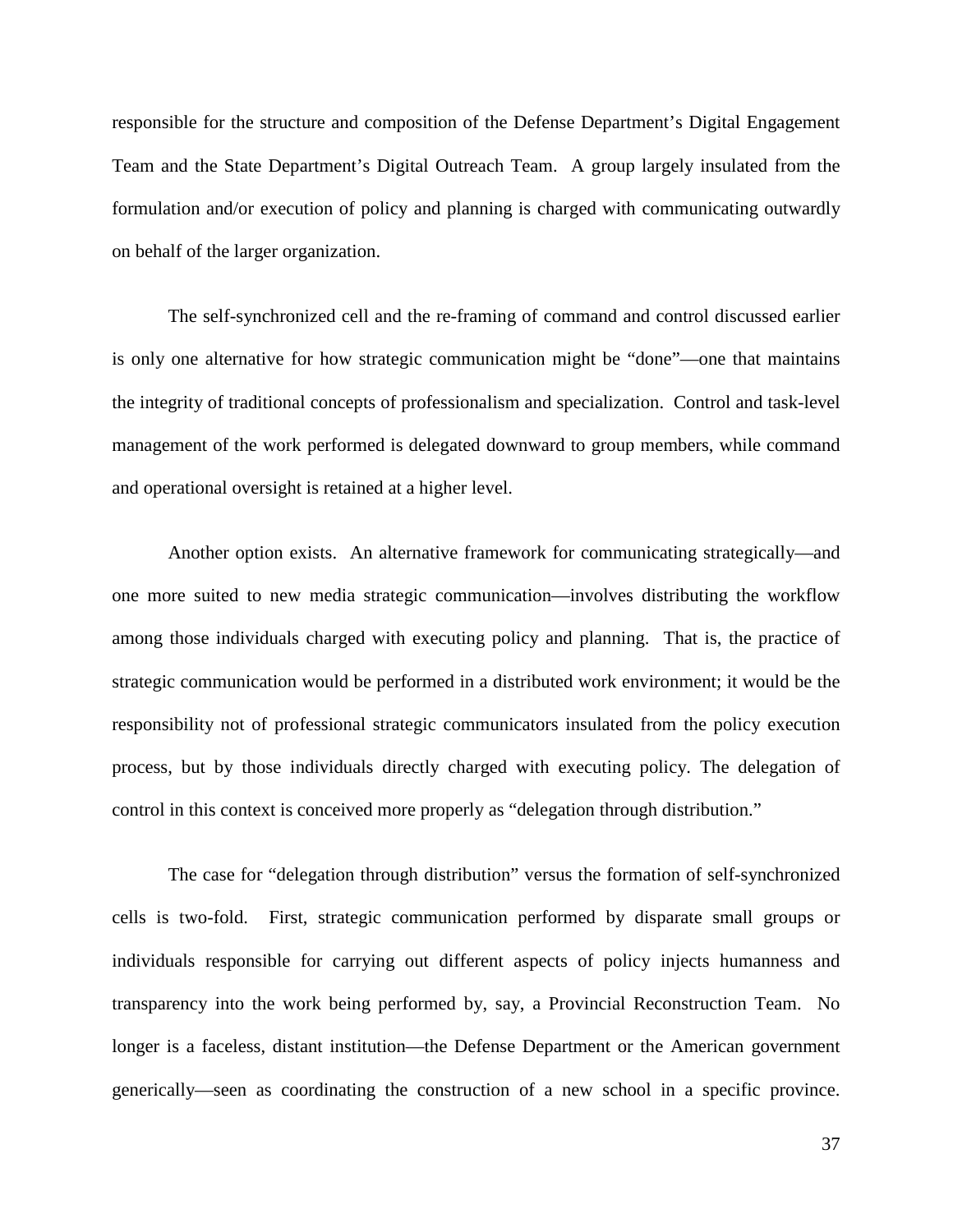Instead, prosumers see and engage with a small team of in-country human beings sharing information and insight with a self-identified community of interest through the new media. In some contexts, this community of interest will be global in nature (a Facebook group formed around the issue of Afghan reconstruction, for example), while in other contexts this community of interest will be more localized (a mobile messaging group—which is essentially the SMS version of an e-mail distribution list—that allows interested locals to receive and/or send group messages about the progress of the school or provincial reconstruction in general).

Second, as already discussed, one of the chief advantages of leveraging the new media for strategic communication is the ability to solicit feedback. From the prosumer's perspective, the whole point of providing feedback is to tangibly influence or directly affect how policy or plans are executed. The work of the professional strategic communicator is typically wholly separate from the functions performed by individuals charged with implementing various facets of policy. Therefore, the feedback provided through the new media is not readily sent from prosumer to policy executor, but to a mediator or middleman that often will not be able to relay the feedback to the appropriate individual or group laterally (in an organization like the Defense Department, the individual charged with a specific function or responsible for plan execution may not be identifiable or reachable) or vertically (it may not be appropriate to send feedback to higher level officers in many situations).

Some effort has been made by those integrally involved in formulating (as opposed to just executing) policy to employ the new media for strategic communication purposes. Admiral Mullen's Twitter feed is but one example. While laudable for the example it has set, individual policy makers cannot reasonably seek feedback for the purpose of informing policy given the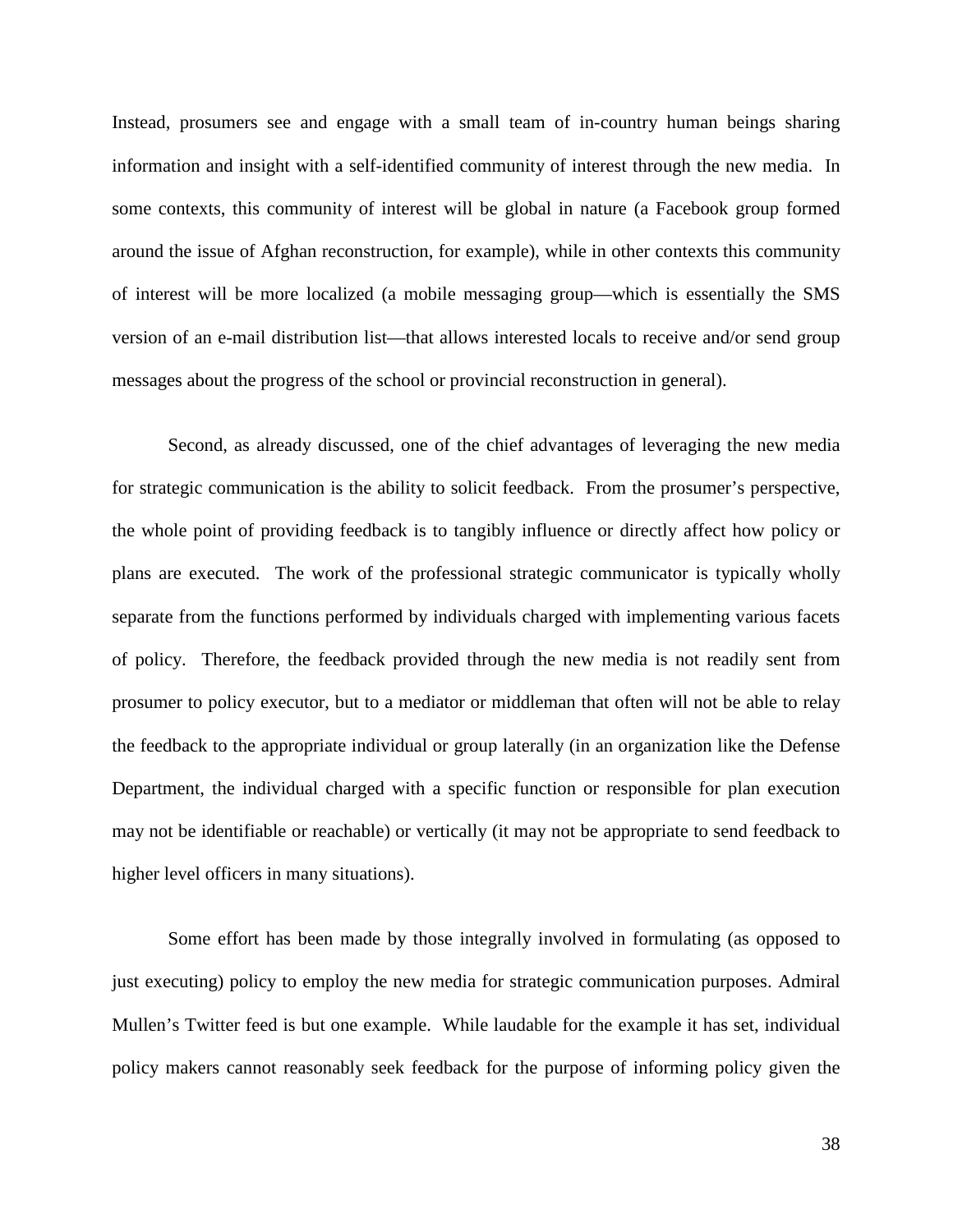very limited amount of time they have to engage through a given new media outlet. Thousands of prosumers are following Admiral Mullen's Twitter feed, but are not able to provide feedback to his Twitter posts because Admiral Mullen is not following *their* feeds (how could he follow them all?). Thus, Admiral Mullen's Twitter feed is still operating under the auspices of the traditional influence model of communication whereby one-to-many message projection is the predominant form of communication occurring. Utilizing the new media in this manner is certainly acceptable, but leaders should not delude themselves into believing that the replication of one-to-many communication practices in the new media sphere is evidence that they or their respective organizations are adequately harnessing the power of the communication revolution unfolding.

### <span id="page-46-0"></span>**Apart from audience segmentation, new media strategic communication accounts for technological segmentation or divergence.**

Successful strategic communication is hard and only becoming more difficult. Advertisers and marketers have traditionally segmented audiences according to any number of distinguishing characteristics (age, race, gender, income level, physical location, etc.). Although strategic communicators have not typically sought (or needed) to segment audiences as faithfully as advertisers, official government communicators are, in a sense, marketers of information and are required to "microtarget" specific audience segments where and when appropriate.

Today, even more so than in the past, messages "marketed" by strategic communicators must compete with a wide array of other information streams reaching audiences not only through traditional media but through an expanding number of new media platforms. Thus, not only does the audience remain segmented, but the universe of communication platforms transmitting information is becoming ever more segmented. Therefore, as the new media become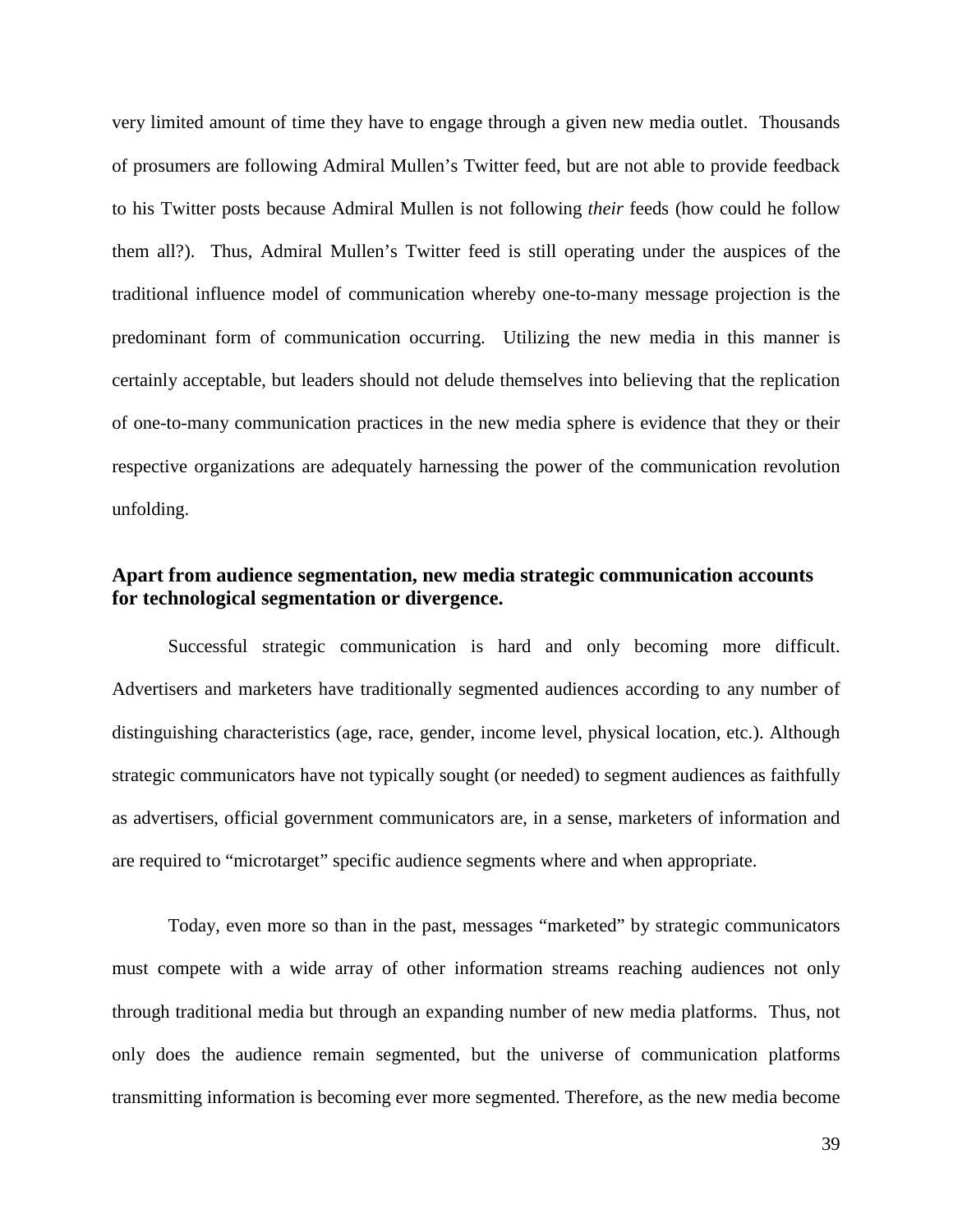more prevalent more people are accessing information through more media outlets and platforms. And many audiences—especially Millennials—are accessing media outlets or using disparate platforms if not simultaneously, then in dizzying succession (e.g. listening to music and instant messaging on an iPod/iPhone and/or navigating online with active browser windows plugged into YouTube, Facebook, and one of any number of massively multiplayer online game environments). $51$ 

All of this has created a scenario whereby strategic communicators are operating in an environment in which the audience's dominant attention mode is one of "continuous partial attention."<sup>[52](#page-47-2)</sup> This resultant competition for attention among diverse audience segments is one facet of what was over a decade ago dubbed the "Attention Economy."<sup>[53](#page-47-3)</sup> In practical terms, a message's need to compete in the Attention Economy makes the job of contemporary strategic communicators much more complex than in decades past. Gone are the simple days of Edward Bernays—nephew of Sigmund Freud—who posited that a relatively small cadre of government and corporate influencers were able to exact almost absolute control over the public mind through the effective use and dissemination of "propaganda" through traditional media.<sup>[54](#page-47-4)</sup>

#### <span id="page-47-0"></span>**New media strategic communication is multimodal.**

<span id="page-47-1"></span><sup>&</sup>lt;sup>51</sup> "A View from the Top: The State of the Digital Union," (panel lecture, Digital Media Conference, Silver Spring,

<span id="page-47-2"></span>MD, June 22, 2007).<br><sup>52</sup> Linda Stone, "Attention: The Real Aphrodisiac," (lecture, O'Reilly Emerging Technology Conference, San<br>Diego, CA, March 7, 2006).

<span id="page-47-3"></span><sup>&</sup>lt;sup>53</sup> Michael H. Goldhaber, "Attention Shoppers," *Wired Magazine*, December 1997, http://www.wired.com/wired/archive/5.12/es\_attention.html.

<span id="page-47-4"></span><sup>&</sup>lt;sup>54</sup> See Edward Bernays, *Propaganda* (New York: Horace Liveright Publishing, 1928). Note that Bernays associated "propaganda" with what he referred to as "public relations." The phrase "strategic communication" was not in use in Bernays' time, although his definition of public relations as it relates to government is close to what we today call strategic communication. Additionally, many of the activities described in the book fall more into the realm of what we call today psychological operations.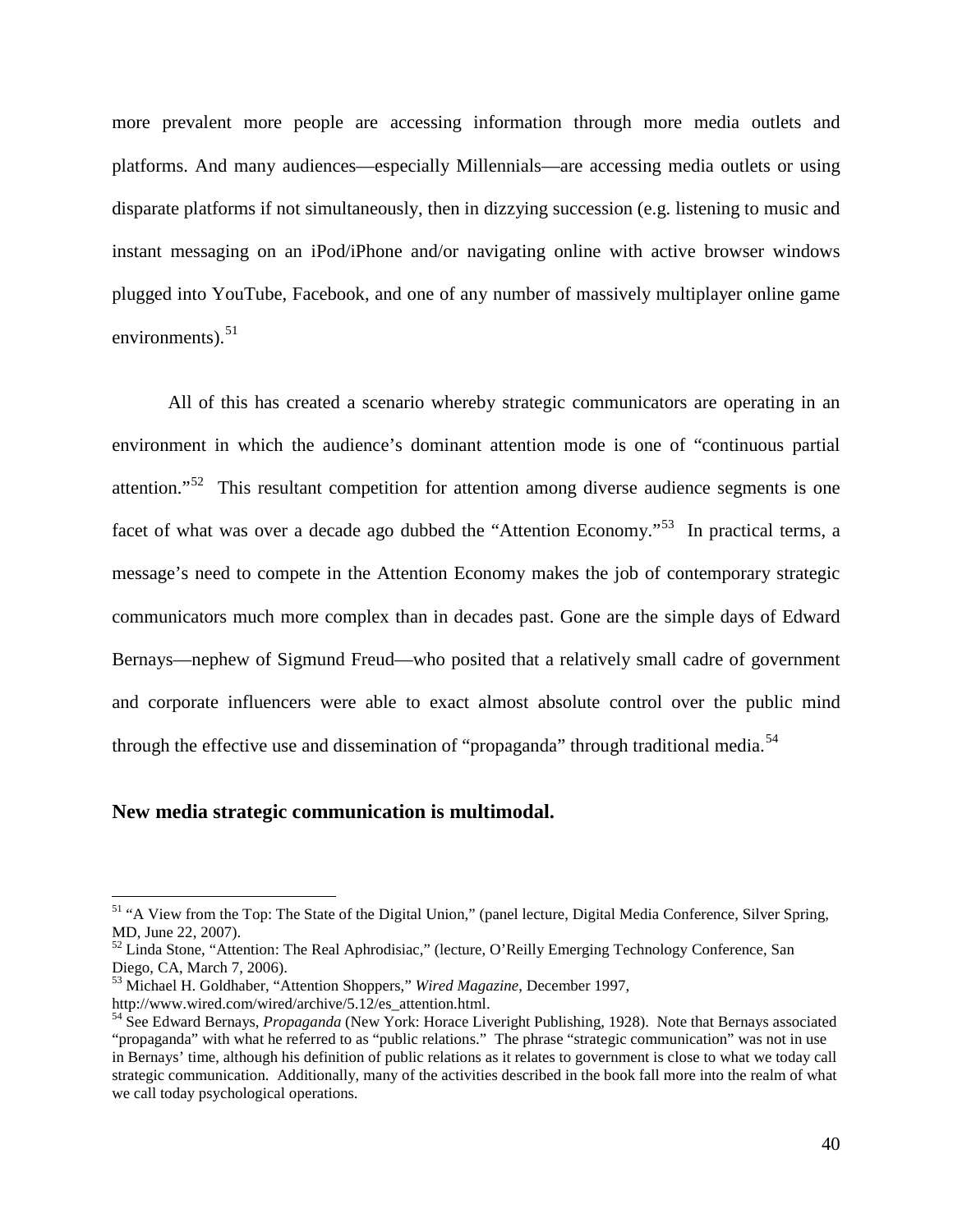Many new media experts and communication theorists employ the term "convergence" to describe how new media platforms (e.g. mobile phone  $+$  iPod  $+$  GPS = iPhone) and, indeed, entire technology systems (e.g. Internet + telephony = Voice Over Internet Protocol, or VOIP) have coalesced in recent years to form new hybrid entities.<sup>[55](#page-48-0)</sup> The idea embedded in this line of thinking is that following the proliferation of new media platforms there has been a welcome consolidation of devices and of systems that are re-introducing some semblance of order to the media universe. Future proliferative technological innovations, it is thought, will again be subject to the natural process of consolidation.

However, after careful consideration it becomes apparent that familiar media platforms have in no way been *replaced* or *subsumed* by "converged" media platforms. While the convergence of device functions and capabilities is clearly taking place, converged platforms and systems most often simply *compliment* existing ones. [56](#page-48-1) Convergence has not led to the obsolescence of familiar media platforms (television sets and radios remain ubiquitous throughout the world, iPods remain popular, etc.), nor systems (obviously the fixed-line Internet and telephony are still with us). What this means is that it is increasingly difficult for strategic communicators to discern how best to select a platform through which to engage particular audience segments.

Media delivery choices have proliferated so much that organizations involved in strategic communication must exhibit the flexibility to exchange information through multiple modes. Being multimodal means maintaining the ability to initiate and sustain dialogue through multiple

<span id="page-48-0"></span><sup>&</sup>lt;sup>55</sup> See Henry Jenkins, *Convergence Culture: Where Old and New Media Collide* (New York: NYU Press, 2006).<br><sup>56</sup> Patrick Moorhead, "The Truth About Mobile & the Future of Personal Devices," (lecture, South By Southwest

<span id="page-48-1"></span>Interactive Conference, Austin, TX, March 13, 2007).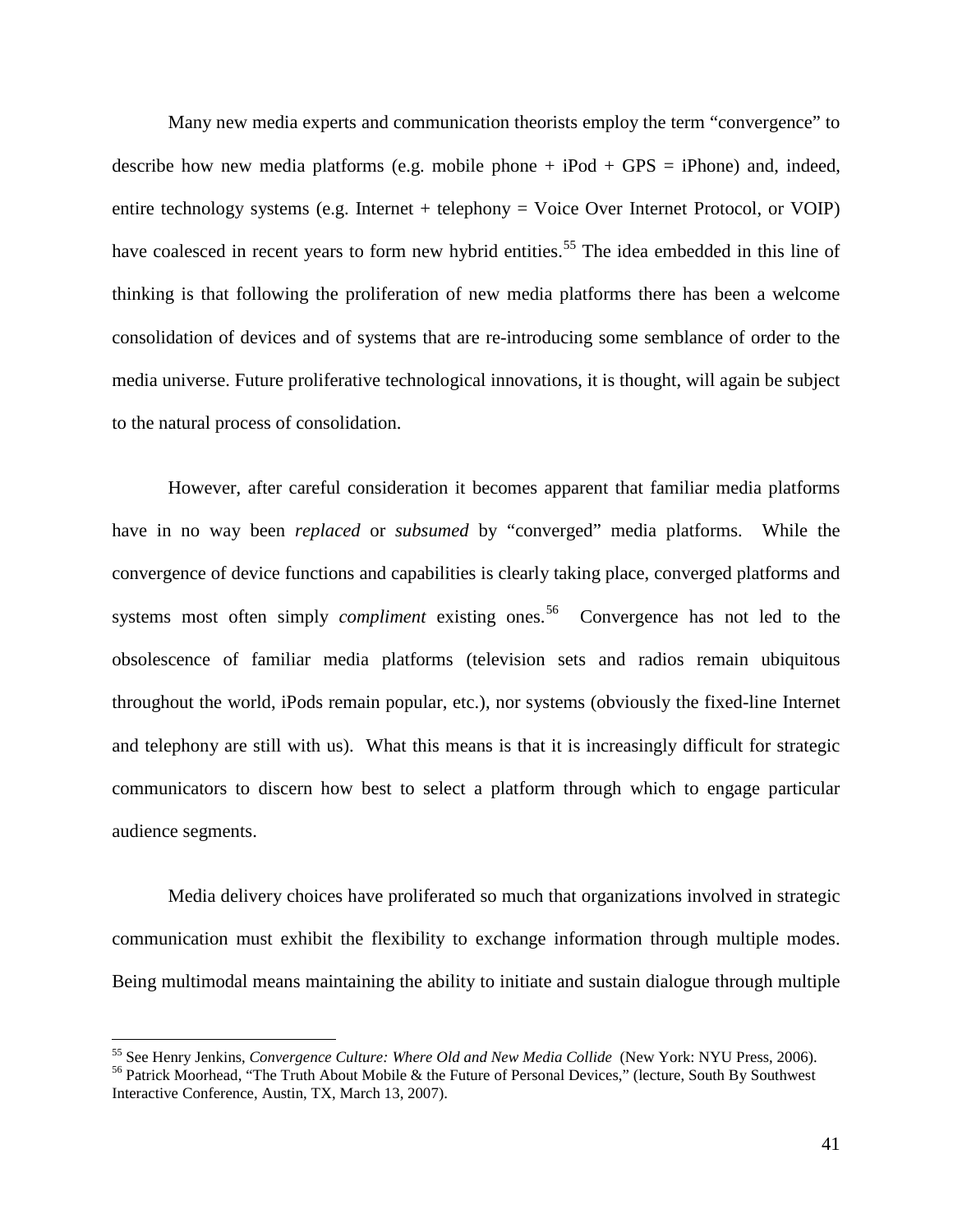outlets (video sharing websites, social networking services, mobile social networking services, virtual world environments and MMOs, etc.) that are accessible via multiple platforms (mobile phones, Internet-connected computers, iPods/iPhones, etc.).

Al-Qa'ida's media wing, As-Sahab, for example, has been "multi-modal" for several years by:<sup>[57](#page-49-0)</sup>

- making propaganda available through a wide array of new media outlets (video sharing websites like YouTube, file sharing websites like Rapidshare, embedded on social networking profile pages on, say, MySpace, as well as through traditional discussion forums and bulletin boards).
- offering subtitled video, dubbed video, and audio resources, as well as text transcripts of video and audio propaganda in Arabic, Urdu, Dari, English, French and other languages.
- disseminating sophisticated video products in wide screen format.
- distributing video and audio file formats playable on mobile devices.
- posting interactive jihadist video games available for download to engage younger audiences.

Not only does multi-modality serve to extend the reach of jihadist propaganda, it also gives rise to a system of communication with built-in redundancies that makes attempts to comprehensively thwart the digital exchange of jihadist material futile. If access to a favored file sharing service is blocked, any number of alternative file sharing services can be utilized, or the message can be proliferated on social video sharing websites like YouTube or LiveLeak, or

<span id="page-49-0"></span><sup>57</sup> See Media Tech blog 1 June 2007 and 17 Aug 2007 (GMP20070810208001) and 13 Feb 2007.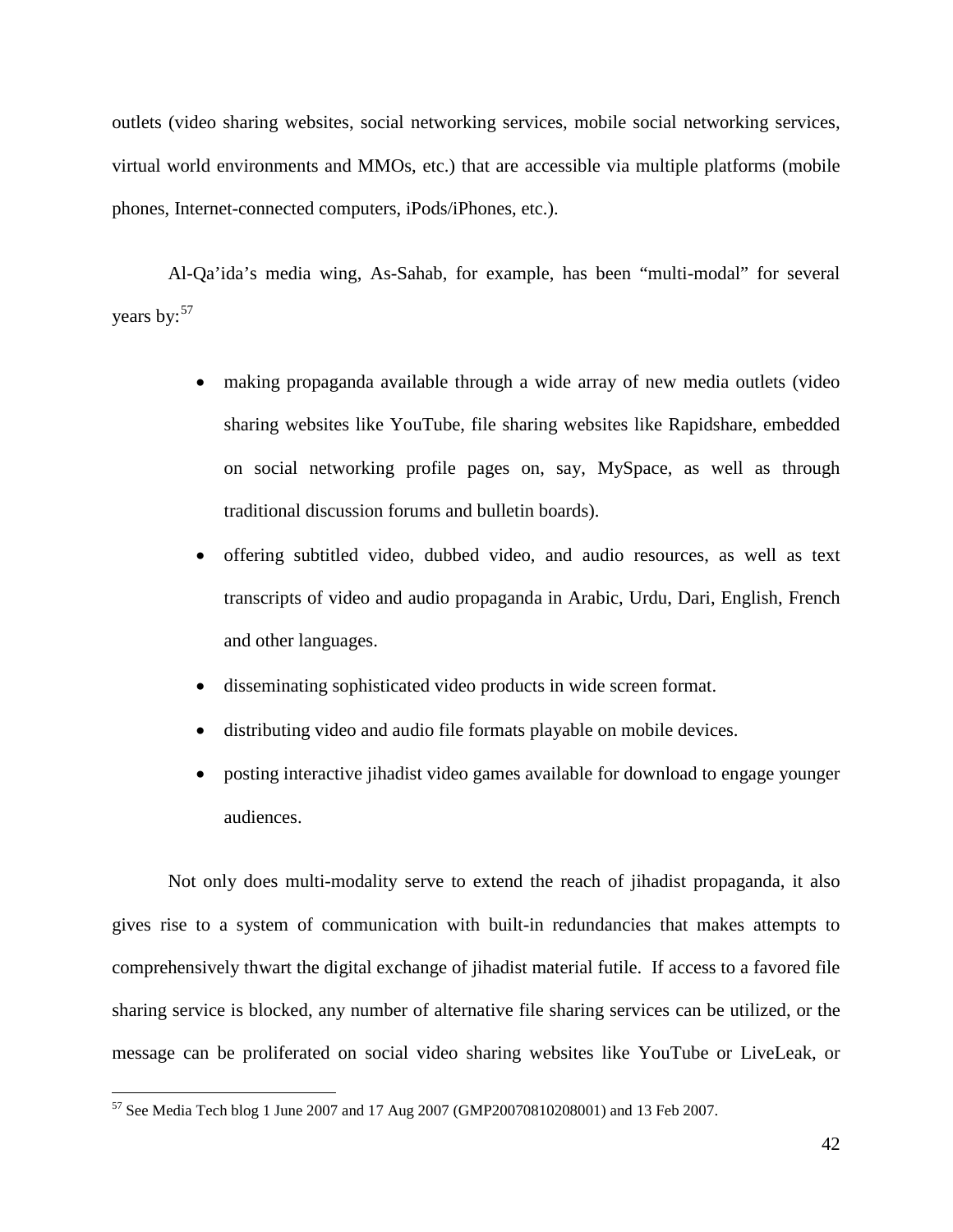disseminated to mobile users via Multimedia Messaging Service (MMS, the multimedia equivalent of SMS).

#### <span id="page-50-0"></span>**New media strategic communication is persistent and pervasive.**

Persistent and adaptive strategic communication efforts represent at a conceptual level a war without end, although it is a war waged in the information sphere. In the contemporary global media universe there is no termination criteria for strategic communication campaigns. In fact, there is no such thing as a new media strategic communication "campaign" since the new media conversation taking place among members of the "Always On" generation is persistent and without end. The narrative will evolve—even significantly—but the media conversation does not end. Eight years after Al-Qa'ida succeeded in projecting its message loud and clear to a global primetime audience, the organization's media operatives are still very much engaged in a never-ending strategic communication effort with a worldwide network of sympathic amateur prosumers who interpret, repurpose, and in some form or fashion proliferate the organization's messages.

In marketing terms, communicators "can't take a stop-start approach," according to one social networking executive. Communicators "must shift away from the campaign mindset. With campaigns, communicators "spend a lot of time, energy, and money trying to reach their audience. Three months pass by and then they're off to a new campaign." The persistence of the media conversation taking place is such that you are asking participants to "listen to your message or engage in conversation. You can't just dissappear after three months."<sup>[58](#page-50-1)</sup>

<span id="page-50-1"></span><sup>58</sup> "Audience Engagement: Long Engagement," *New Media Age*. 11 October 2007, 23.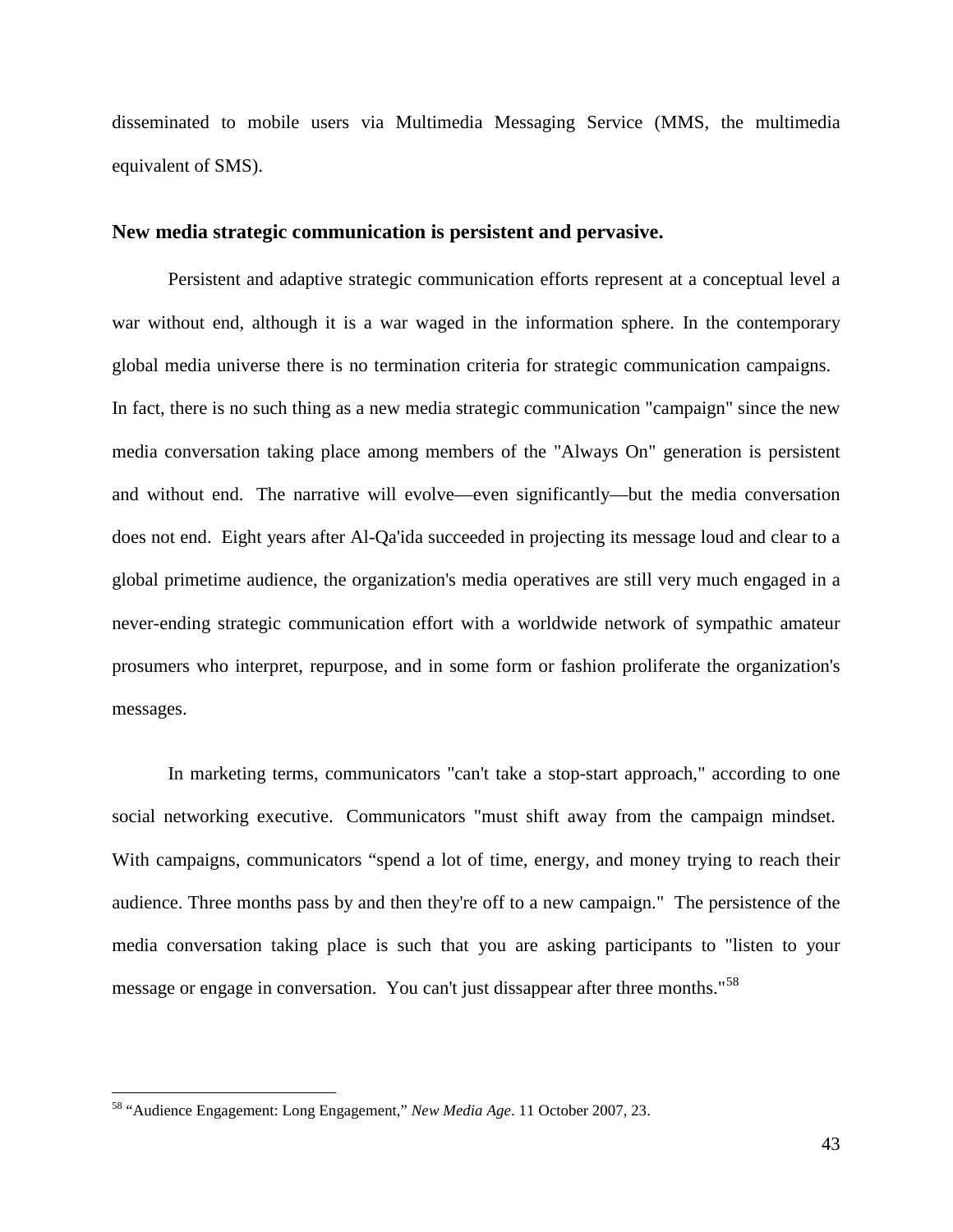While government strategic communication efforts typically last longer than three months, the point is clear enough: the intent of new media strategic communication should be the design of messages meant to engage users through persistent dialogue. Antiquated methods based on successive "campaigns" with defined beginnings and ends are not applicable to strategic communication conducted in the new media sphere and may, in fact, even betray the fundamental nature of strategic communication as conceived of by luminaries such as Bernays, who long ago described the virtues of effective discourse as a "consistent, enduring effort to create or shape events to influence the relations of the public to an enterprise, idea, or group."<sup>[59](#page-51-1)</sup> It is important to point out that one difficulty for military and civilian leaders is to develop persistent and congruent strategic communication efforts given the limited length of soldiers' tours and the impermanent nature of functional assignments.

#### <span id="page-51-0"></span>**Engagement through the new media must remain in permanent beta.**

"If you're digital, then beta in its purest form will be a given," writes one forwardlooking trend watching firm. $60$  As mentioned previously, the new media are collapsing the strategic and operational communication spheres into a unitary communication space. The significance of this statement may not have been immediately apparent, and conceptually the two forms of communications will likely remain separate and distinct in doctrine for some time to come, although even Admiral Mullen has written that in taking "a harder look at strategic communication…the lines between strategic, operational, and tactical are blurred beyond distinction."<sup>[61](#page-51-3)</sup> The final section of this paper delves into a more detailed explanation of how the

<span id="page-51-1"></span><sup>&</sup>lt;sup>59</sup> Bernays, 25.

<span id="page-51-2"></span> $60$  "Foreverism: Consumers and Businesses Embracing Conversations, Lifestyles, and Products That are 'Never Done,'" Trendwatching.com, June/July 2009, 7.

<span id="page-51-3"></span> $^{61}$  Michael Mullen. "Strategic Communication: Getting Back to Basics," Joint Forces Quarterly, issue 55, 4<sup>th</sup> Quarter 2009, 1.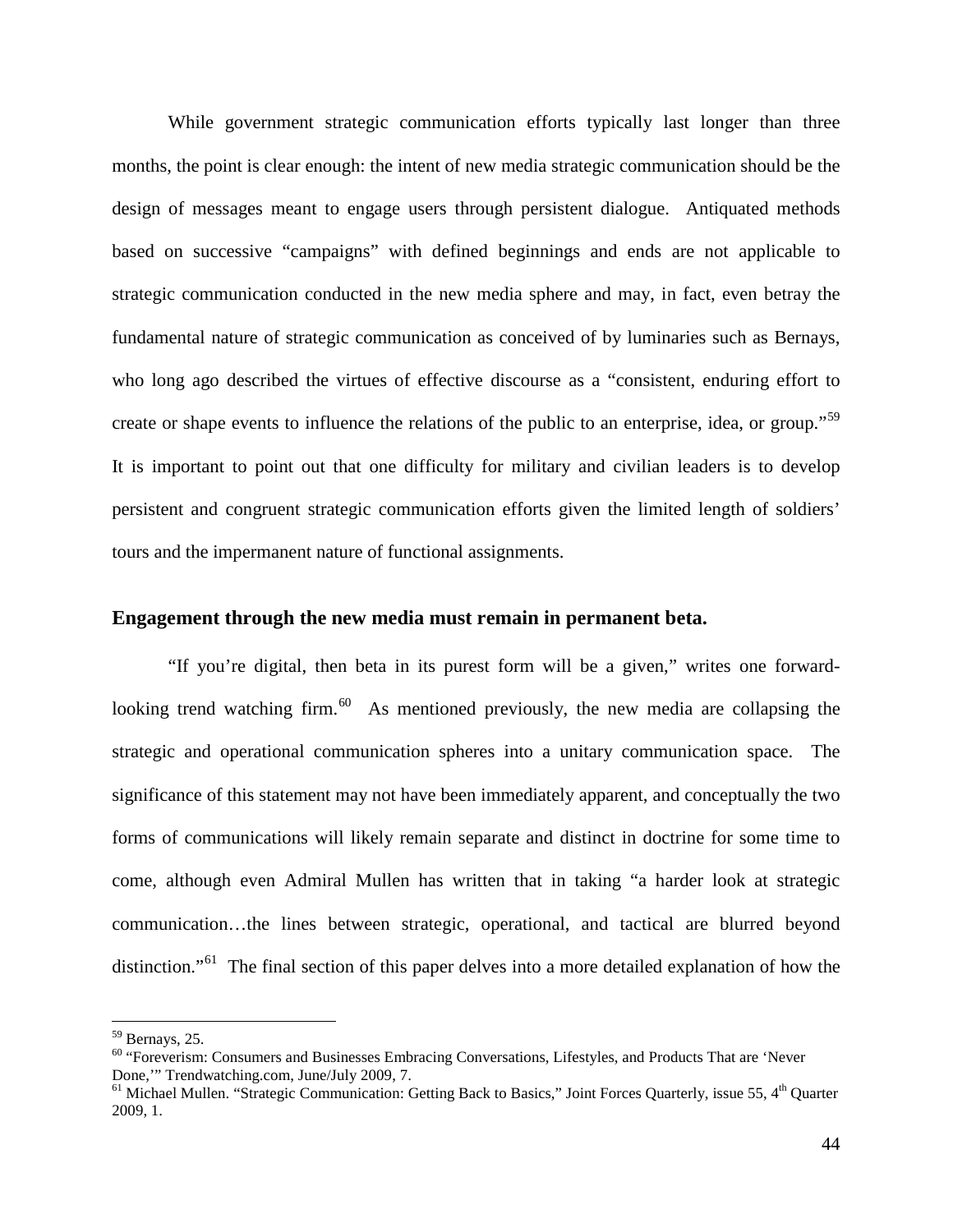convergence of time and space will render distinctions between operational and strategic communication largely irrelevant in the future communications environment. The intent of this final section is to illustrate that as the new media universe continues to march forward and evolve, any revamping of the government's current (strategic) communication effort will need to be updated and modified as Web 2.0 gives way to Web 3.0 and beyond. It should be underscored that the complex system of modern communication contains diverse interactive actors and artifacts that do not allow a definitive end state for how (strategic) communication is to be conducted.

As the Executive Director of Harvard University's trailblazing Global Voices initiative has written, "predictions about the shape of future media should be approached with caution. Few of the changes that occurred in social and participatory media in the past 10 years were foreseen. In three years, the discussion may be about entirely new tools and networks."<sup>[62](#page-52-1)</sup> With this in mind, the section that follows offers but a broad overview of the new media universe's progression in the coming years. Some of the illustrative details may prove incorrect, but the general notion of what's to come is relatively clear to new media experts.

#### <span id="page-52-0"></span>**Web 3.0 and Beyond**

 $\overline{a}$ 

As illustrated previously in Figure 1, Web 3.0 is conceptually tethered to the notion of immersion. Information technologies with ever increasing processing speed (think of Intel's 80 core teraflop microprocessor capable of 1 trillion calculations per second as a step toward the future), vastly improved mobile computing capacity, and proliferating media content and communication outlets are collectively leading us to a culmination point after which the rate of

<span id="page-52-1"></span> $62$  Ivan Sigal. "Digital Media in Conflict-Prone Societies," Center for International Media Assistance. 19 October, 2009, 21.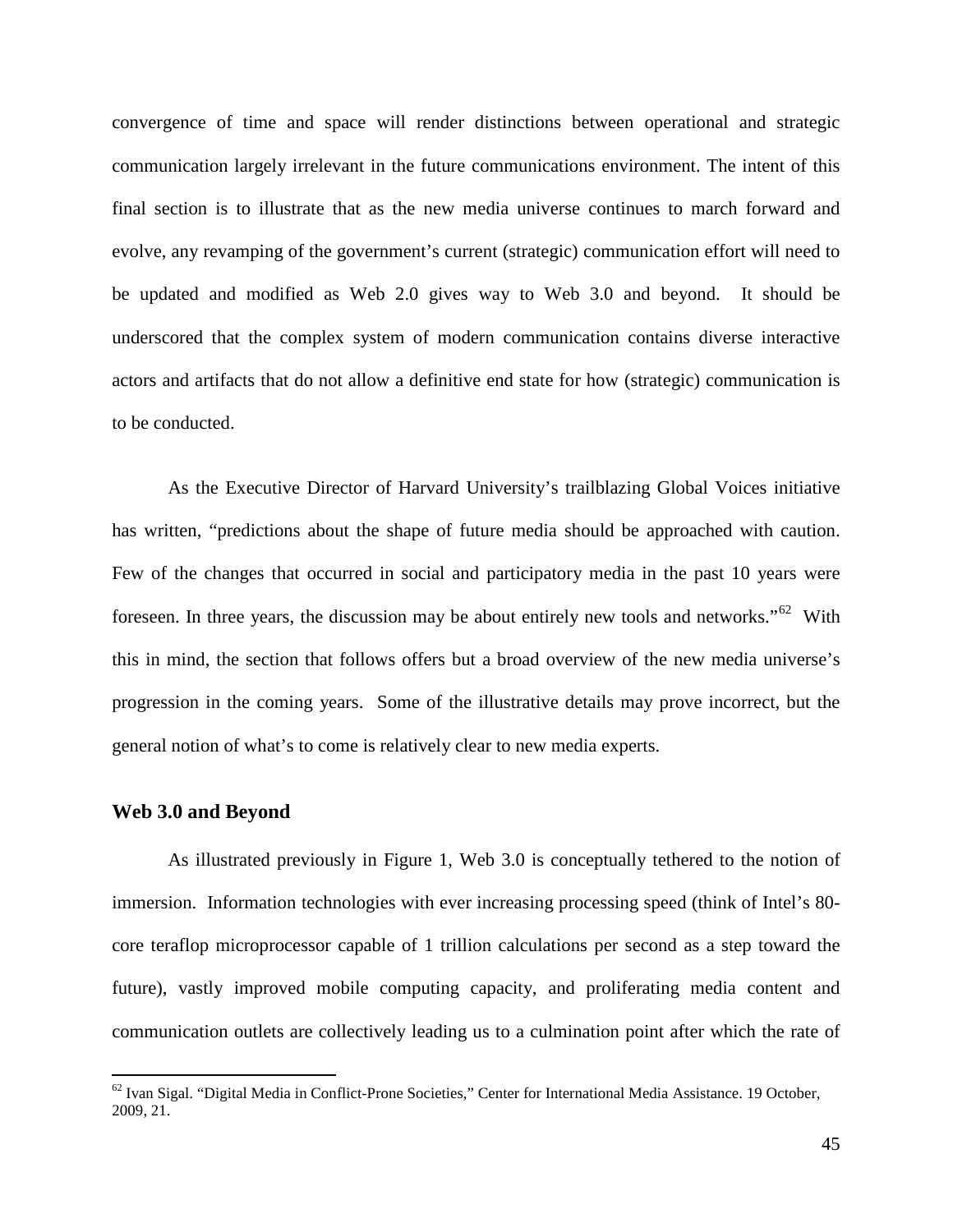information flow will collapse many of the practical divisions separating strategic and operational communication. Both forms of communication will occur in real time across the same communication platforms and/or through the same information outlets. This is not to say that *cognitive* barriers will dissolve—some forms of communication will clearly still serve only to influence rather than mobilize or coordinate action—but the distinction between the two forms of communication will reside only in the mind of the prosumer and will no longer be a function of the technology employed to exchange information.

To flesh this idea out further, one must be familiar with the notion of *ubiquitous computing*. Alternatively known as pervasive computing, researchers at universities and venerable institutions such as the Palo Alto Research Center have been conceptualizing, developing, and refining ubiquitous computing technologies since the 1980s, and technology companies and other firms have successfully monetized some of these research initiatives.

Ubiquitous computing can be described as networks of sensors and processors embedded in the objects and surfaces of our everyday life that collect and communicate information to humans and other objects. More simply, ubiquitous computing is about putting chips into objects (walls, clothing, telephones, cereal boxes, lamp posts, stop lights, key chains, doorknobs, bathtubs, sewers, toasters, and just about anything else you can think of) and networking these objects together. Ubiquitous computing entails "processing power so distributed throughout the environment," writes one scholar, "that computers per se effectively disappear."<sup>[63](#page-53-0)</sup> There is a close correlation between the "disappearance" of computers in computing theory and some of the theoretical conceptualizations related to net-centric warfare, such as "abstract machines" that taken together can be conceived of as "mechanism independent" communication networks

<span id="page-53-0"></span><sup>63</sup> Adam Greenfield, *Everyware: The Dawning Age of Ubiquitous Computing* (Berkeley, CA: New Riders, 2006), 1.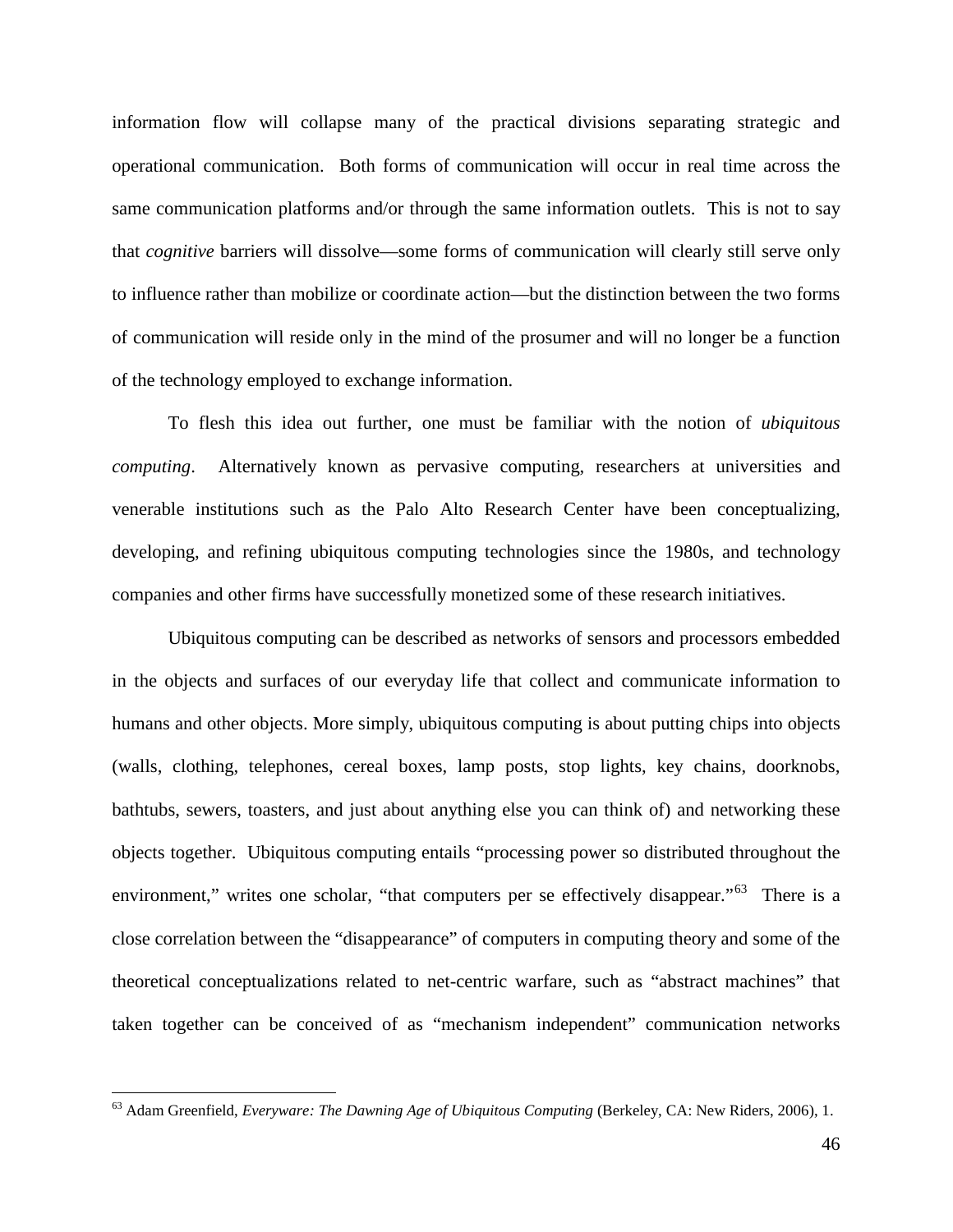"thought of independently of their physical embodiments."<sup>[64](#page-54-0)</sup> Those familiar with net-centric operations may recognize some commonalities with ubiquitous computing, although ubiquitous computing as a discipline is much broader than net-centric warfare.

One rudimentary form of ubiquitous computing with which many readers will be familiar is Near Field Communication (NFC), which allows inanimate objects to, in essence, talk to one another at close distances. The most common form of NFC is Radio Frequency Identification (RFID), the technology used in toll road payment systems (e.g. EZ Pass) and the new American passports. RFID chips are basically small transponders that can be embedded in or attached to almost any object (cars, phones, luggage tags, telephone poles, stickers, even human skin) to remotely (that is, virtually) provide locative, contextual, and identifying information about objects or even human beings. Mobile phones in use today with RFID readers (readers extract information out of objects) serve as an enabling technology whereby even the most mundane and inanimate objects may be equipped to "communicate."

Another example is that of Semacodes and the nearly identical Quick Response (QR) codes used in East Asia. These two-dimensional machine-readable barcodes are used as tags to "link physical objects to the universe of information on the Web."<sup>[65](#page-54-1)</sup> Semacodes can be read by any Web-enabled camera phone with software downloaded free of charge from the Web. When prosumers snap a picture of the Semacode with their camera phone, the bar code is converted to a URL where information can be exchanged about an object, an object's location, or a planned event where an object is located. Semacodes are used, in essence, to annotate the physical world with information residing in the virtual world. Many researchers and developers involved in the

<span id="page-54-0"></span><sup>64</sup> Bousquet, Antoine. *The Scientific Way of Warfare: Order and Chaos on the Battlefields of Modernity*," New York: Columbia University Press, 2009, 20.

<span id="page-54-1"></span><sup>65</sup> Chris Ulbrich, "Camera Phones Link World to Web," *Wired*, 18 May 2004.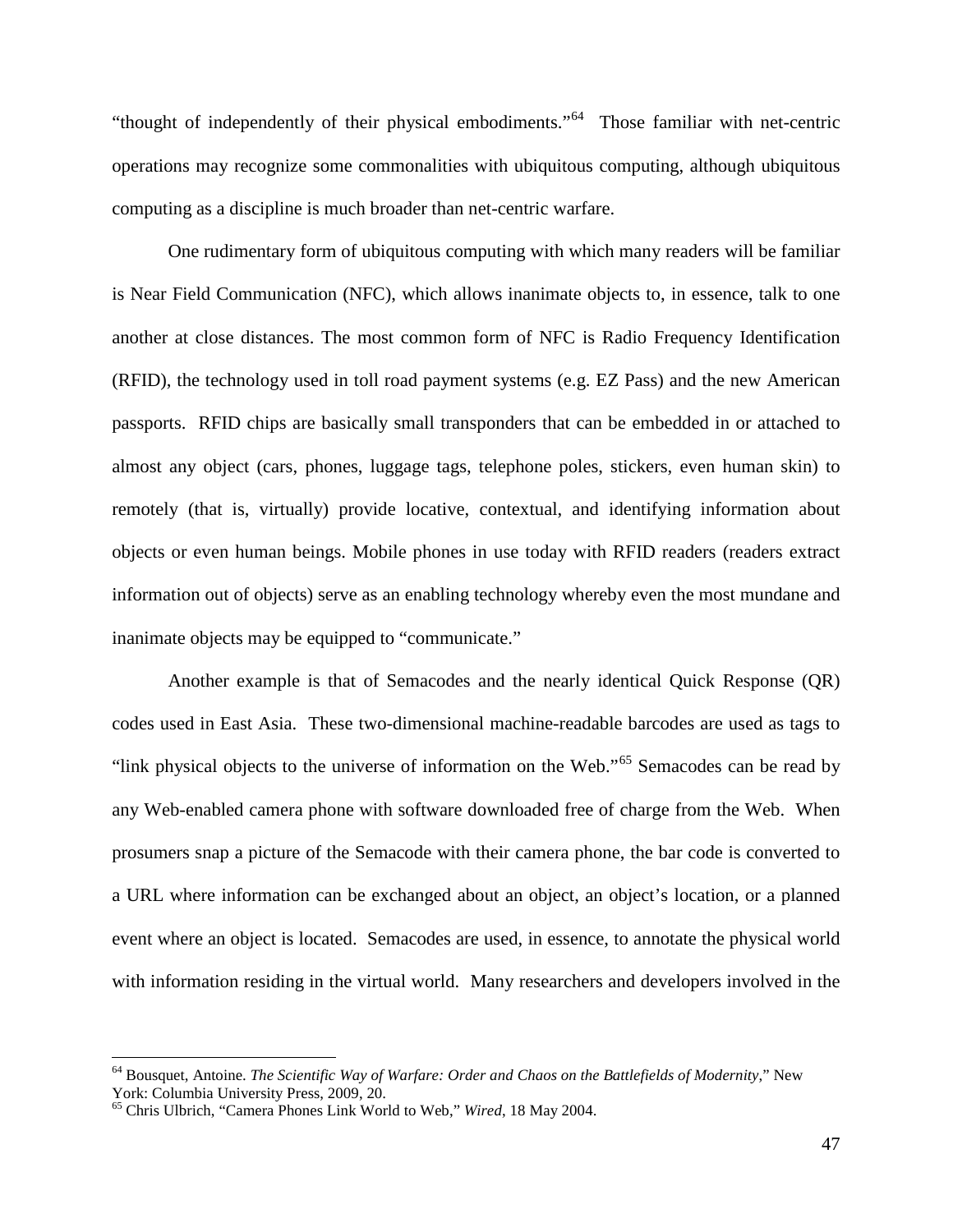development of Web 3.0 term the temporal-spatial aspect of the intermingling of the real and virtual worlds as the metaverse (a portmanteau of "meta," meaning beyond, and "universe").<sup>[66](#page-55-0)</sup>

Examples of ubiquitous computing technologies reliant on GPS, TV GPS, WiFi, Bluetooth, WiMax/WiBro and other communication standards are too abundant to enumerate here. However, the key idea to be gleaned is that information streams will in the future be ubiquitous, in a much more literal sense than what we see today. Objects will communicate messages at the time an event occurs, frequently without the need for humans to activate or stimulate the information streams. As one expert submits, "Computing everywhere implies information everywhere."<sup>67</sup> All objects can be digitized through ubiquitous computing technologies. It thus follows that, "Everything digital can by its very nature be yoked together, and will be."<sup>[68](#page-55-2)</sup>

Once nearly everything in the physical environment is networked (or easily able to be added to a network), prosumers will be *in* the Internet more so than today, although manifestations of the ubiquitous computing revolution are already apparent. [69](#page-55-3) Being *in* the Internet will engender a reality very different from that which we currently experience. The "information-drenched physical environment"<sup>[70](#page-55-4)</sup> of Web 3.0 and beyond is incrementally leading to what has variously been termed "augmented reality" or "mixed reality," defined as "the merging of real and virtual worlds to produce a new environment where physical and digital

<span id="page-55-0"></span><sup>66</sup> For a much richer definition and explanation of the metaverse, see the *Metaverse Roadmap Overview* available at http://metaverseroadmap.org/.<br><sup>67</sup> Greenfield, *Everyware*, 23.

<span id="page-55-3"></span><span id="page-55-2"></span><span id="page-55-1"></span><sup>&</sup>lt;sup>68</sup> Ibid, 97.<br><sup>69</sup> See one example of communicative objects (Nike shoes and Apple iPods) at http://www.apple.com/ipod/nike/. For the theoretical underpinnings of objects that communicate *in* the Internet, see Julian Bleecker's *A Manifesto for Networked Objects — Cohabiting with Pigeons, Arphids and Aibos in the Internet of Things. Available at:*<br>http://research.techkwondo.com/files/WhyThingsMatter.pdf.

<span id="page-55-4"></span><sup>&</sup>lt;sup>70</sup> "Glossary," *Metaverse Roadmap Overview*, available at http://metaverseroadmap.org/inputs4.html#glossary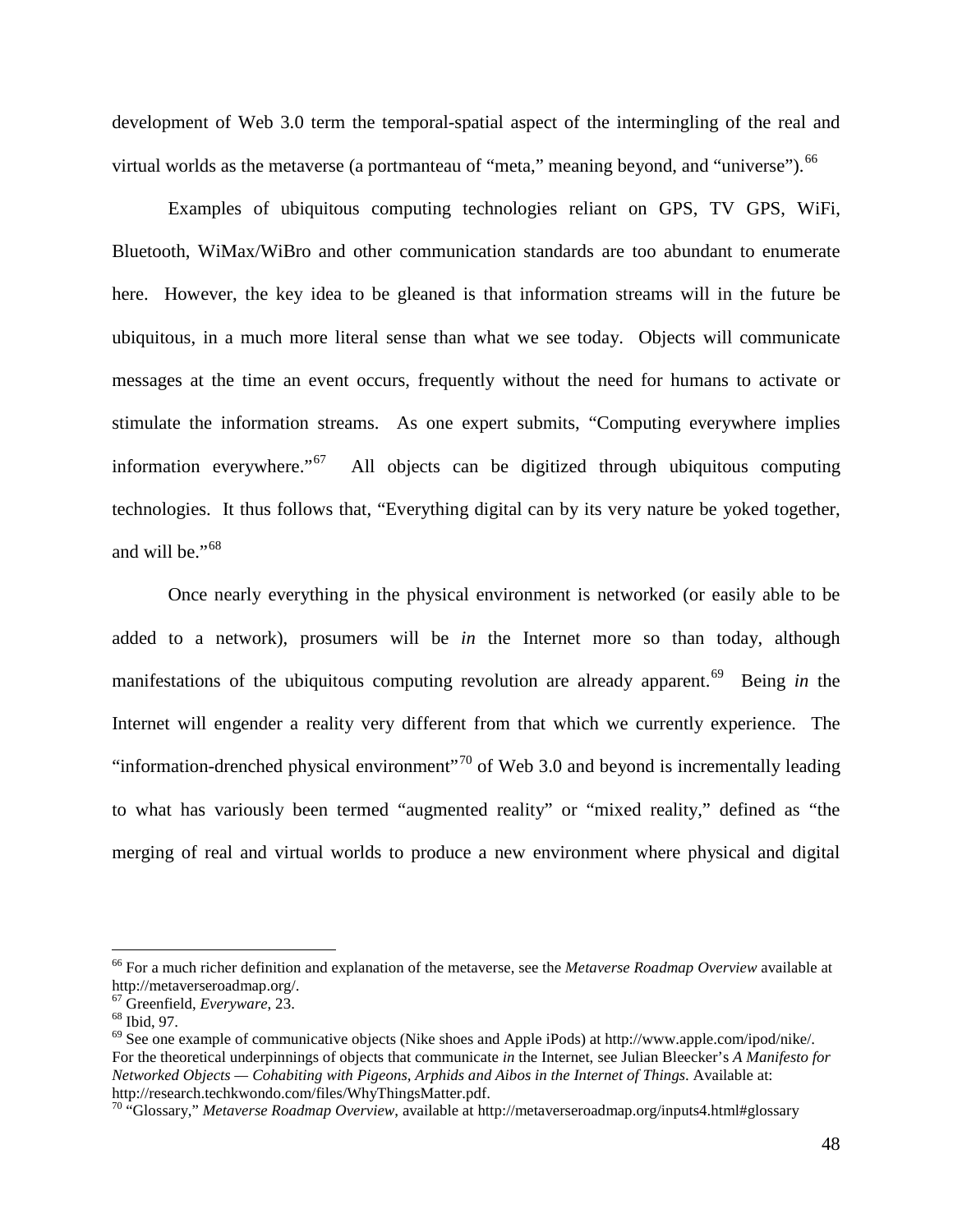objects can co-exist and interact."<sup>[71](#page-56-0)</sup> In laymen's terms, augmented reality is the process of infusing Internet-based virtual reality into nearly every facet and function of our lives (the real world as humans currently experience it), culminating at a point whereby two separate and distinct realities become indistinguishable and "augmented reality" simply becomes "reality." Augmented reality is the state of reality (human experience) associated with the metaverse (as a unique concept of space-time) referenced above. The Web 3.0 communication technologies discussed in this section are the embodiment of the experiential media illustrated in Graphic 1 of this paper.

It will not be possible for communicators to be anywhere other than *in* the Internet, interacting in real time with targeted prosumer communities of interest. No effect may be rendered by a communicator residing off the grid. But because information streams will carry messages at the time events occur, any communicator intending to persuade, influence, inform or otherwise affect a situation must be embedded in the applicable operational communication environment. That is, the strategic communicator of today who formulates outgoing messages, vets messages with peers or superiors, monitors and evaluates incoming information flows, etc. while insulated from operational or in-theater activities will be altogether obsolete in the metaverse. Tomorrow's strategic communicator will himself/herself serve as a prosumer in the metaverse; someone who produces, consumes, scrutinizes, navigates, mediates, and participates in the media-informational conversation among and between humans and objects *in* the Internet. The communicator will do so with an immediacy and persistence that is admittedly difficult for most of us to conceptualize from our current vantage point.

<span id="page-56-0"></span><sup>71</sup> Rashid, Omer, Will Bamford, Paul Coulton, Reuben Edwards, and Jurgen Scheible, "PAC-LAN: Mixed Reality Gaming with RFID-Enabled Mobile Phones," *Association of Computing Machinery Computer in Entertainment*, vol. 4, number 4, October 2006. p. 1.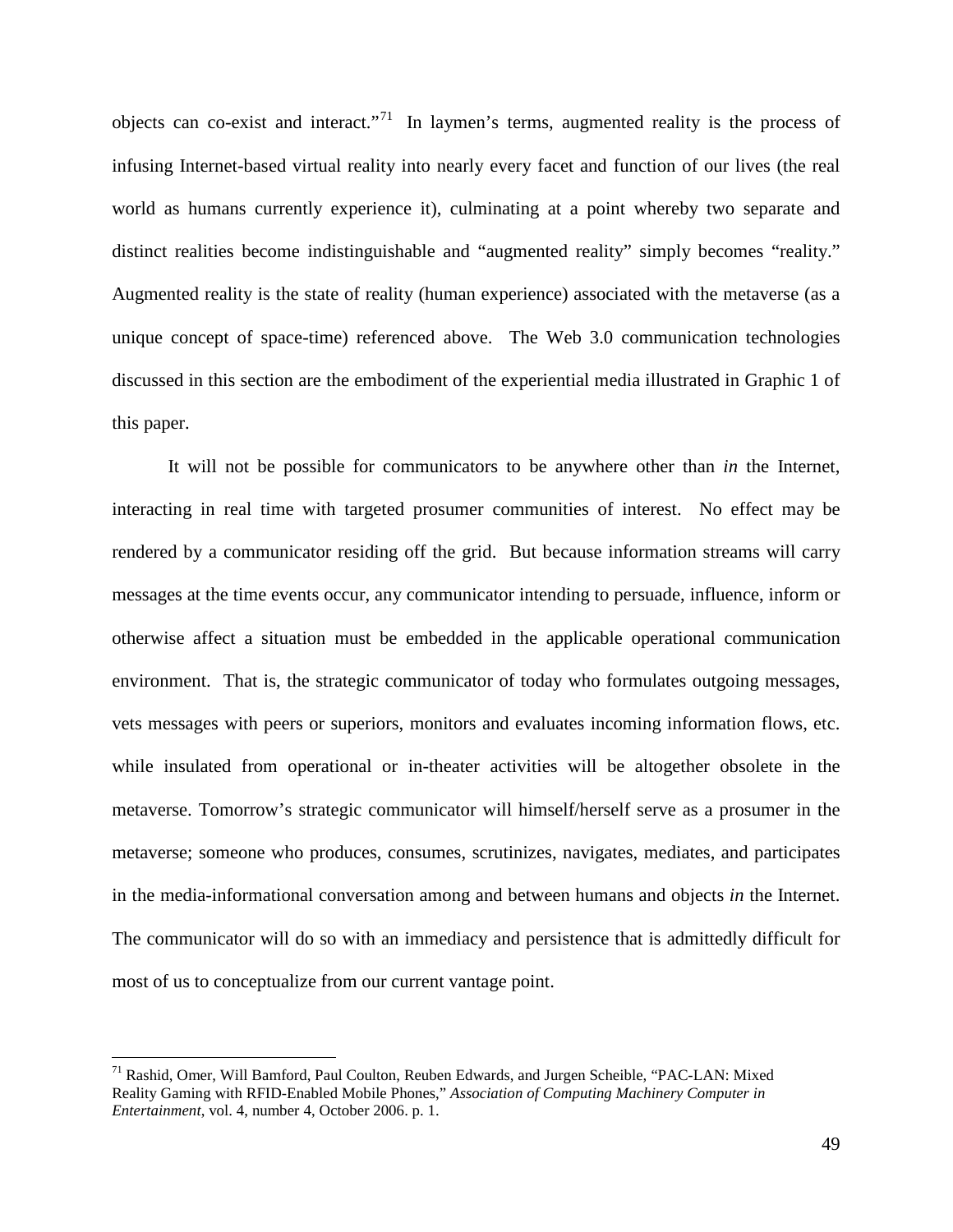## <span id="page-57-0"></span>**Conclusion**

To meet the exigencies of the complex communication environment of Web 3.0 and beyond, there can be no distinction between actor and communicator and no separation between functions. In other words, those doing the communicating must be the same persons acting in a given operational environment. In a very real contemporary context, the process of changing how strategic communication is done can be catalyzed by encouraging, even requiring, individual members of Provincial Reconstruction Teams (PRT) and District Support Teams (DST) in theater to engage and converse with other prosumers through an array of new media outlets, particularly those popular with specific prosumer segments (young Iraqi males, Afghan mobile users, etc.). Obviously, not all members of a PRT or DST will be capable of engagement in a foreign language, but even engagement through English-language new media on a much wider scale by military and government personnel will inject transparency into American reconstruction efforts and go a long way in fostering support in allied countries and raising morale at home.

None of this is to suggest that military and government leaders and communication professionals have no role to play in the contemporary or future strategic communication environment. To reiterate, strategic communication through traditional media will remain important well into the future and is most appropriately conducted through a cadre of communication professionals. However, the intent of this paper has been to re-conceptualize the breadth and scope of how we conceive of and define strategic communication by understanding the new media and how it is evolving. *The imperative we face is to adapt to the changing media universe by pursuing a course of action that utilizes the skills and abilities of nearly all military*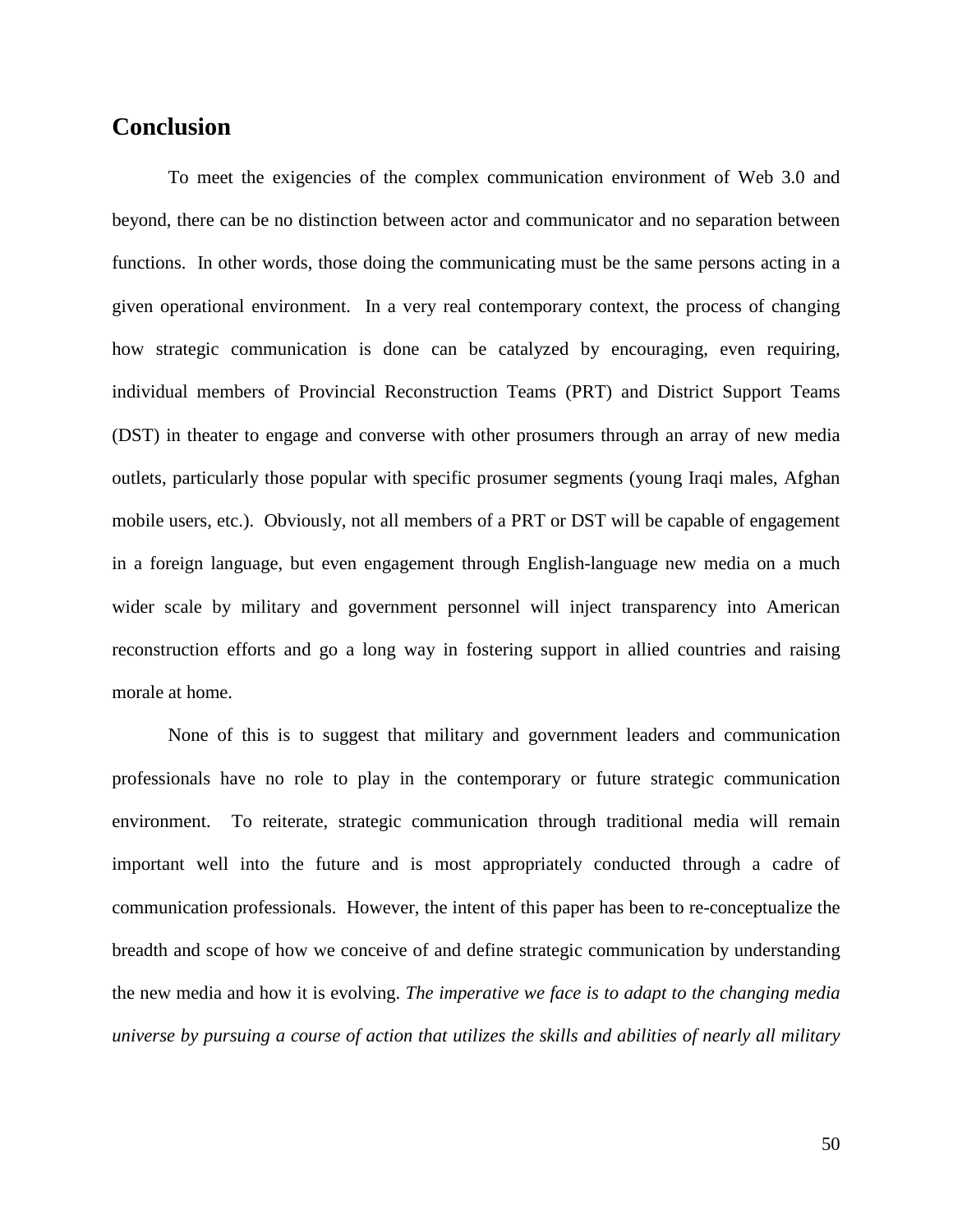*and government personnel in order to compete and succeed in the communication environment of today and prepare for the one of tomorrow*.

Indeed, broad guidelines to ensure operational security must be established—and continually refined and updated— before any step to delegate strategic communication responsibilities more broadly is taken, but OPSEC no longer justifies inaction. Either America's strategic communication efforts advance or our participation in the media conversation will dissipate until one day we face total obsolescence in the metaverse of Web 3.0 and beyond.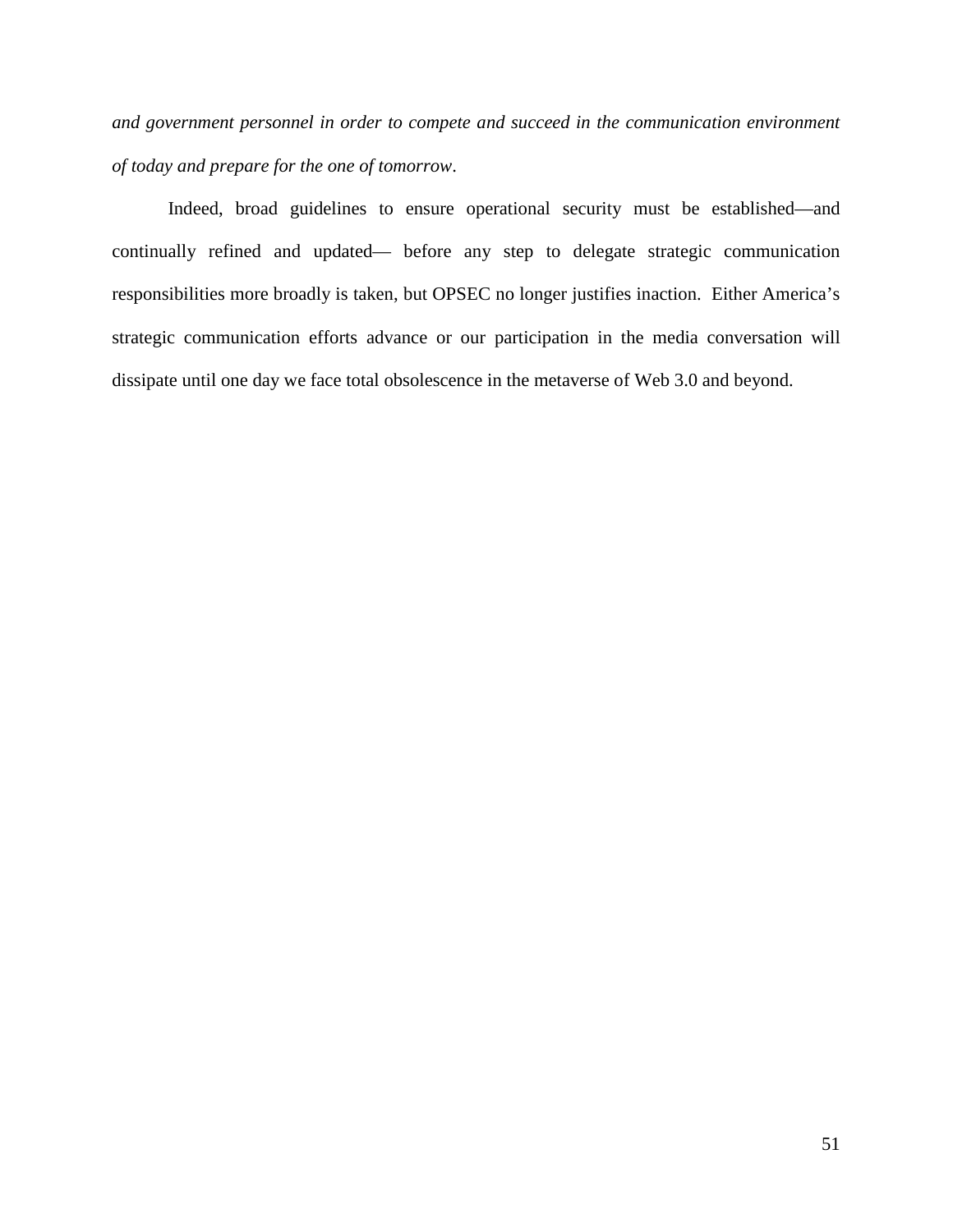## **Bibliography**

- "A View from the Top: The State of the Digital Union." Panel lecture, Digital Media Conference, Silver Spring, MD, June 22, 2007.
- Akkad, Omar el-. "Terror Goes Digital." *The Globe and Mail*, 3 April 2009.
- Alberts, David and Richard Hayes. *Power to the Edge: Command and Control in the Information Age*, Washington, DC: CCRP Publications, 2003.
- Arquilla, John, David Ronfeldt, Graham Fuller, and Melissa Fuller. *The Zapatista Social Netwar in Mexico*, Washington, DC: RAND Publishing, 1998.
- Naji, Abu Bakr. *The Management of Savagery: The Most Critical Stage through Which the Umma Will Pass*. Translated by William McCants. Cambridge, MA: Harvard University Olin Institute for Strategic Studies, 2006.
- Barabási, Albert-Lászlo. *Linked*. New York: Penguin Group, 2003.
- Bar-Yam, Yaneer. *Making Things Work: Solving Complex Problems in a Complex World*. Brookline, MA: Knowledge Press, 2004.
- Bernays, Edward. *Propaganda*, New York: Horace Liveright Publishing, 1928.
- Bleecker, Julian. "A Manifesto for Networked Objects—Cohabiting with Pigeons, Arphids and Aibos in the Internet of Things." University of Southern California. http://research.techkwondo.com/files/WhyThingsMatter.pdf (accessed October 15, 2009).
- Bousquet, Antoine. *The Scientific Way of Warfare: Order and Chaos on the Battlefields of Modernity*. New York: Columbia University Press, 2009.
- Burton, Sandra. "People Power Redux." *Time Asia*, January 29, 2001.
- Caldwell, William, Dennis Murphy, and Anton Menning. "Learning to Leverage New Media," *Military Review*, May-June 2009.
- Cebrowski, Arthur K. and John J. Garstka. "Network-Centric Warfare: Its Origins and Future," *U.S. Naval Institute Proceedings Magazine*, January 1998.
- Corman, Steven R., Angela Tretheway, and H.L. Goodall Jr., eds. *Weapons of Mass Persuasion: Strategic Communication to Combat Violent Extremism*. New York: Peter Lang Publishing, 2008.

Dartnell, Michael. *Insurgency Online*. Toronto: University of Toronto Press, 2006.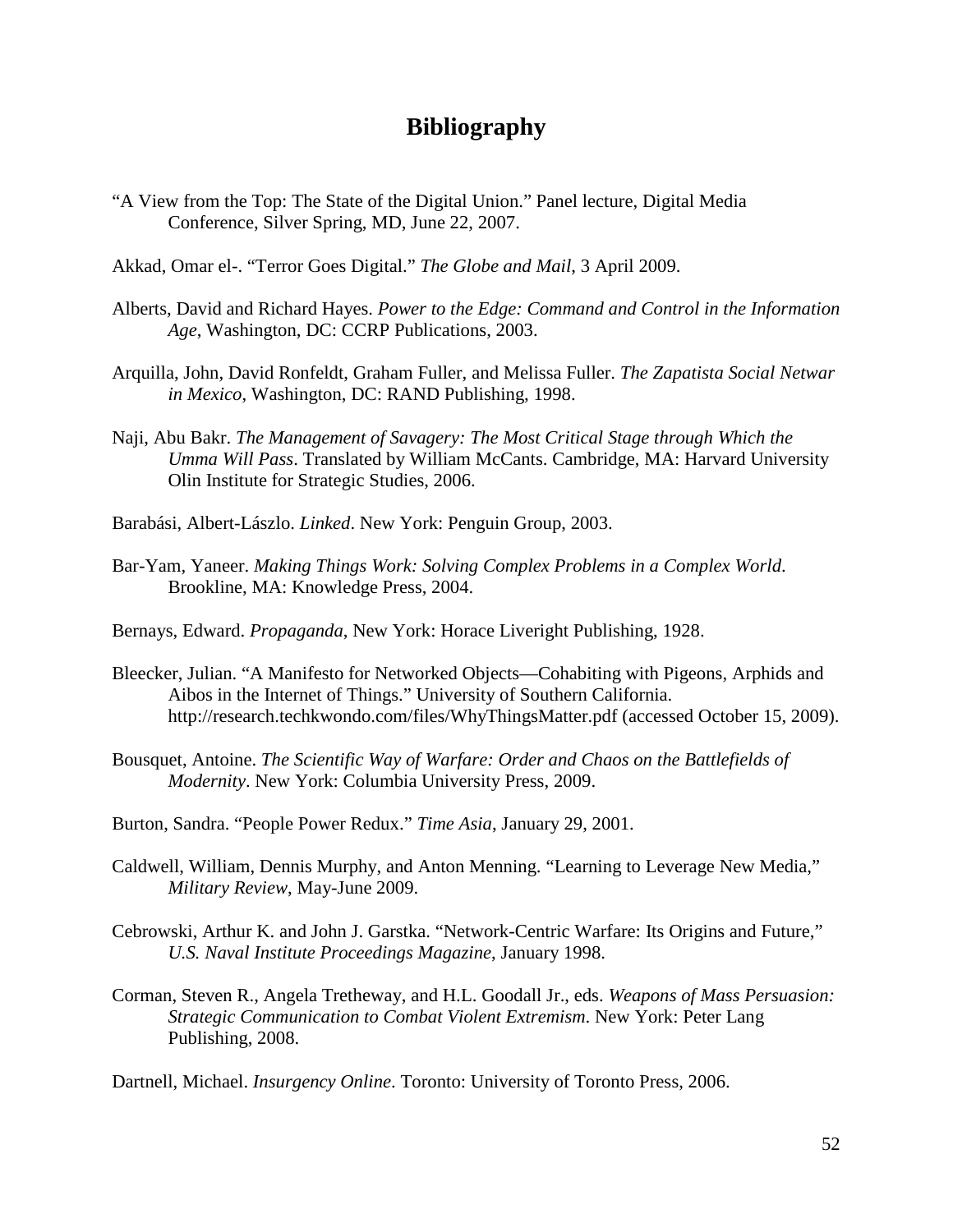- Feeney, Chekov, Vincent Browne, John Byrne and Colm Heatley. "Flames of Rage: How the Riots Happened and Why," *Village* (Ireland), March 2006.
- Gharajedaghi, Jamshid. *Systems Thinking: Managing Chaos and Complexity*. Boston: Elsevier Publishing, 2006.
- Goldhaber, Michael H. "Attention Shoppers." *Wired Magazine*, December 1997.
- Greenfield, Adam. *Everyware: The Dawning Age of Ubiquitous Computing*. Berkeley, CA: New Riders, 2006.
- Heath, Dan and Chip Heath. *Made to Stick*: *Why Some Ideas Survive and Others Die*. New York: Random House, 2007.
- Jenkins, Henry. *Convergence Culture: Where Old and New Media Collide*. New York: NYU Press, 2006.
- Lynch, Marc. "The Conversation," *The National* (Abu Dhabi, U.A.E.), February 29, 2009.
- Matchette, Daniel. "Marketing as an Element of Strategic Communications." Civilian research project, United States Army War College, April 6, 2006.
- "Metaverse Roadmap." Acceleration Studies Foundation. http://metaverseroadmap.org/resources.html#inputs (accessed October 15, 2009).
- Moorhead, Patrick. "The Truth About Mobile & the Future of Personal Devices." Lecture, South By Southwest Interactive Conference, Austin, TX, March 13, 2007.
- Mudgett, Carla. "Comprehensive U.S. Government Strategic Communication Policy: The Way Forward." MMAS Monograph, School of Advanced Military Studies, 2009.
- Mullen, Michael. "Strategic Communication: Getting Back to Basics." *Joint Forces Quarterly*, no. 55 (4th Quarter 2009).
- Perry, Robert, "Principles of Strategic Communication for a New Global Commons." Advanced Research Project, United States Naval War College, 2008.
- Pintak, Lawrence and William A. Rugh. "A New Murrow for US Public Diplomacy." *The Daily Star* (Beirut, Lebanon), February 17, 2009.
- Rashid, Omer, Will Bamford, Paul Coulton, Reuben Edwards, and Jurgen Scheible. "PAC-LAN: Mixed Reality Gaming with RFID-Enabled Mobile Phones." *Association of Computing Machinery Computer in Entertainment*, 4, no. 4, (October 2006).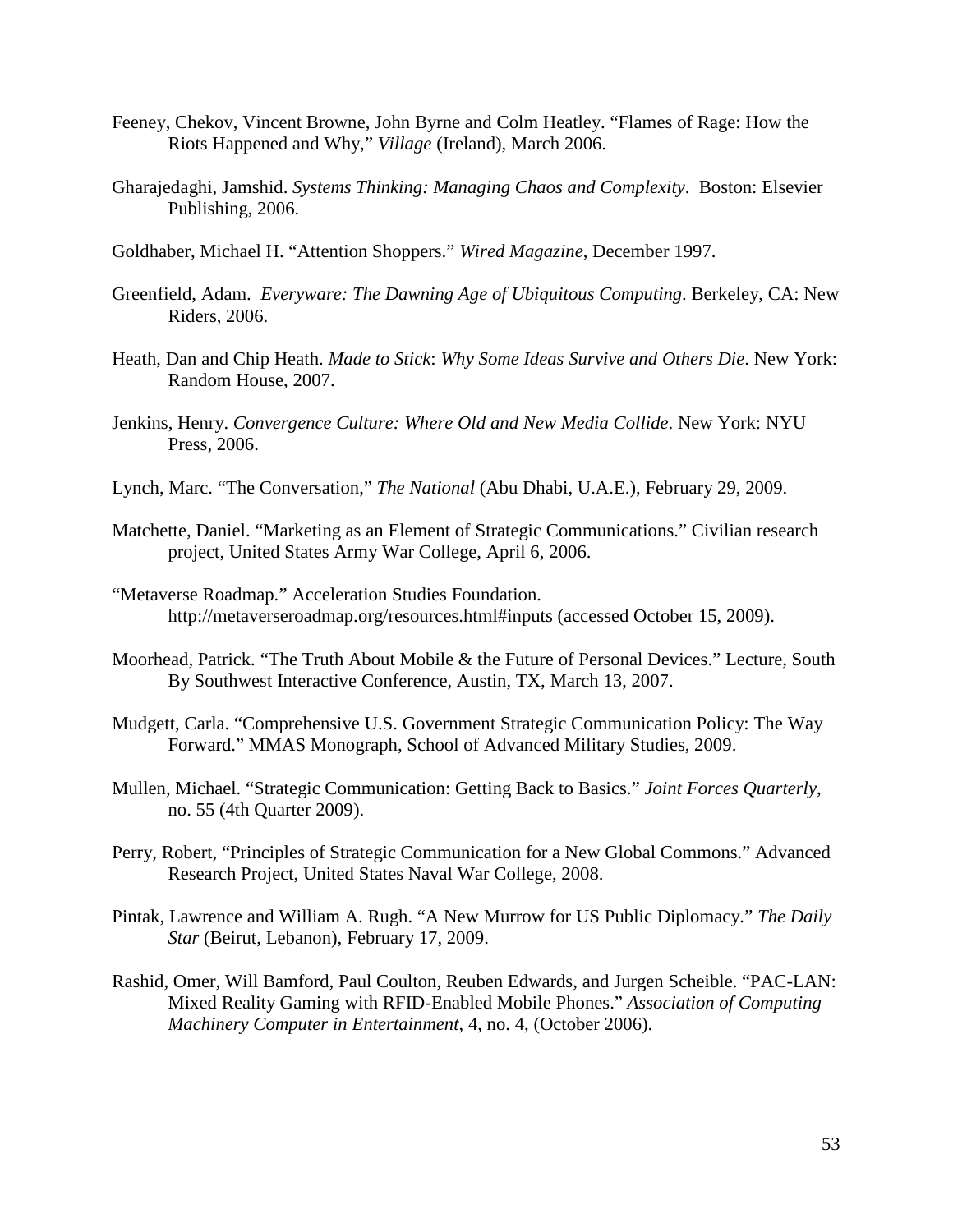- Rheingold, Howard. *Smart Mobs: The Next Social Revolution*. New York: Perseus Books Group, 2002.
- Rid, Thomas, and Marc Hecker. War *2.0: Irregular Warfare in the Information Age*. Westport, CT: Praeger International, 2009.
- Robb, John. *Brave New War: The Next Stage of Terrorism and the End of Globalization*. Hoboken, NJ: John Wiley & Sons, 2007.
- Rushkoff, Douglas. "Fighting the Terrorist Virus." *Discover Magazine*, December 4, 2006.
- Senge, Peter. *The Fifth Discipline: The Art and Practice of the Learning Organization*. New York: Doubleday, 2006.
- Shapiro, Andrew. *The Control Revolution.* New York: Perseus Books Group, 1999.
- Sherkey, Mark B. "Strong Horses—Systems Thinking—Strategic Communication." MMAS Monograph, School of Advanced Military Studies, 2009.
- Shirky, Clay. *Here Comes Everybody*. New York: Penguin Press, 2008.
- Sigal, Ivan. *Digital Media in Conflict-Prone Societies*. Washington, DC: Center for International Media Assistance, 2009.
- Stone, Linda. "Attention: The Real Aphrodisiac." Lecture, O'Reilly Emerging Technology Conference, San Diego, CA, March 7, 2006.
- Thussu, Daya Kishan, and Des Freedman, eds. *War and the Media: Reporting Conflict 24/7*. London: SAGE Publications, 2003.
- Ulbrich, Chris. "Camera Phones Link World to Web," *Wired Magazine*, May 18, 2004.
- U.S. Department of Defense. *Joint Publication 3-0: Joint Operations*. Washington, D.C., February 13, 2008.
- —. *Marine Corps Field Manual 1: Warfighting*. Washington, DC, 1989.
- —. *Principles of Strategic Communication Guide*. Washington, D.C., August 15, 2008
- —. Research and Engineering Rapid Reaction Technology Office. *Strategic Communication Science and Technology Plan*. Washington, D.C., April 2009.
- U.S. National Security Council. Policy Coordinating Committee. *U.S. National Strategy for Public Diplomacy and Strategic Communication*. Washington D.C., June 2007.